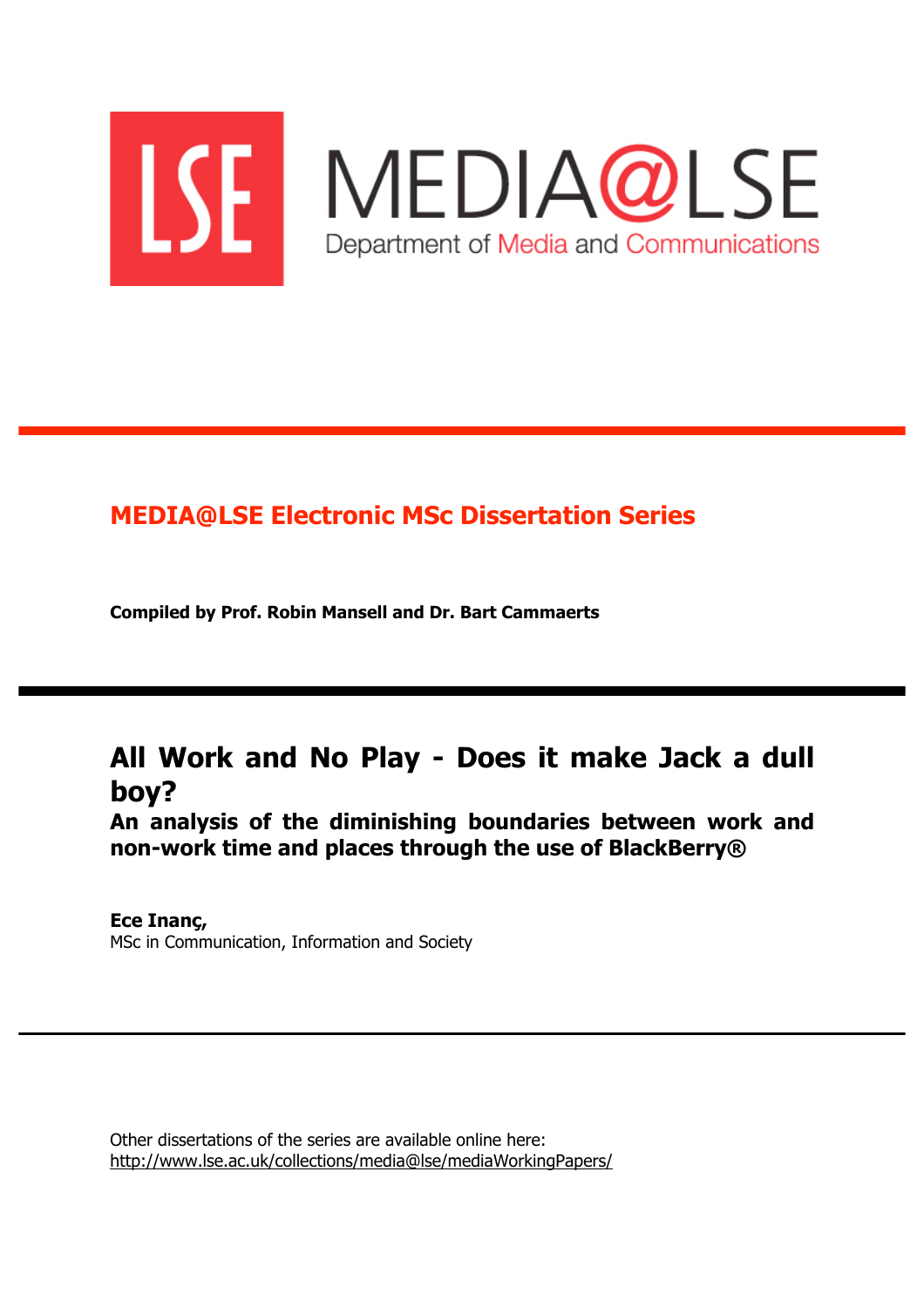**Dissertation submitted to the Department of Media and Communications, London School of Economics and Political Science, September 2008, in partial fulfilment of the requirements for the MSc in Communication, Information and Society. Supervised by Prof. Robin Mansell.**

Published by Media@LSE, London School of Economics and Political Science ("LSE"), Houghton Street, London WC2A 2AE. The LSE is a School of the University of London. It is a Charity and is incorporated in England as a company limited by guarantee under the Companies Act (Reg number 70527).

Copyright in editorial matter, LSE © 2009

Copyright, Ece Inanc © 2009. The authors have asserted their moral rights.

All rights reserved. No part of this publication may be reproduced, stored in a retrieval system or transmitted in any form or by any means without the prior permission in writing of the publisher nor be issued to the public or circulated in any form of binding or cover other than that in which it is published. In the interests of providing a free flow of debate, views expressed in this dissertation are not necessarily those of the compilers or the LSE.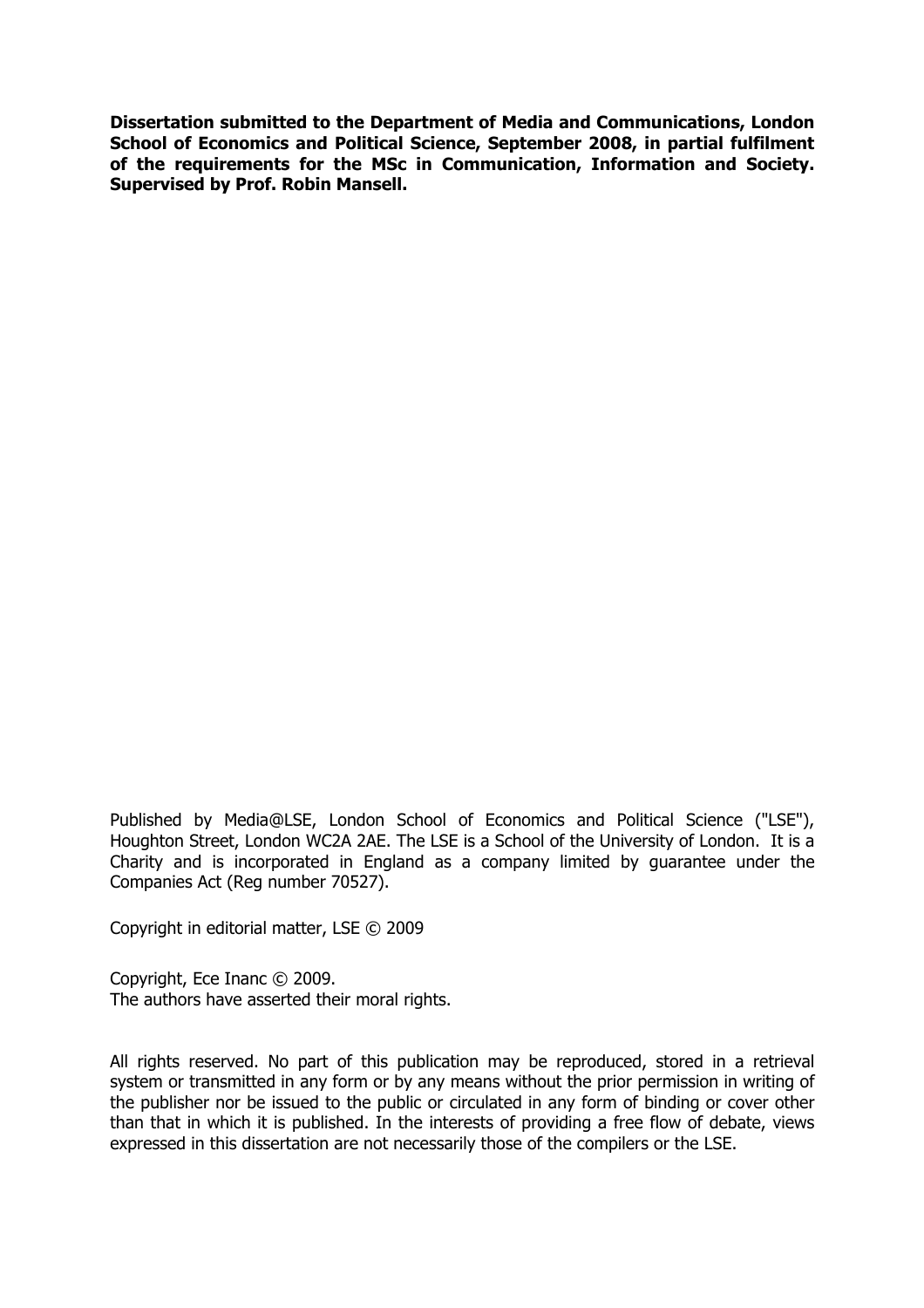# **All Work and No Play - Does it make Jack a dull boy?**

# **An analysis of the diminishing boundaries between work and non-work time and places through the use of BlackBerry®**

## **Ece Inanc**

### **ABSTRACT**

This study aims to contribute to research on the blurring of boundaries between work and nonwork life by approaching the issue through an analysis of the use of one specific ICT; the BlackBerry. This device is gradually diffused in a variety of work fields that require fast communication, fast decision making, and instant exchange of information and of ideas. Through this device users are able to not only receive calls no matter where they are, but they are also able to receive e-mails and to go online. It is argued in this study that these features, while facilitating connection to work, clients and co-workers, will weaken the separation of work and nonwork times and activities due to its simultaneous use for the organization of nonwork life,. The hypotheses of this study tend to investigate the association between BlackBerry use and work independency.

In order to explore the hypotheses of this study, intensive literature was reviewed and the study was framed through boundary management strategies and the flexibility paradox, with an additional focus on technological influences. Then, a set of qualitative interviews were conducted, composed of four face-to-face and six real-time internet interviews. Respondents were selected on the basis of their job description, this being, service industry workers.

This study reveals that the BlackBerry does not cause an increase in the blurring of boundaries between work and nonwork life. The user respondents of the study report that the device only brought advantages to their already boundaryless lives, due to their work styles and personal choices.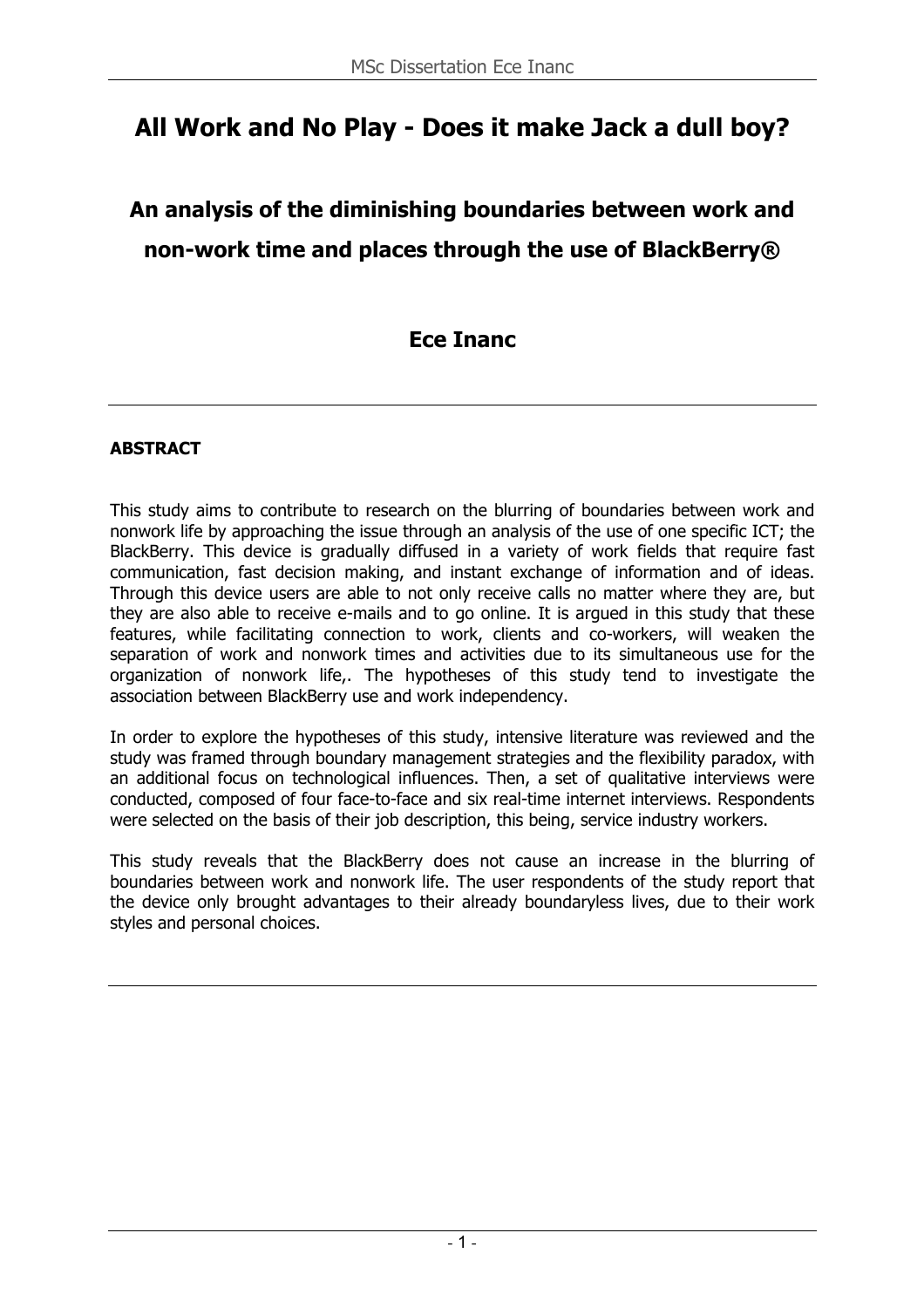## **Introduction**

In 1997, AT&T, one of the largest telecommunication providers in the world, created a commercial featuring the famous 1980s song by Cyndi Lauper, Girls Just Wanna Have Fun. The commercial presents a very busy mother getting ready to leave the house to go to a meeting with her clients, and her three little daughters who try to prepare their own breakfast thereby making a mess in the kitchen and talking about the nanny's bad habit of watching too much TV. When their demand for going to the beach together gets rejected, one of them asks innocently: "Mom, when can I be a client?" Next, the mother looks at her cell phone on the table and decides to go to the beach with her daughters, rather than to the office. The girls get ready and they run to the beach with their mom, flying birds accompanying them emphasizing how free they all are. In the last scene of the commercial the kids play happily in the sand while their mother receives the expected phone call and attends her meeting on her cell phone, sitting at the beach, wearing a casual outfit. The commercial ends with the AT&T logo and a very promising motto; "It's all within your reach".

The plotline chosen for this commercial is far from being arbitrary. Through a terse style, it sets the scene for the new working environment where women are as active as men and have difficulties on sparring time for their homes and children. Right at that point, technology comes to their aid, and facilitates their lives by enabling them to multitask and, as seen on TV, allowing them to conduct work tasks in nonwork places. In the setting of this commercial, the mother had everything within her reach; she was able to combine her different roles through her cell phone and thus fulfilled the responsibilities of both her job and motherhood at the same time. However, the advantages promoted in this polished, fun, and light advertisement also bear a negative side which is unsurprisingly omitted in advertisements, though it has great influence on individuals' lives.

Through the use of mobile wireless communication technologies users are connected to their work, to their family and to digital information anywhere and anytime. Through this connection (and the new nature of work), users obtain the flexibility to conduct work whenever and wherever they want. Being more accessible through ICTs enables flexibility and leads to a better integration of work and nonwork domains. Yet this flexibility begets a paradox of being always available, and the integration diminishes clear-cut boundaries, both resulting in an "always working" feeling for the employees.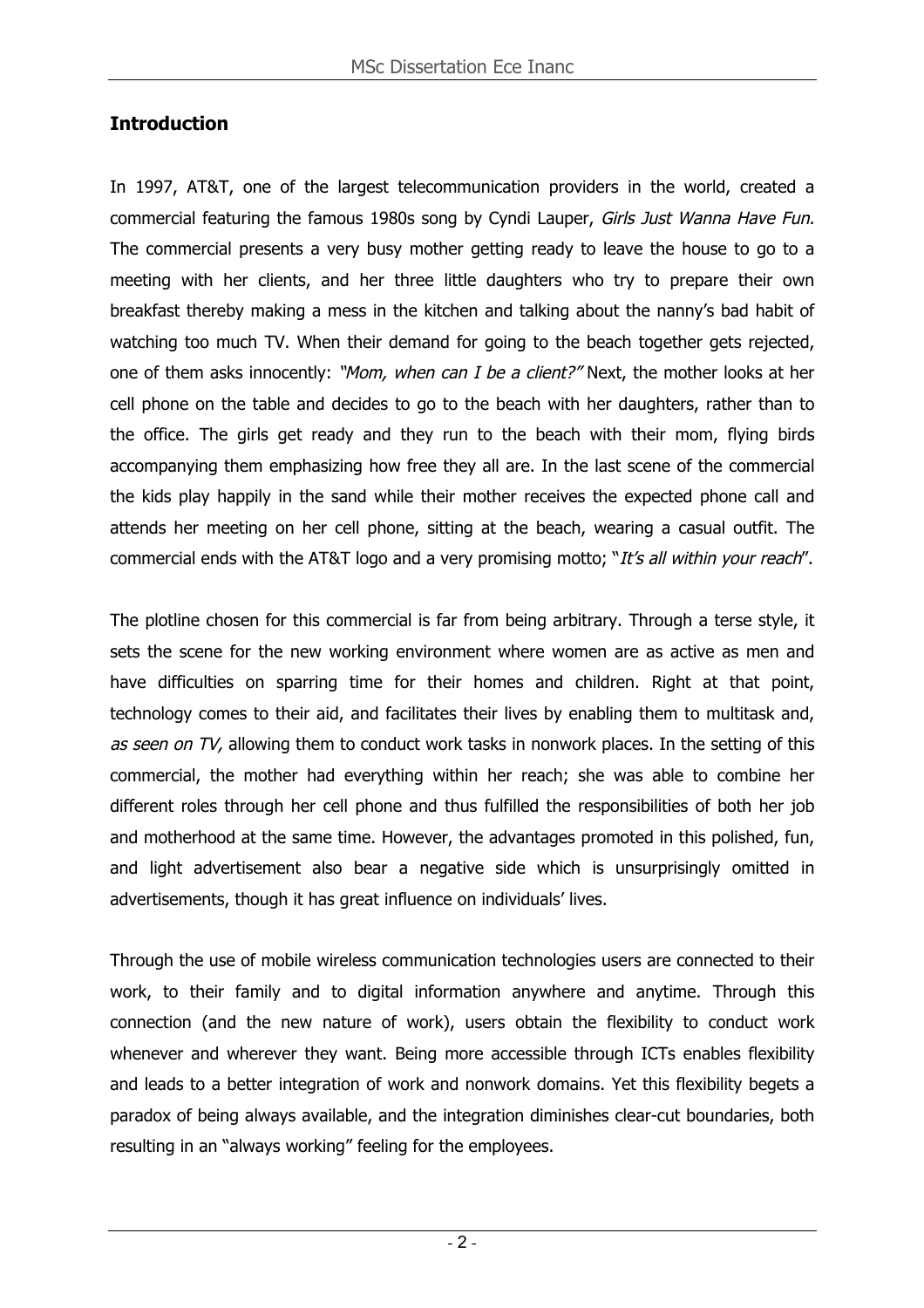Technology is a very fast developing field, transforming social life with a similar speed. Thus, academic research has difficulties catching up with the rapidly emerging new social issues. To date, research concerning the effects of technology on individuals' behaviours, social and family lives, and work experiences is limited to portable devices (i.e. cell phones), and the Internet, and their domestication. While these discussions continue, technology outdistanced academic research and promoted a device that combines cell phone and Internet access. Although it is a very popular debate, there is no academic research concerning the use of this comparatively new and more developed mobile ICT, the BlackBerry.

This research is an attempt to explore BlackBerry users' perceptions about blurring boundaries between different spheres of their lives. In order to achieve an understanding of the issue, this study is framed by the literature on changing work conditions and the flexibility paradox which leads to a blurring of boundaries between work and nonwork settings. Through interviews with BlackBerry users, this study aims to see, how it is possible to create and maintain boundaries between work and nonwork life when there is no escape from work.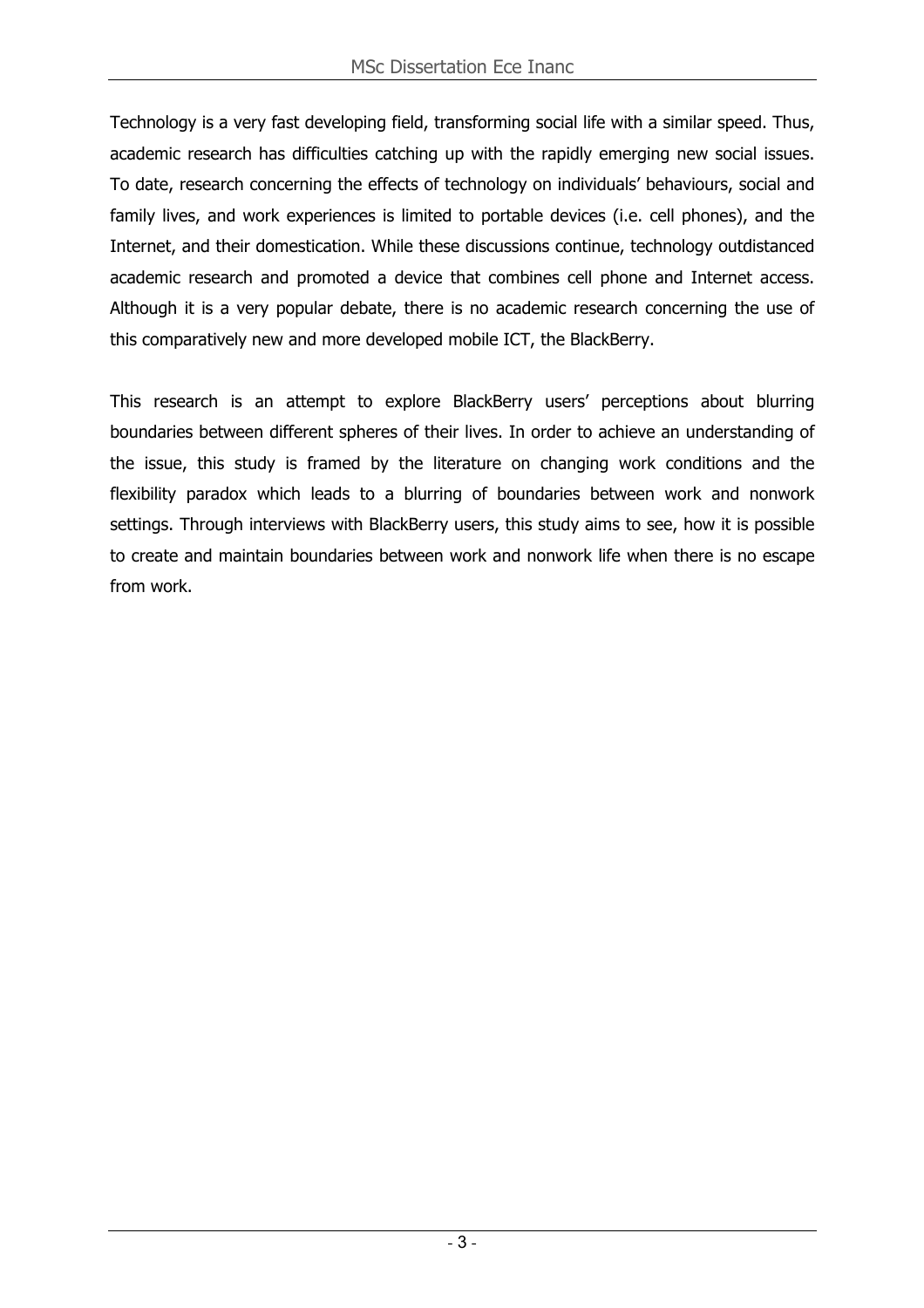### **1. THEORETICAL OVERVIEW**

"It's all within your reach" AT&T Commercial Logo, 1997

#### **LITERATURE REVIEW**

The concepts of blurry boundaries and boundary management have been investigated over the years by many scholars in the fields of sociology, management and information systems. Especially in combination with the effects of changing nature of work and social life, this issue is becoming more complicated and exhausting to cope with for modern employees. Therefore, the literature concerning the changing nature of work and workplace considerably overlaps with the literature on blurring boundaries. The remainder of this theoretical chapter is thus structured as follows: The first section will examine the changing work nature, along with different factors responsible for this change. The investigation of these factors will then lead to a discussion of a technology enabled flexibility paradox, which will constitute a strong basis for blurring boundaries between different individual roles, most specifically between work and non-work areas.

#### **Changing Nature of Work and Workplace**

Many factors have contributed to a worldwide change in the nature of work in the  $20<sup>th</sup>$ Century. The relevant literature accentuates the shift from a product industry to a service industry (Tetrick and Quick, 2003; Howard, 1995), globalisation, the increasing number of women partaking in the workforce (Doorne-Huiskes et al., 2005; Naswall et al., 2008; The National Academy of Science, 1999; Jarvis, 2005), and advancements in information and communication technologies (Spiegel, 1995; The National Academy of Science, 1999; Naswall et al., 2008; Gambles et al., 2006). As a joint result of all of these factors, "the balance of work got tipped from hand to head, from brawn to brain" (Howard, 1995: 23). Although counted separately, these factors are in fact interrelated. This interrelation will be investigated throughout this section.

In Changing Places of Work, Felstead et al. (2005) give a history of the evolution of the household, first, as a centre for production before industrialization, then, as being separated from work following industrialization. Before industrialization, the authors claim, households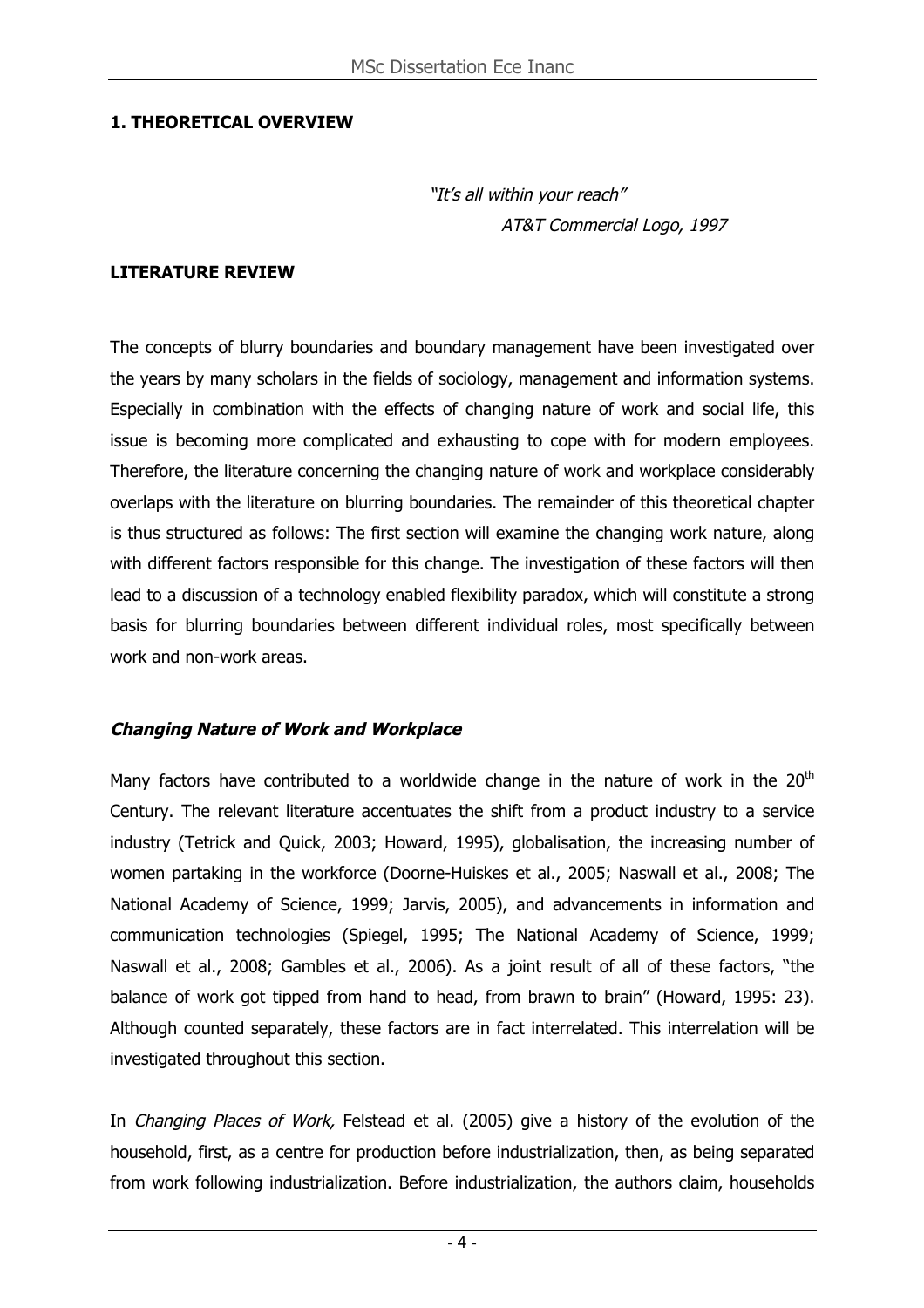were places of "social reproduction and production" at the same time, thus "home and workplace were not separate spheres of social life" (p.41). However, with the emergence of industrialism most households were eliminated from being a simultaneous production unit, as a consequence of economic and institutional changes as well as the appearance of capitalist labour markets and specialist workplaces. According to the authors this separation between home and workplace seeded the emergence of separate spheres, such as public and private life, and has defined leisure and work. Jacobs and Gerson (2004) bring this discussion to its present form by arguing that these spheres that were once perceived as separate, "can no longer be easily divided" (p.97)

Different authors agree that the transition from a product-system based industry to a service based one is a factor that had a crucial effect on changing the nature of work (Tetrick and Quick, 2003; Hellgren et al., 2008). Service-oriented work is hereby characterized by its communicative nature, which requires an understanding of customers' desires. Consequently, in a service industry, the need for employees' individual responsibility and flexibility increases in order to be more 'goal-oriented' and 'self-directed'; this new organization involves a more subjective regulation of work than a traditional, objective one (Gallie et al., 1998). In return, this triggers a variety of discussions and questions concerning the society's changing temporal organization (Breedveld, 1998; Sennett, 1998). Some even mention a 'mania for deregulation' (Garhammer, 1995). Moreover, throughout different articles in the book The Individual in the Changing Work Life, the concept of "boundaryless job" is frequently elaborated on and is used to define the new type of work, which requires more flexibility and is regulated in a different, more individualized way than traditional jobs (Naswall et al., 2008; Allvin, 2008). Thus, it is contributing to the erosion of the former clear cut time distinctions between work and nonwork activities.

In the past century, with the emergence of globalisation, the world also became boundaryless. The work environment developed into a much wider cooperation and partnership among the companies all over the world. That made interaction with international companies necessary in order to survive in this new business environment. To reserve the competitive advantage in a boundaryless world, countries and organizations had to remove their own boundaries, creating a fundamental change in work (Naswal et al., 2008). One of the changes resulted from this transformation is the emergence of a 'traveller worker class' and the melting away of country-specific fixed working hours. The latter is mentioned in order to take into consideration time differences between countries that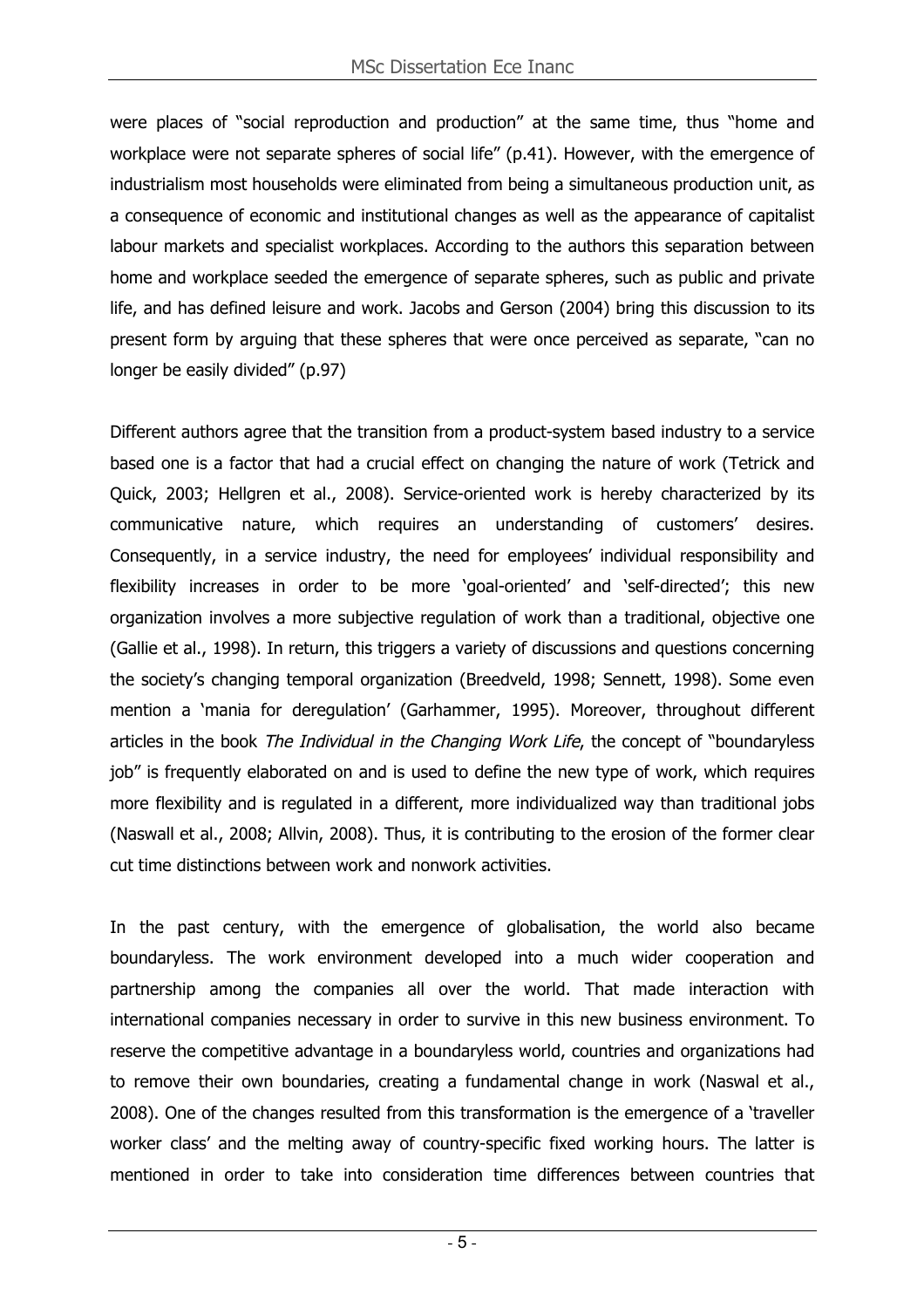collaborate, and workers who have to have a teleconference at 6am on a Sunday morning<sup>1</sup> to cope with the foreign partner company or clients, or travel to different countries or cities rather frequently for business. Furthermore, globalization also required firm scale flexibility and adaptability to fast changing production and consumer demands. However, as this study is concerned with effects on an individual level, organization-level effects of globalisation remains outside of the scope of this study.

As briefly indicated by Major and Germano (2006), "While globalization and the rise of the service industry have created a business need for flexible work schedules, advances in information and communication technologies have made them possible" (p.24). However, this statement neglects another important change that also created a need for flexible work schedules, contributing at the same time to the difficulty of controlling individual roles and boundaries. This third effect is the increasing number of women's employment, which, nowadays in many countries is equivalent to almost half of the employees (OECD, 2005 cited in, Naswall et al., 2008). Through the participation of women in the workforce the roles of men and women has changed in both the workplace and in the house, threatening the maintained equilibrium. As Eriksen states in Tyranny of the Moment (2001);

> In an age when both men and women participate fully in a tight and demanding labour market, and the distinction between work and leisure is becoming blurred, [...] gender roles are uncertain and contested (nobody can tell unequivocally what it means to be a good man or a good woman any more) (p.133).

Additionally, with the apparition of untraditional families (e.g. dual-earner couples, single parents, working parents), these employees now have more roles they need to fulfil and thus more difficulties in sparing time for all of them (Hakim, 2000), therefore requiring more flexible working hours (Sennett, 1998). An increase in the interference of work and nonwork time has resulted from the combination of all of the changes and consequences (Moen, 2003; Naswall et al., 2008). At that point, ICTs appeared as solutions to the "need for flexibility and control" (Frissen, 2000: 73). Yet, this flexibility is becoming more and more synonymous with "always availability", which generates a paradox that will be examined in depth in the next section. For now, let us remember Major and Germano's statement and attempt to see how developments in ICT make this so called required flexibility possible.

 $\overline{a}$  $1$  Information obtained during the interview with YM.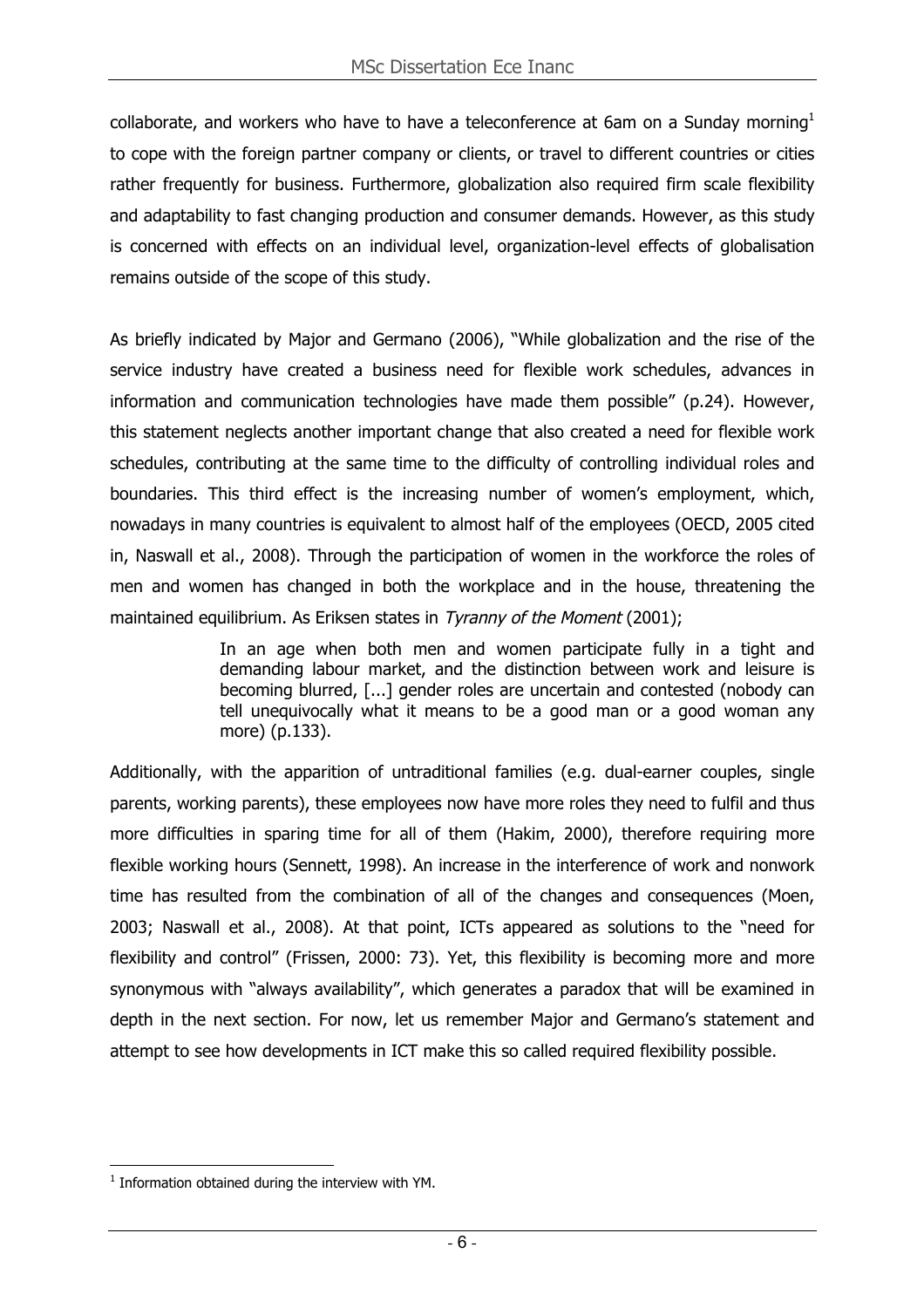The central effects of technological developments have been discussed by many authors. Spiegel (1995) anticipated that the development of new technologies will have a profound influence on the context of work. One of his predictions from thirteen years ago is now merely ordinary for us; "[a] group of people will be able to share the same experience and the same environment, even though they are miles apart" (p.109). Spiegel continues by asserting how this technology will establish new opportunities to acquire a "worldwide clientele" and to become "more efficient" (p.109). Through the introduction of new ICTs, the necessity of having fixed times and places to fulfil certain tasks has lost meaning; the development of cell phones and invention of laptops made it possible to fulfil a task's requirements in a 'much wider variety of locations and times' (Felstead et al., 2005: 49). While the individual work-place is being restructured through advanced ICTs, the nature of work and the way it is redistributed is also modified, thereby lacking concern of time and place (Dougherty, 1998). It is now technically possible to carry out different assignments involving information processing remotely from any place that has suitable infrastructure – that may be as basic as a phone line, cell phone, or a computer with internet access (Huws, 1997).

The strongest asset of ICTs, which is also used as their marketing imagery, is their ability to overcome the limitations of time and space, satisfying a modern need. Elchardus (1996, cited in Frissen 2000) argues that this period of transition called "mobilized society" leads to a relinquishment of the structured and stable organization of time, of fixed hours and fixed times for work, for leisure and for holidays. In this newly emerging work and social environment, mobility is increased, time is more precious and access to information is essential. Sennett (1998) emphasizes the importance of the restructuration of society's temporal organization by arguing that the time dimension of the new capitalism, more importantly than its other aspects (e.g. high-tech data transmission, global stock markets, free trade), affects people's nonwork lives most directly.

## **The Unbearable Lightness of Being Flexible**

"More flexibility makes us less flexible and more choice makes us less free" (Eriksen, 2001:4).

Flexibilisation as a consequence of the new context of work has been the focus of a vast amount of literature. This literature is closely linked with that of technological developments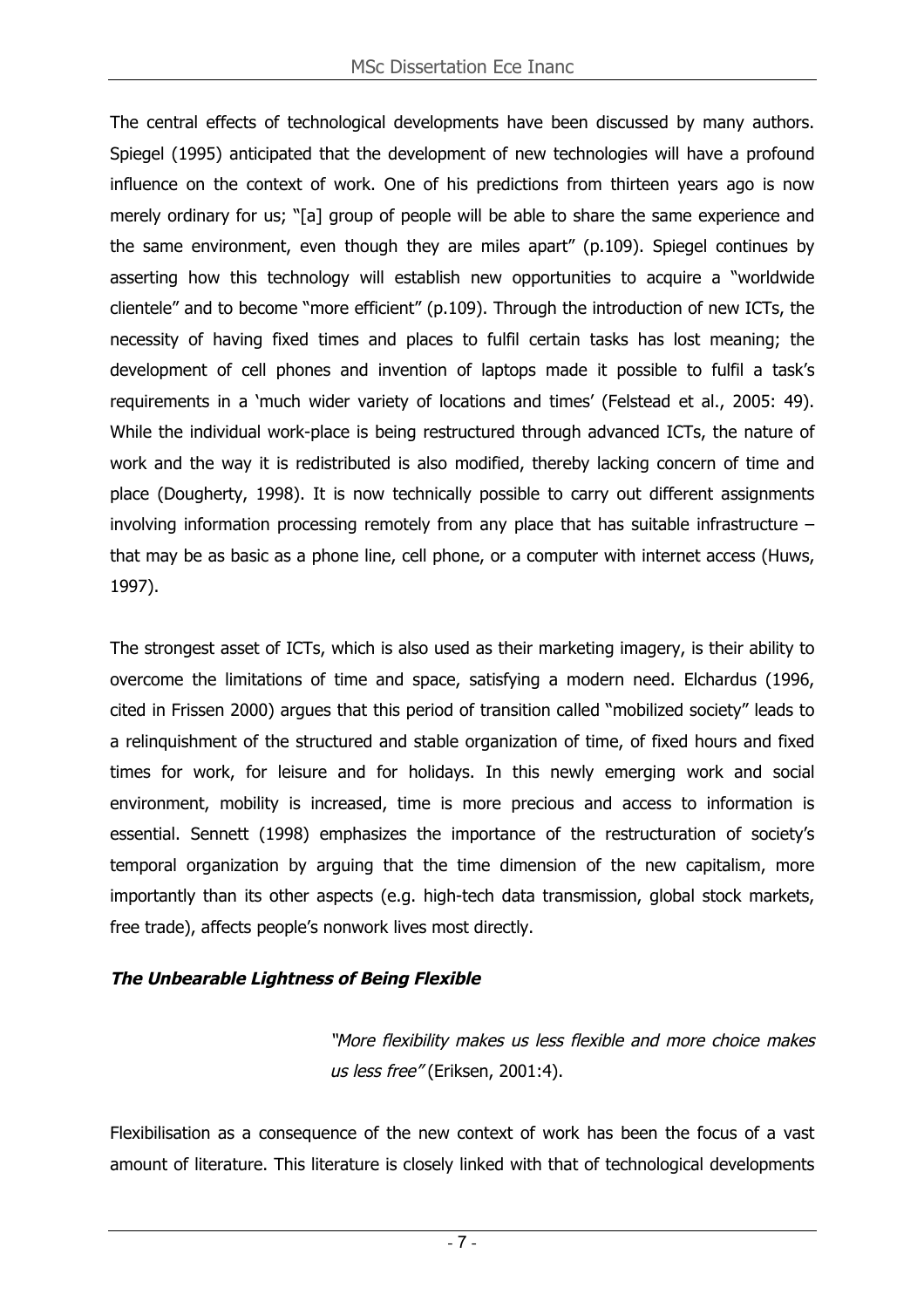and mainly covers the advancements in information technology that facilitated accessibility, hence provided flexibility and abated boundaries. Thus, in order to investigate flexibility, this section will simultaneously investigate technological effects on flexibility.

There are two ways of seeing flexibility. Flexibility in the workplace refers to employees' need to cope with fast changing consumer demands and production procedures (Perrons, 1999; Sennett, 1998); in the current service-centred industry, employees are facing rising demands on speed, quality, and performance (Doorne-Huiskes et al., 2005). Individual flexibility, on the other hand, refers to being able to multitask and fulfil different demands of different roles without time or place constraints (Doorne-Huiskes et al., 2005). In EU policy documents, flexibility is said to facilitate the combination of work and family life. Some authors mention a psychological contract between the employee and the employer in the context of flexibility, describing mutual and unwritten expectations between those two (Clutterbuck, 2003; Dourne-Huiskes et al., 2005). This contract should be able to change according to changing work and family situations. However, it is also argued that not all flexible policies developed by employers can be considered as 'family-friendly' (Doorne-Huiskes et al., 2005). A rather cynical view claims that these policies are not to help employees to maintain a work-life balance, but in fact they're made to orient employees to adjust their social and family life according to work demands and therefore to be available for longer hours (Grosswald et al., 2001; Lambert, 1993).

While philosopher John Stuart Mill thinks that flexible behaviour brings personal freedom, Sennett, agreeing with Eriksen, argues that flexibility causes disorder and that "revulsion against bureaucratic routine and pursuit of flexibility has produced new structures of power and control, rather than created the conditions which set us free" (Sennett, 1998: 47). A vast body of literature discusses the pros and the cons of this flexibility acquired through technology. Through ICTs, individuals are able to organize their activities around "flexible compartments of time rather than compartments of time associated with particular geographical spaces" (Green, 2002, p.287). Although on the one hand, these devices help to organize daily life by increasing control and flexibility, they're also regarded as threatening the privacy (Frissen, 2000) by making the user constantly available for work.

Flextimes, which are more individualized schedules as opposed to fixed shifts, are very popular in today's flexible organizations (Sennett, 1998). This flexibility of shifts also becomes flexibility of workplaces through portable or in-house embedded ICTs. Being able to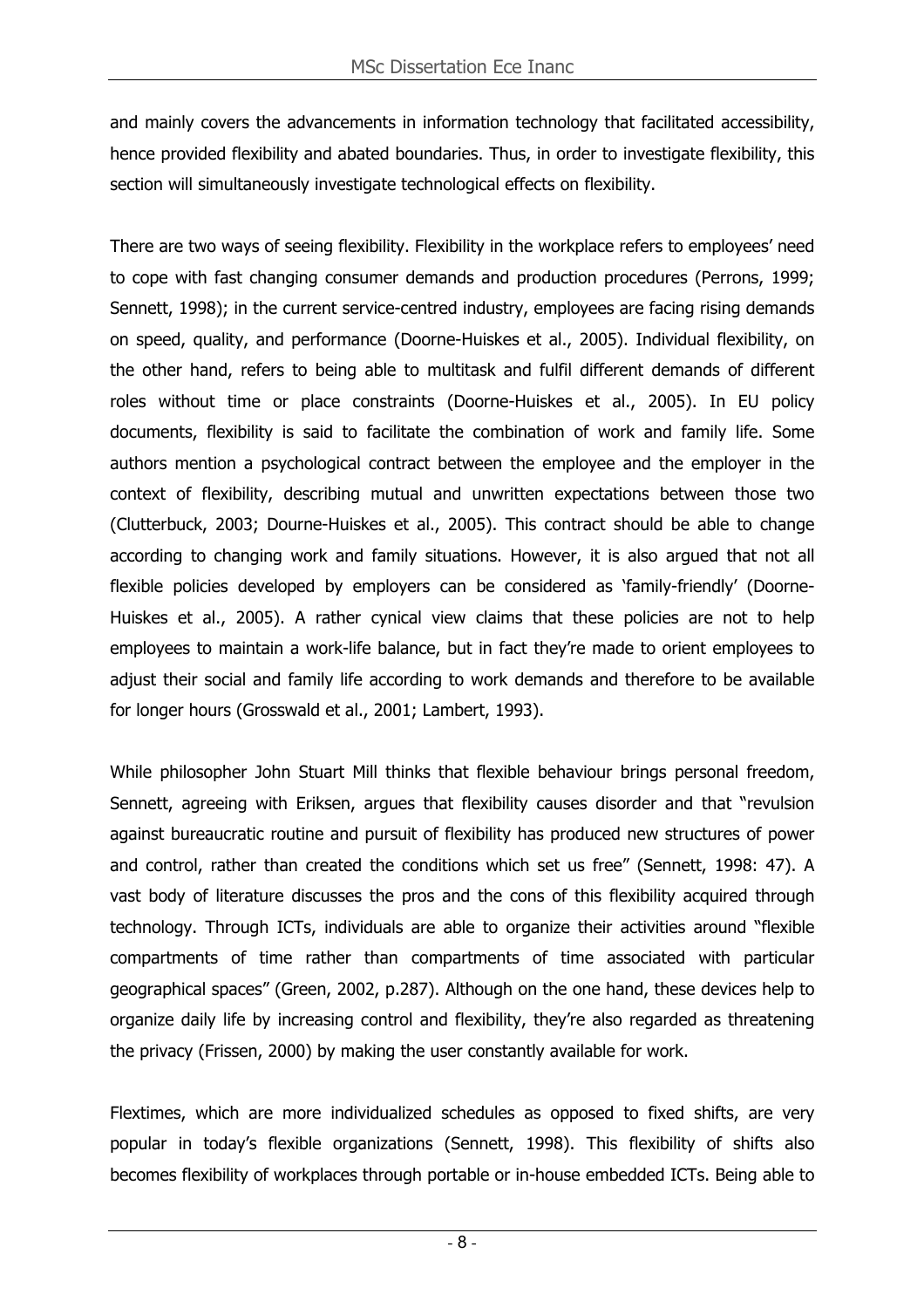work outside of the office may sound like freedom but it has been argued that working at places which are traditionally known as leisure places can and will make the boundaries between work and non-work more blurry (Naswall et al., 2008). The most outstanding example to this blurring is homeworking. As very frequently addressed in the body of literature, controlling the boundaries between work and home was a very difficult task for homeworkers (Haddon, 2004), as they had one space for both and no transition time or place in between.

Felstead et al. (2005) also take part in this discussion by presenting both sides of being connected anytime, anywhere paradox. First, they present the mobile phone as an enabler, to avoid 'dead times' which are time slots such as travel time between work and home, between meetings, and to enable multitasking during times invested in realizing tasks that don't require total concentration. At this point, cell phones offer its user the opportunity to take use of these otherwise 'dead' time slots by accessing information, being available to others and following up their work matters. However, there is a more negative side of this matter, which has been the centre of discussions in this research area. According to Felstead et al. (2005) it becomes much more difficult to handle the workplace pressure, given that with mobile and wireless technology spatially and timely isolation from work is becoming more complicated. The diminishing of the 'dead time' from travels also destroys these few times that were formerly 'incommunicado' (Felstead et al., 2005: 47) when planes, trains, cars and ferries became remote offices (Kinsman, 1987). Ironically, while cell phone service providers market themselves through their wide service area, the few places left in the world without mobile phone reception and internet connection promote themselves through their nonreachability (Felstead et al., 2005). Data obtained from different research projects conducted on this topic shows that even though users agree that wireless mobile technology improve their lives in terms of flexibility, convenience, connectedness, and having everything within their reach, they state that they find themselves in contradictory situations caused by the same devices (Jarvenpaa & Lang, 2005): the stress of being always available, reachable, technology addiction and constantly working.

In brief, the discussion is set around the tensions between being flexible and being continuously accessible, created by advanced information technologies, which leads to alternate work times and places (Major & Germano, 2006). Of course, as Major and Germano (2006) suggest, "under ideal circumstances" having alternated work schedules would enable employees to have more flexibility and control over their time use and thus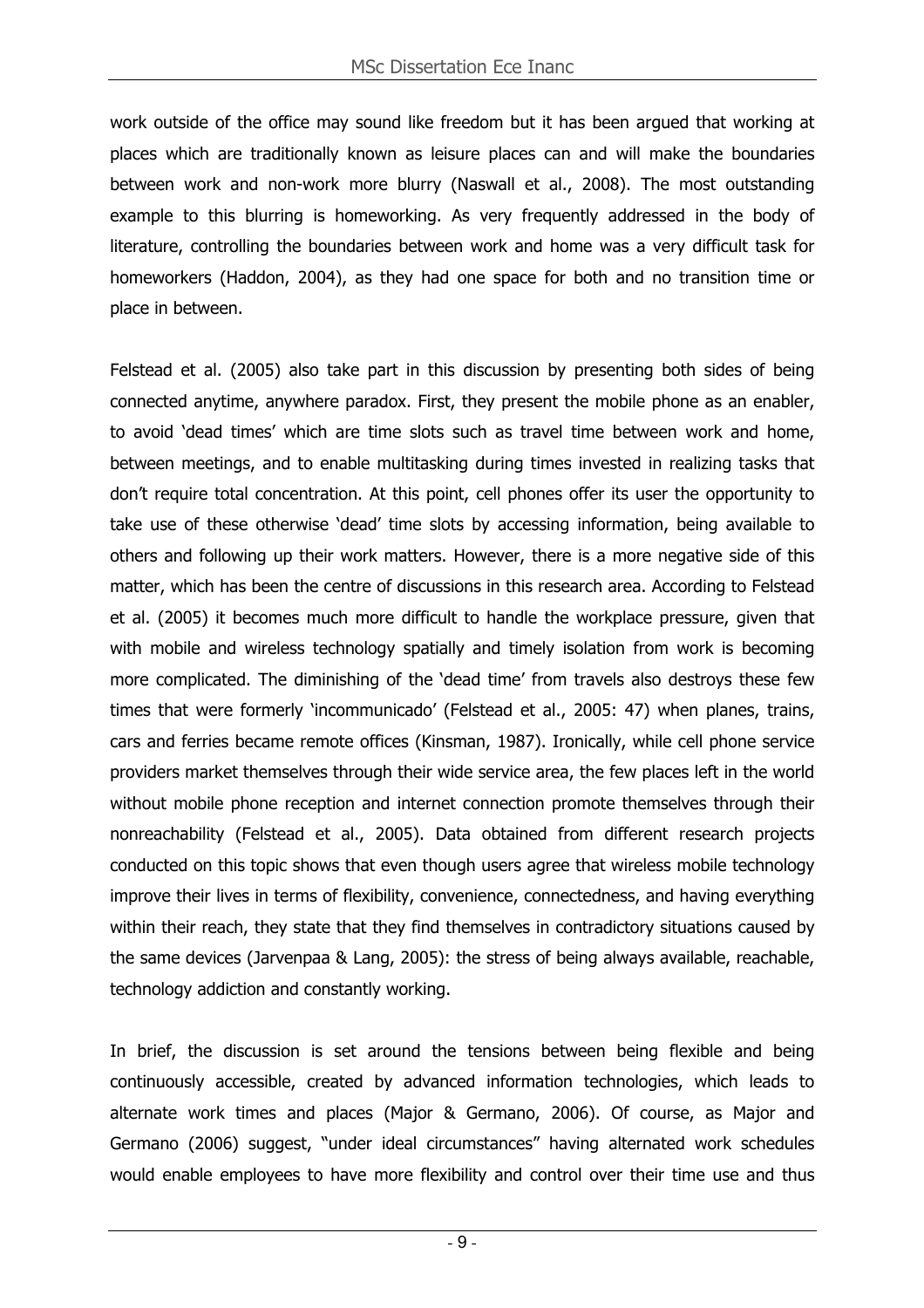facilitate to manage different domains of their life. Yet, when workers do not choose their own work times (Jarvis, 2005), this flexibility turns into a "non-standard shift" and increases the difficulty of managing work-life demands (Jacobs & Gerson, 2004).

The above discussed dilemma is the tight spot of being available. Scholars who are interested in this area of research agree on the dilemma created by advanced telecommunication technologies in the workplace. While this new technology facilitates and speeds up operations and processes of work, it also calls forth interruptions of non-work life making it difficult for workers to disengage from work when they want and need to (Naswall et al., 2008). This results a tension between flexibility and incessant accessibility (Major & Germano, 2006). Because increased flexibility takes away fixed times and places, in other words distinct boundaries for different tasks, fulfilling the requirements of different roles with full concentration and dedication becomes more difficult: "The new flexibility quietly, but inevitably erases the boundary between work and leisure" (Eriksen, 2001: 127).

#### **Blurring Boundaries**

 $\overline{a}$ 

Having different spaces and times for different activities and different roles of one's life (e.g. home for family time, office for work, hotels for vacation) would constitute very concrete boundaries between work and social life**<sup>2</sup>** . These boundaries assist individuals in organizing and distinguishing their different roles, positions for each sphere of their life (Olson-Buchanan & Roswell, 2006). Decentralisation of fixed hours and fixed places resulting from the adoption of wireless ICTs first diminished these above mentioned spatial boundaries, leading to a blurring of psychological, temporal and behavioural boundaries. When multitasking became possible and the need to choose between work and family or social life disappeared, boundaries became blurry. Yet according to a general boundary theory (Nippert-Eng, 1996ab), in order to simplify and order their environment, individuals have boundary management strategies (Ashforth et al., 2000). According to these individual strategies, the extent to which various roles are integrated or segmented across different spheres, such as family, work and community, depends on the individual preferences, differences and work requirements (Olson-Buchanan & Roswell, 2006; Kossek et al., 2005).

 $<sup>2</sup>$  In the relevant literature, there is a great body of work dealing with so called 'work-family balance'. Yet, some</sup> acknowledge that there are more dimensions and complementary roles in one's life other than just work and family. Thus, especially in more recent work the term 'work-life balance' is used, and will also be employed in the context of this paper.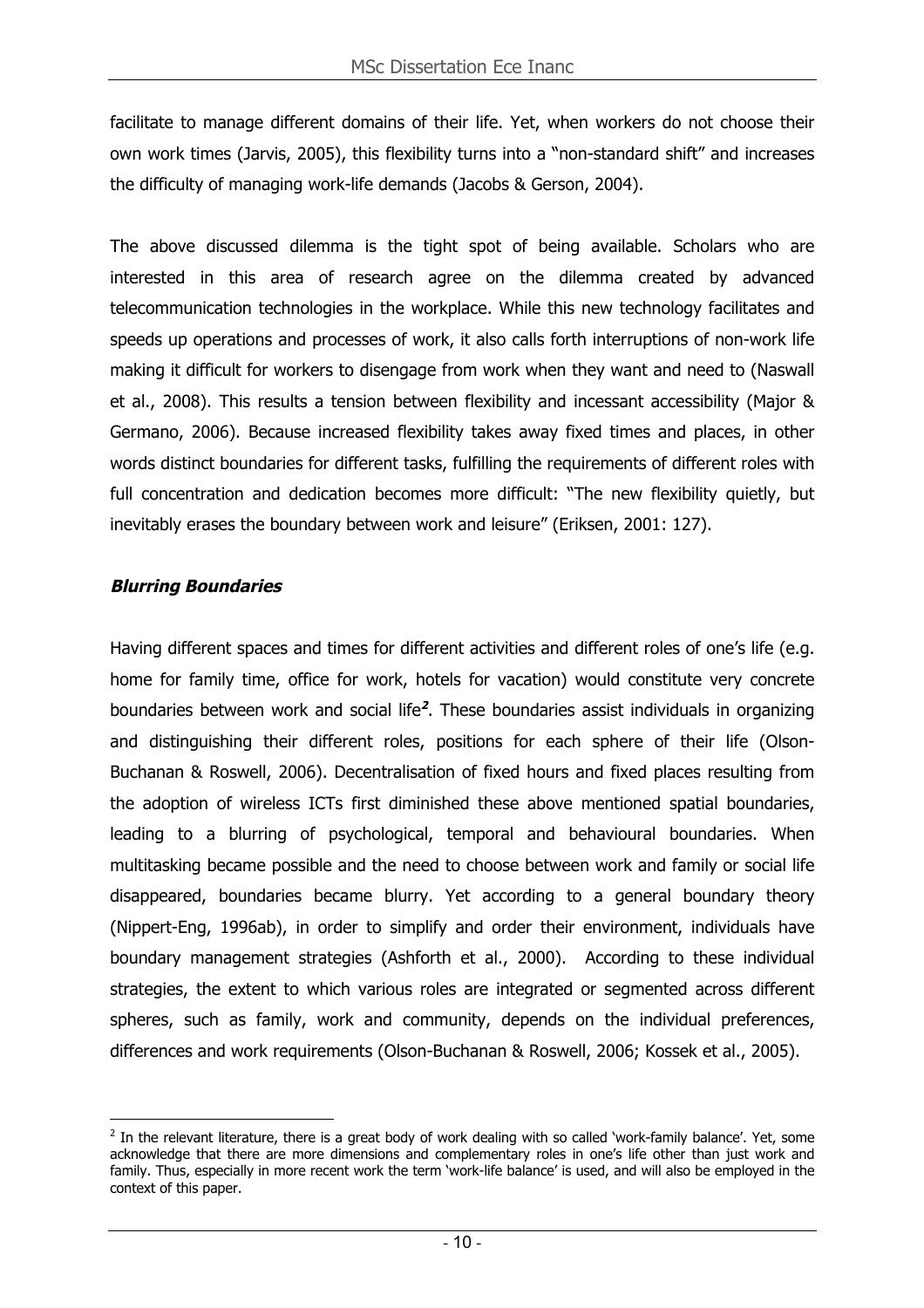Clark's (2000) work-family border theory provides a continuum of domains ranging from segmentation to integration. At segmentation point, domains of work and family have idiosyncratic mindsets and are mutually exclusive. Through role segmentation individuals may experience less blurring between and less interruption in their different roles and may be able to "psychologically compartmentalize their identities" (Olson-Buchanan & Roswell, 2006: 435). Negative consequences of segmentation are difficulties to make transitions or "shifting gears" between roles (Ashforth et al., 2000).

At the integration end of the continuum, work and family are integrated into each other and are identical in regards to tasks, emotions and people involved (Clark, 2000; Nippert-Eng, 1996). Role integration is frequently encountered in the academic research. Nippert-Eng describes high role integration as a situation where home and work are fully engaged and there are no distinctions left between "what belongs to 'home' or to 'work'" (Nippert-Eng, 1996b). This is supported by a Weld survey of university staff employees, cited in Olson-Buchanan & Roswell (2006), which states that the higher the role integration is, the fewer are the boundaries set between work and non-work. Employees with higher role integration do not have negative feelings about interruptions and they unreservedly use communication technologies for work during non-work times, resulting as a higher work-non-work conflict. Higher role integrations result in difficulties in creating and maintaining role boundaries (Ashforth et al., 2000). Similar to this perspective, Olson-Buchanan & Roswell's work (2006) focuses on erasing work-non-work boundaries by performing work during non-work times through communication technologies or vice versa.

Clark's aforementioned theory suggests that the degree of segmentation and integration of boundaries between different domains of one's life is closely related to permeability and flexibility level of these boundaries. Permeability is defined by Voydanoff (2008) as "the degree to which elements from one domain enter into another domain" (p.43). In other words, depending on the permeability level of a boundary, one can be psychologically or behaviourally engaged in a different role than the one that one's physically in (Ashforth et al., 2000). Boundary flexibility is similarly defined by Voydanoff (2008) as "the degree to which temporal and spatial boundaries permit role activities to be performed in various settings and at various times, that is, flexibility regarding when and where activities are performed" (p.44). According to Ashforth et al. (2000), the choice for an individual to favour work or non-work roles depends on rewards gained from that role, either extrinsic or intrinsic. Additionally, while symbolic or oral reference to other roles is mostly the case (e.g.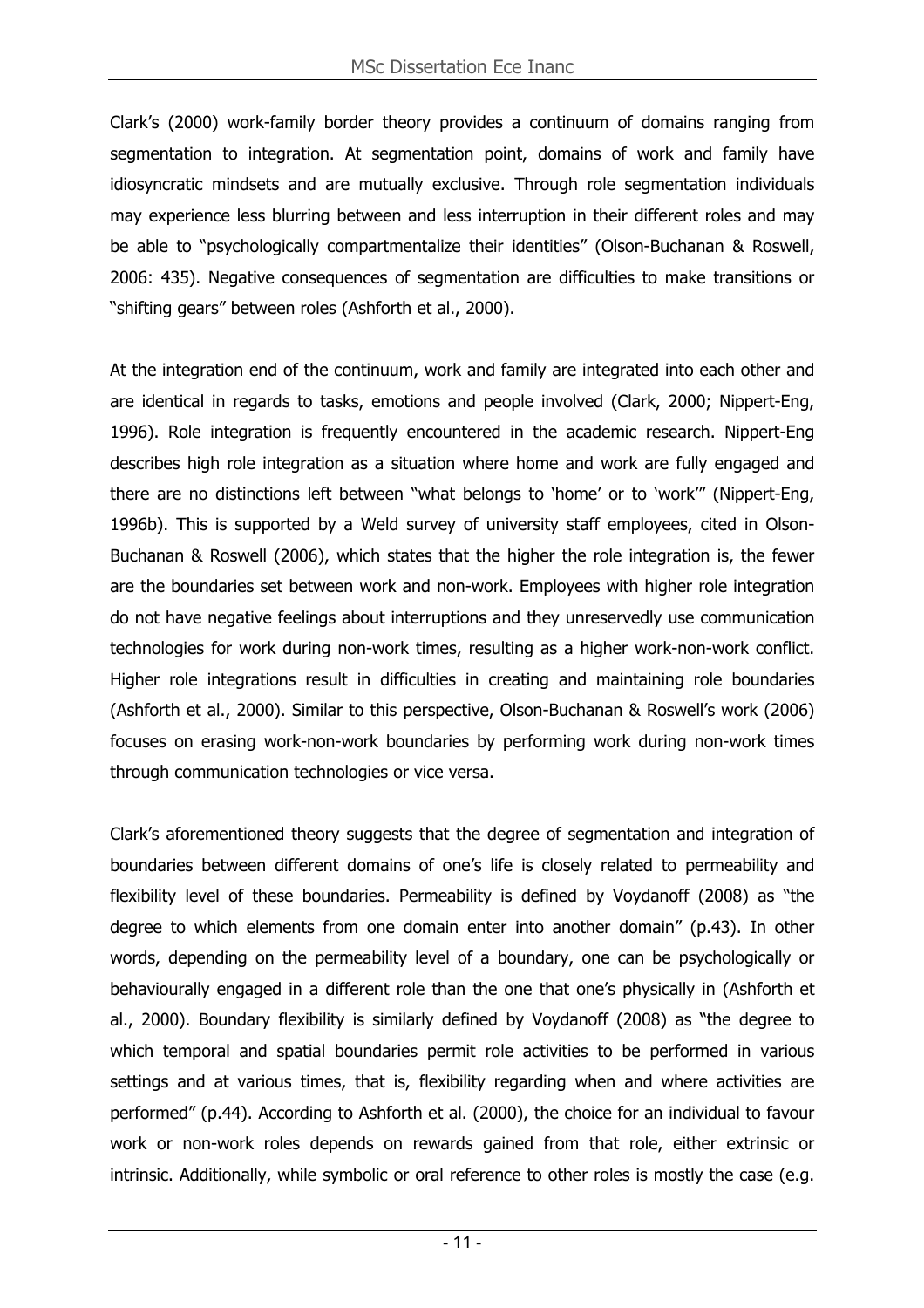having a family picture on office desk, talking about business at home), it would be the concern of an entirely different study.

Voydanoff (2008) also mentions 'boundary-spanning resources', which focus on how different domains (e.g. work, family, community) link to each other in regards to boundary flexibility. Edwards and Rothbard (2000) identify six frequent linking mechanisms in the research; spill-over, compensation, segmentation, resource drain, congruence and workfamily conflict. Yet, of these six, the first three are the most frequently encountered in the literature as dominant models of relationships observed between work and non-work roles.

Spillover can be seen as a consequence of the integration model. There are two types of spillover: negative and positive. Positive spillover corresponds to the translation of work satisfaction and stimulation to other domains in form of the same high energy. Negative spillover constitutes simply the negative impacts that work problems have over non-work domains (Roehling et al., 2003). In brief, spillover signifies a course where experiences in one role 'spill over into' and affect the practices (e.g. moods, behaviours, skills) of another role (Rothbard & Dumas, 2006; Roehling et al., 2003; Chesley et al., 2003). Spillover is also associated with the level of role commitment; the more involved one is to a certain role, the more possibility of clash and intrusion one has. For example, because societal norms and gender role socializations suggests that women are more involved with their family role than men are, it is expected that women have more family-to-work spillover than men. However, empirical researches give mixed results for this hypothesis (Roehling et al., 2003). With the increasing influence of ICTs in peoples' lives, some research reveals that employees who use different ICTs outside the workplace are more likely to report negative spillover of work into non-work domains (Galinsky et al., 2001). Spillover is the most common relationship that work and non-work roles have.

The second most dominant model, compensation, indicates people's attempts to make up for inadequacies, insufficiencies or dissatisfactions in one role by showing greater effort and greater commitment in another role. In this case, work and non-work are negatively correlated (Rothbard & Dumas, 2006; Roehling et al., 2003).

Finally the third most dominant model is the aforementioned segmentation which presents a separation of work and non-work without one role influencing the other. Originally, this model used to be seen as "the natural division" of work and non-work as a result of formal separation between the two in terms of space and time. However, as stated before, this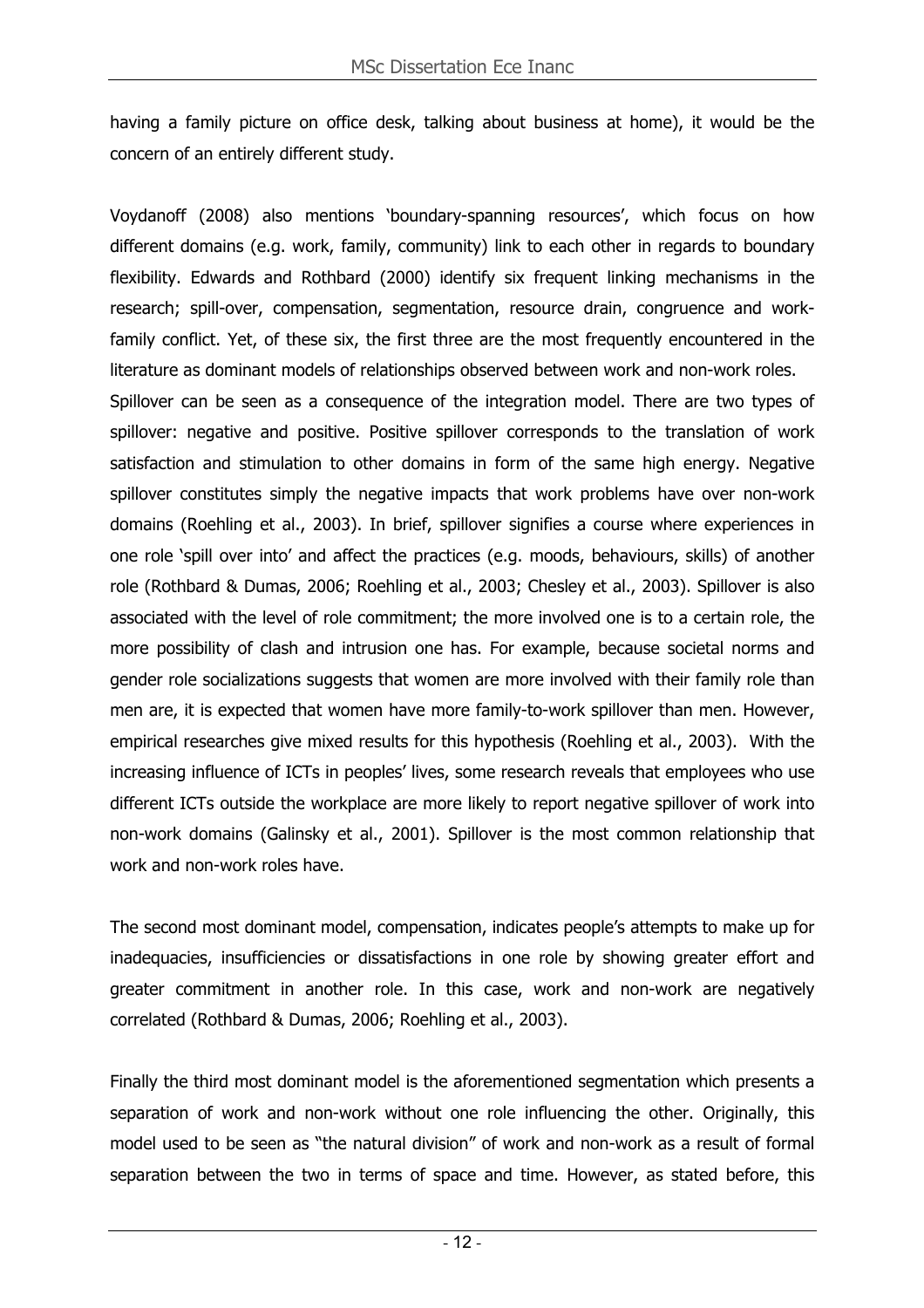natural separation is no longer the case. Therefore, in more recent studies, the segmentation model has been redefined as "an active psychological process whereby people may choose to maintain a boundary between work and family" (Rothbard & Dumas, 2006: 74). In brief this model is a personal compartmentalization of work and non-work which provides an independency of experiences of different domains (Roehling et al., 2003).

"The expectation that one should be available as a potentially working person at any time is an important dimension of new work"; as a result, work wins the race to dominate individuals' lives (Eriksen, 2001: 127).

Some authors advise individuals to create more concrete boundaries between their work and non-work lives. Eriksen (2001) suggest a labour contract which ensures that every employee has the right of being offline for one month a year, excluding vacations and the right to not answer work e-mails outside of office hours. More suggestions in individual level aim to help employees attain segmentation through specific decisions for where and when to ignore work related calls and e-mails (Eriksen, 2001; Olson-Buchanan & Roswell, 2006).

In the literature concerning psychological boundaries and boundary management, there is an inescapable body of work dealing with identity navigation issues. However due to the limited scope of this research, this issue will not be further investigated.

## **CONCEPTUAL FRAMEWORK AND RESEARCH HYPOTHESES OF THE STUDY**

ICTs are intensively diffused and embedded in lives of most of the twenty-first century individuals residing in developed countries and are no longer merely used for work. This use of the same mobile and wireless ICTs for work and non-work purposes led to a trespassing of boundaries between these different spheres. Being connected to work during non-work times through these ICTs provides a new territory to examine the flexibility paradox on an individual level and how individuals handle the disappearance of boundaries, and in what ways, if any, they create self-set boundaries.

This study investigates the blurring of boundaries between work and non-work life, through an ICT enabled flexibility lens. The specific ICT focused on in this research is the BlackBerry, which is a new generation smartphone, combining cell phone and laptop features. It is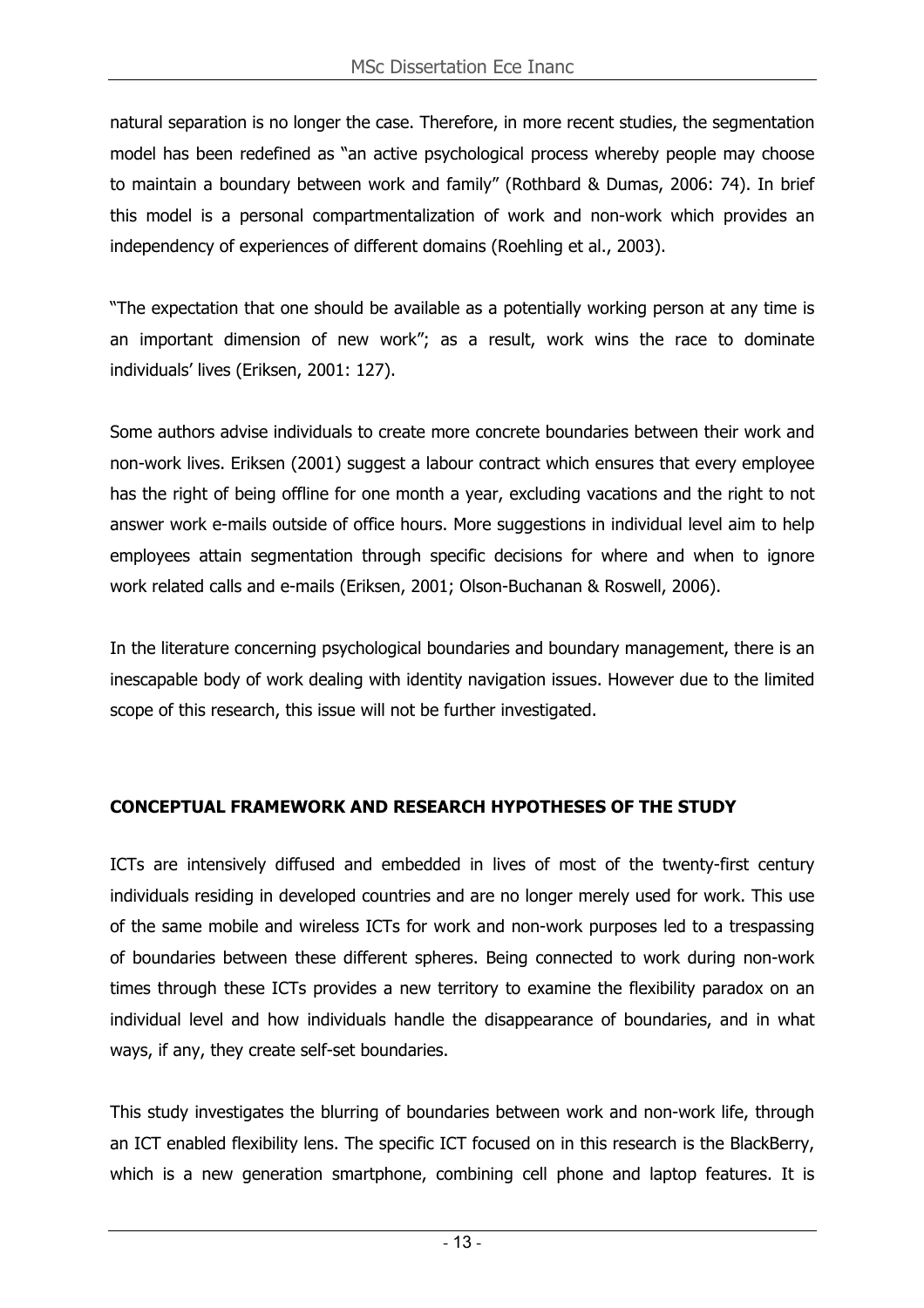theorized in this study that the simultaneous use of this device for work and non-work organizations weaken boundaries between these two, resulting in a complete integration. The hypotheses that will be investigated for this purpose are thus as follows:

- H1: BlackBerry use causes spillover between work and non-work roles.
- H2: BlackBerry use reduces detachment from work .
- H3: BlackBerry use will increase job stress.
- H4: BlackBerry use makes users more efficient.
- H5: BlackBerry use increases users' working hours.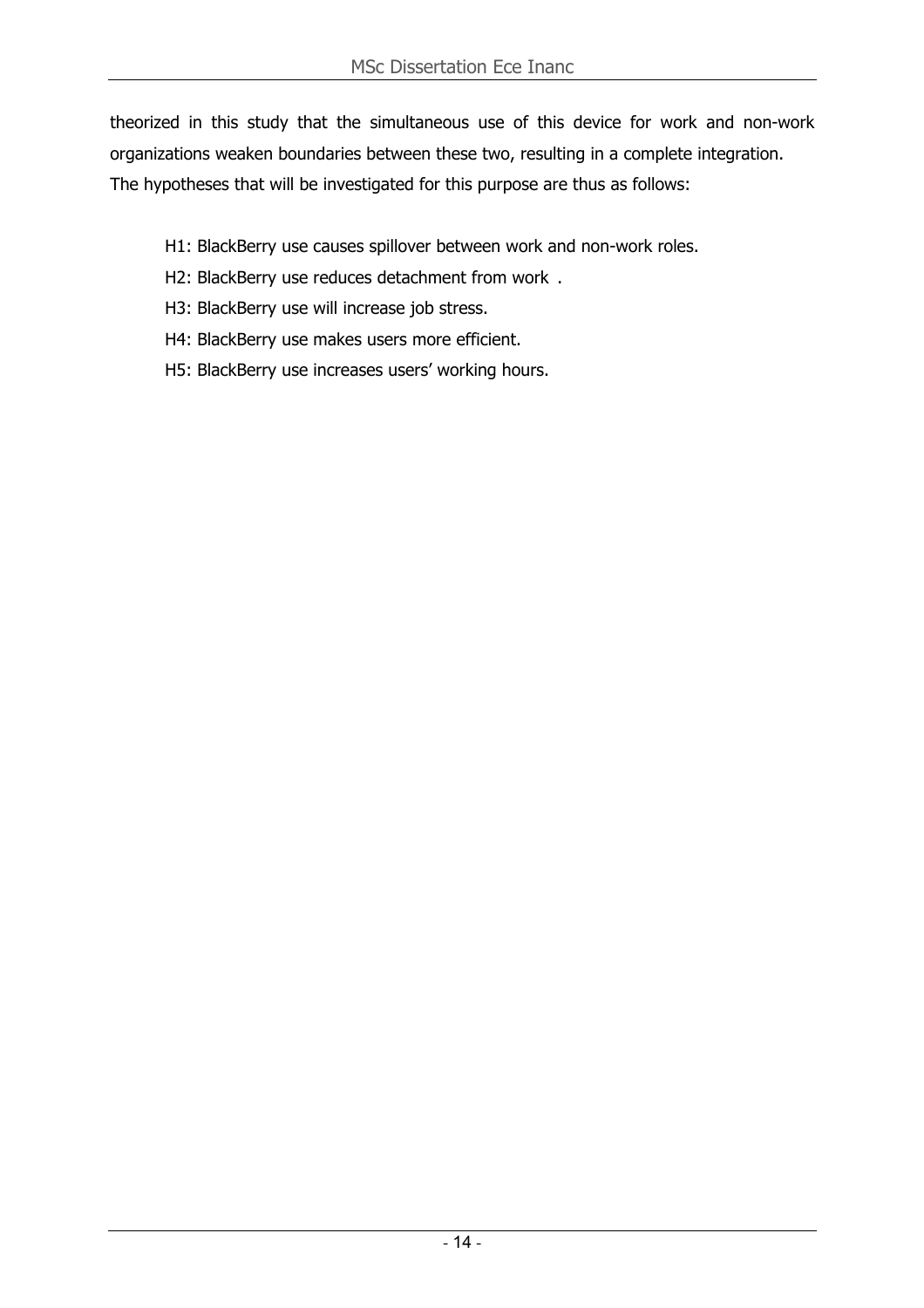### **2. RESEARCH DESIGN AND METHODOLOGY**

The research method is designed to test the above presented hypotheses and to offer information about BlackBerry users' perception of their own use and the behavioural and boundary blurring effects of the device. To date, research concerning the organizational and behavioural effects of ICTs employed both quantitative and qualitative methods. Given that the purpose of this study is to reveal an understanding of BlackBerry users' perception of non-work life boundaries being trespassed by work and that the subject is the focus, the most relevant research method to follow seems to be 'talking with the subject': interviewing.

#### **JUSTIFICATION OF THE RESEARCH STRATEGY**

"If you want to know how people understand their world and their life, why not talk with them?" asks Kvale (1996) on the first line of his book *Interviewing*. He describes qualitative interviewing as an attempt to "understand the world from the subjects' points of view, to unfold the meaning of peoples' experiences, to uncover their lived world prior to scientific explanations" (p.1), through the language of the target population (Gaskell, 2000). In other words, interviews tend to be essentially individual and try to reveal what cannot be seen through a direct observation by regarding respondents as meaning makers (Patton, 1980; Warren, 2002). Quantitative methods were also considered in the early stages of this study. Although quantitative data would be helpful to obtain numbers and percentages related and compare the uses of different groups (Bulmer, 1984), it would not provide users' personal opinions, experiences, and perceptions. Thus this approach has been rejected. Qualitative interviews, on the other hand, due to the personal nature of the dialogue, provide significant details about every respondent's experiences, (Berger, 1998), which constitute the essence of this study. Although a combination of both would lead to a deeper analysis, qualitative analysis will be used exclusively due to the limited scope of this study.

A mix of interviewing approaches including semi-structured qualitative face-to-face interviewing, semi-structured qualitative internet interviewing and structured e-mail interviewing has been used in order to reach as many respondents as possible and consequently to increase the sample size.

The term internet interviewing is used in a wide range of contexts, sometimes as an umbrella term to describe all types of *computer mediated communication* (Mann & Stewart,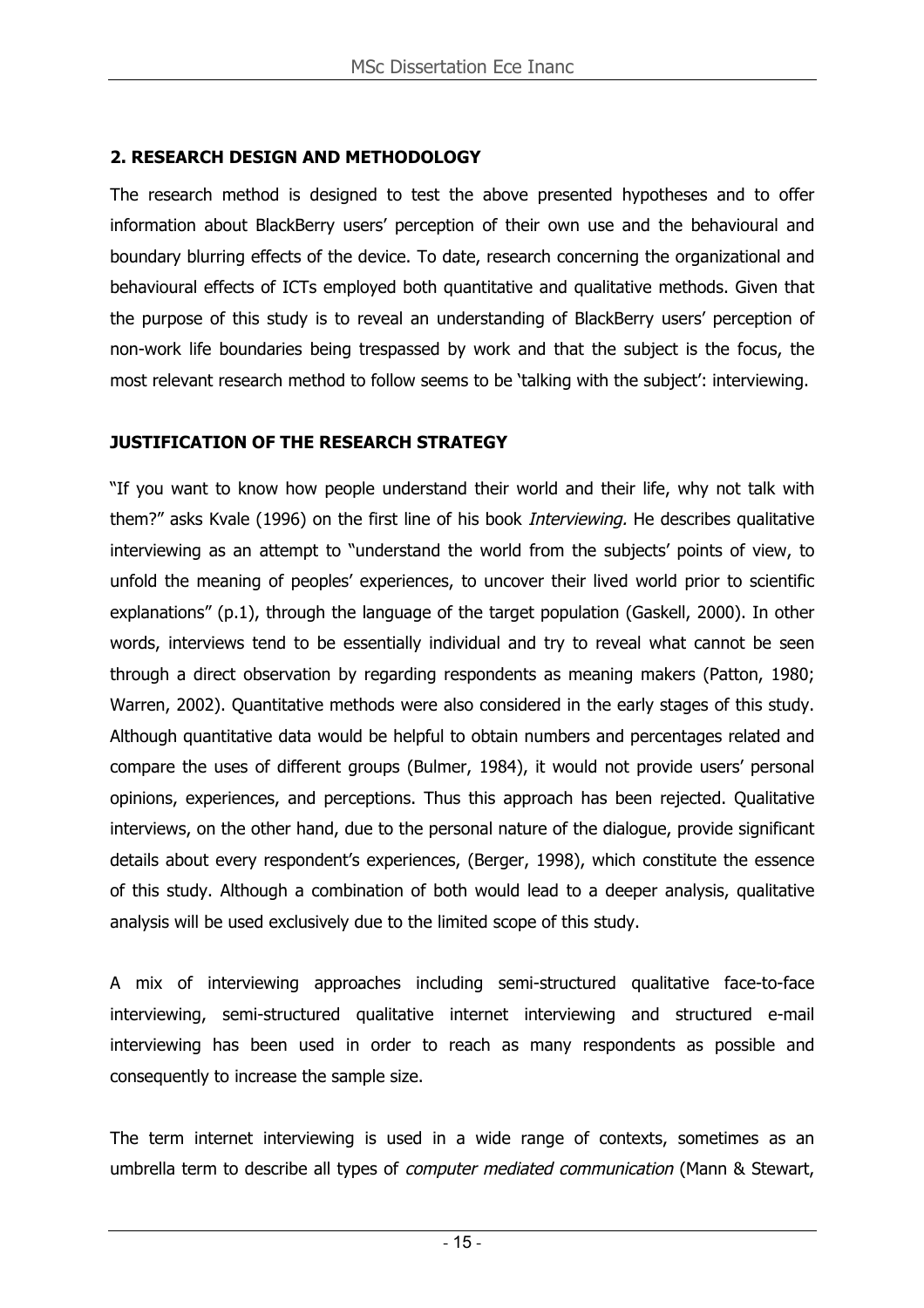2002). For the scope of this research, 'internet interviewing' will correspond to real-time qualitative interviewing whereas e-mail interviewing will be regarded only as structured questions that are sent to and received from respondents via e-mail. In both types of interviews, computer mediated communication reduces the impracticalities that researchers would otherwise come across on a face-to-face research (Mann & Stewart, 2002). This method enables researchers to conduct 'asynchronous' or real time interviews with respondents from different cities, and different countries without the constraints of time differences (see also Markham, 1998). It also helps "to maintain day-by-day contact throughout the course of the work" while also allowing respondents to participate to a project form their own places of work or their home (Mann & Stewart, 2002: 605). This being said, one disadvantage of having an interview on a virtual space, as also encountered by Markham (1998) during her online interview study, is that respondents are not always as reliable to their online appointments as to real life ones. During the course of conducting the real-time online interviews, there have been many occasions where the researcher waited online at the agreed-upon time, but the respondent did not show up until very late. Yet, after meeting with the respondent, carrying out real-time online interviews were much smoother than expected. Since the researcher and most of the online-interviewed respondents were familiar with the culture of chatting, the conversations were not uncomfortable but very natural, casual and felt like speaking, unlikely to Markham's experiences where she was foreign to the online culture and had difficulties with coping with the speed and the sometimes simultaneous nature of conversations.

Furthermore, the validity of the Internet assisted selection process varies depending on the research subject. Thus, this methodological step may not be suitable for research regarding other populations. As this study's population consists of technique affine individuals this concern for digital divide among potential interviewees or exclusion of some groups from the population can be disregarded.

E-mail interviewing is defined as structured quantitative interviewing in the literature (Leeuw, 2008) due to the lack of direct interaction. Structured interviews are standardized questions that are given to every respondent in the same way. It is most commonly used to facilitate the comparison and compartmentalization of answers (Bryman, 2004). For the purposes of this study, structured interview guides were sent to interviewees through e-mail, in order to grasp and compare attitudes of users from different fields of work towards BlackBerry devices. Due to its limitations this type of interviewing was only used as a pilot research tool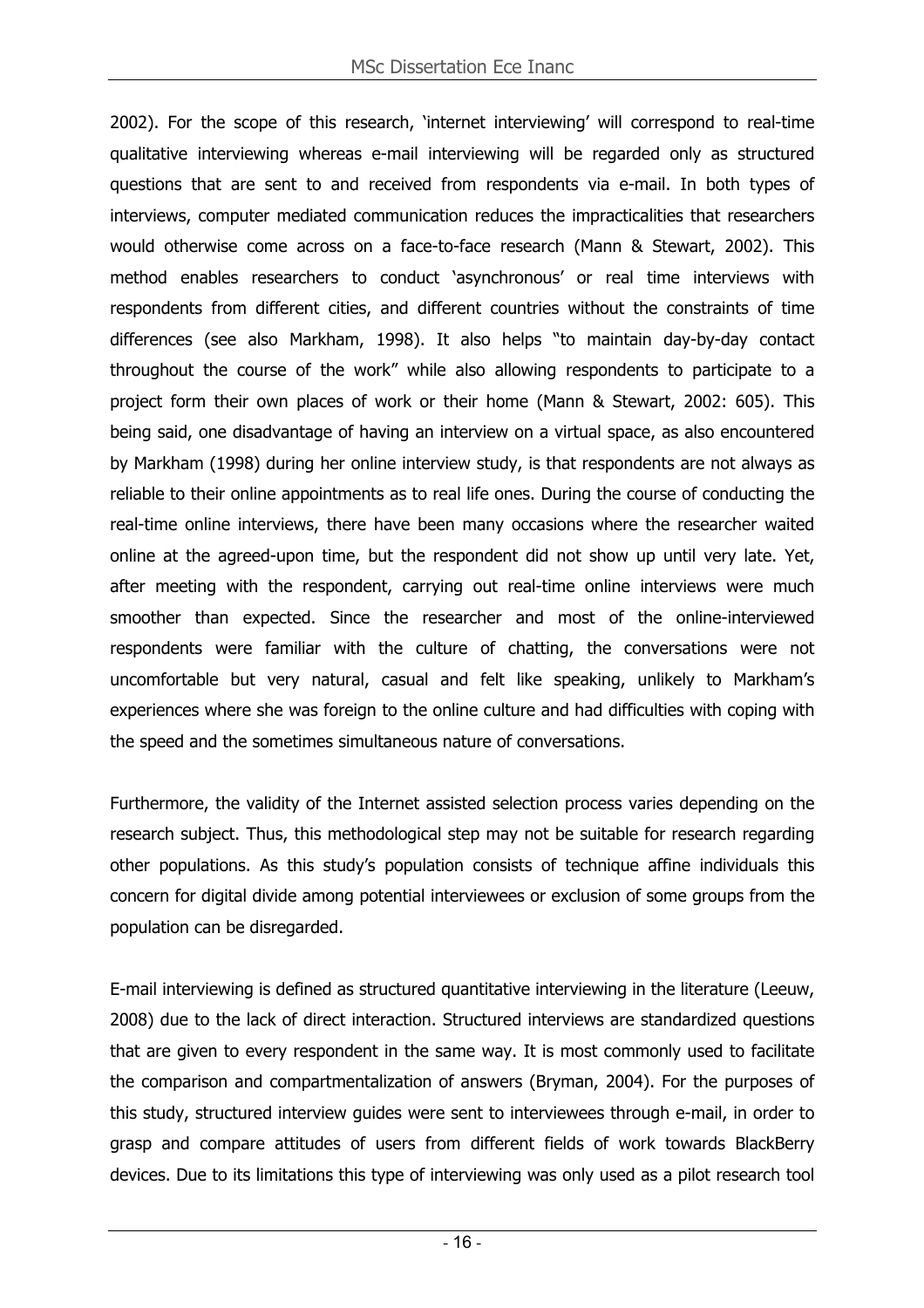and helped to identify the target population. Although the questions were structured there was an amount of flexibility in terms of responses. All of the questions were open-ended, and thus let the interviewees share their views with their own words leading to a less quantitative character for the method used. Also, working with digital data that is digitally stored (Mann & Stewart, 2002) reduced the time spent on transcription and the chance of making transcription errors as Poland (2002) highlights as important. Similarly, transcription errors were avoided during real time internet interviews.

E-mail interviews, although have their advantages, cannot provide detailed information as would qualitative interviews. Therefore, additionally, four face-to-face qualitative interviews and six real-time internet interviews were conducted within a semi-structured form, with the former also allowing the researcher to see respondents' body language, facial expressions, especially within the focus of this present study, their interaction with their BlackBerry while on a different social setting.

#### **METHODOLOGICAL PROGRESS**

#### **Questionnaire and Topic Guide Design**

After an extensive review of relevant academic literature and several articles (e.g. newspapers, internet forums, and websites) an interview guide was created. Questions were divided into two subsections gradually building from daily activities and technology use to more specific questions about BlackBerry use. The first set of questions were to find out about respondents' daily life: their work hours, places of work, non-work activities, the way they conduct their business, in terms of using computer mediated devices as opposed to face-to-face relations with clients, co-workers and bosses. Finally, the second section was constituted of questions specifically about their degree of Blackberry use. E-mail interviews were conducted as a pilot research, with four BlackBerry users from different backgrounds, known to the researcher. Subsequently, the guide was slightly revised, adding questions about weekend activities and commute to work. Furthermore, pilot research also revealed that the experience of blurred boundaries through BlackBerry use was highly dependent on the sector. One user from a risk management firm and one self-employed goldsmith denoted that they didn't experience any more or less flexibility or more work after they started using a BlackBerry, whereas a self-employed internet site owner was very excited to talk about how he felt that he no longer has non-work time since using a BlackBerry, so was a young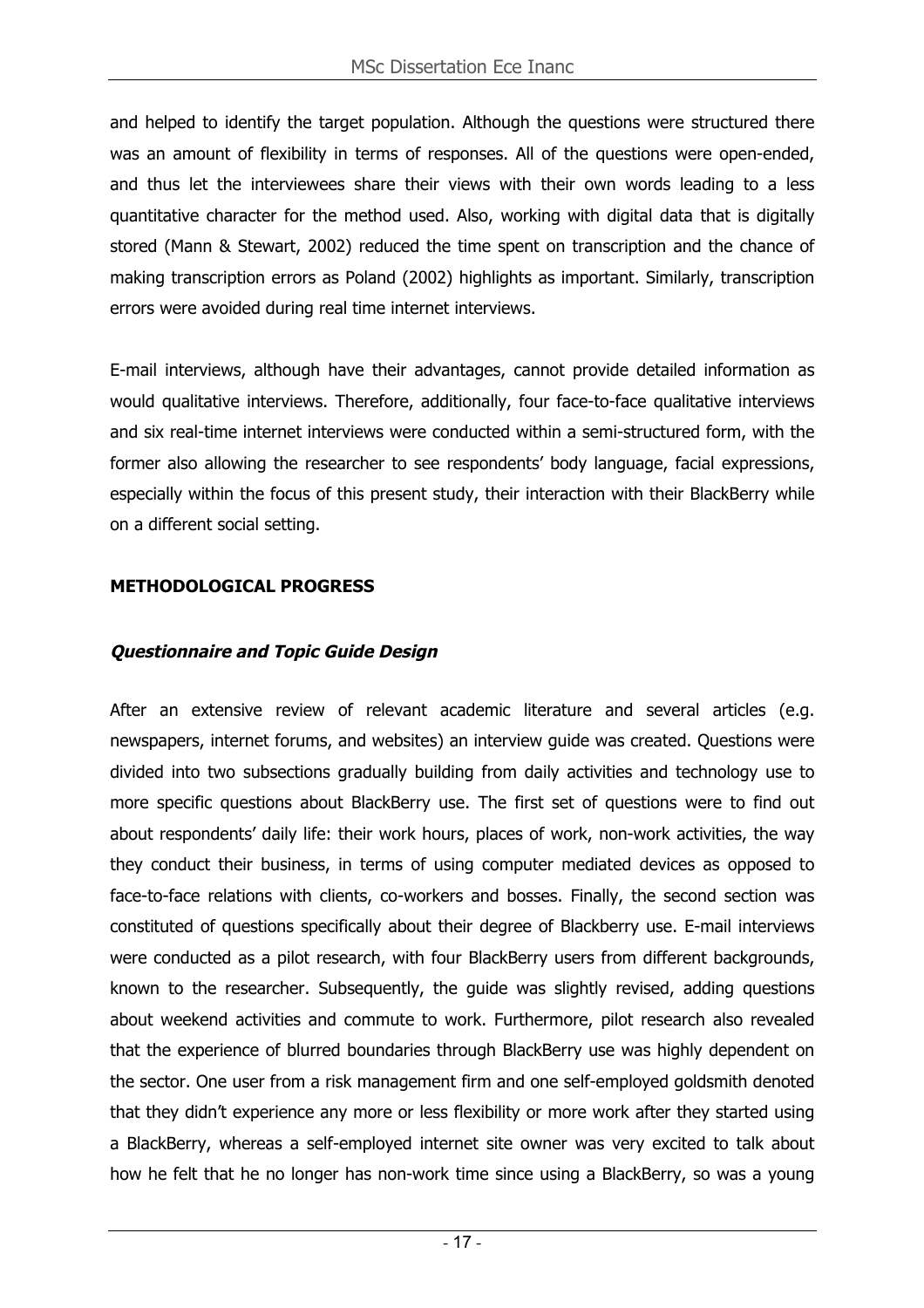employee from a public relations company. Being one of the factors of the changing work nature, service industry workers were the most interesting for the scope of this study as they are required to be always available and reachable. This pilot study also revealed that managers from any sector experience more work with their use of BlackBerry. In order to limit the work fields of the sample, the interviewees of this research were thus selected in regards to their employment in service industry.

#### **Sampling – Selection of Interviewees**

Interviewees<sup>3</sup> were reached through a snowball process, starting from researcher's acquaintances. As Warren (2002) defines, snowball process is carried with one or two respondents reached by the researcher, who comply with the sample's requirements, referring others through their social or work networks. This practice increased the participants' willingness to help as well as the trustworthiness of the researcher. Internet interviewees are composed of the employees from a public relations firm located in Istanbul, Turkey. Four face-to-face interview respondents all reside in London and are acquaintances of the researcher. Both male and female respondents were interviewed but no specific gender comparisons have been made.

Conducting interviews with a control group (i.e. non BlackBerry users) has been considered in order to test the causal hypotheses. Yet, due to the limited scope of the research and time constraints this was not possible. However, respondents were asked to compare their present experiences with their 'before-BlackBerry' experiences, and this way it is attempted to have a 'self-reflective control group'.

#### **Data Collection Procedure**

To conduct the pilot study, the topic guide document was turned into open questions and was sent to respondents whom the researcher had contacted in advance. During face-to-face interviews and real-time internet interviews the topic guide was used to provide guidance yet left room for flexibility. In either case, the first contact with respondents was made through e-mail, and it was useful to see that most of the respondents answered from their BlackBerry.

 $\overline{a}$  $3$  Please see Appendix I for a table of interviewees.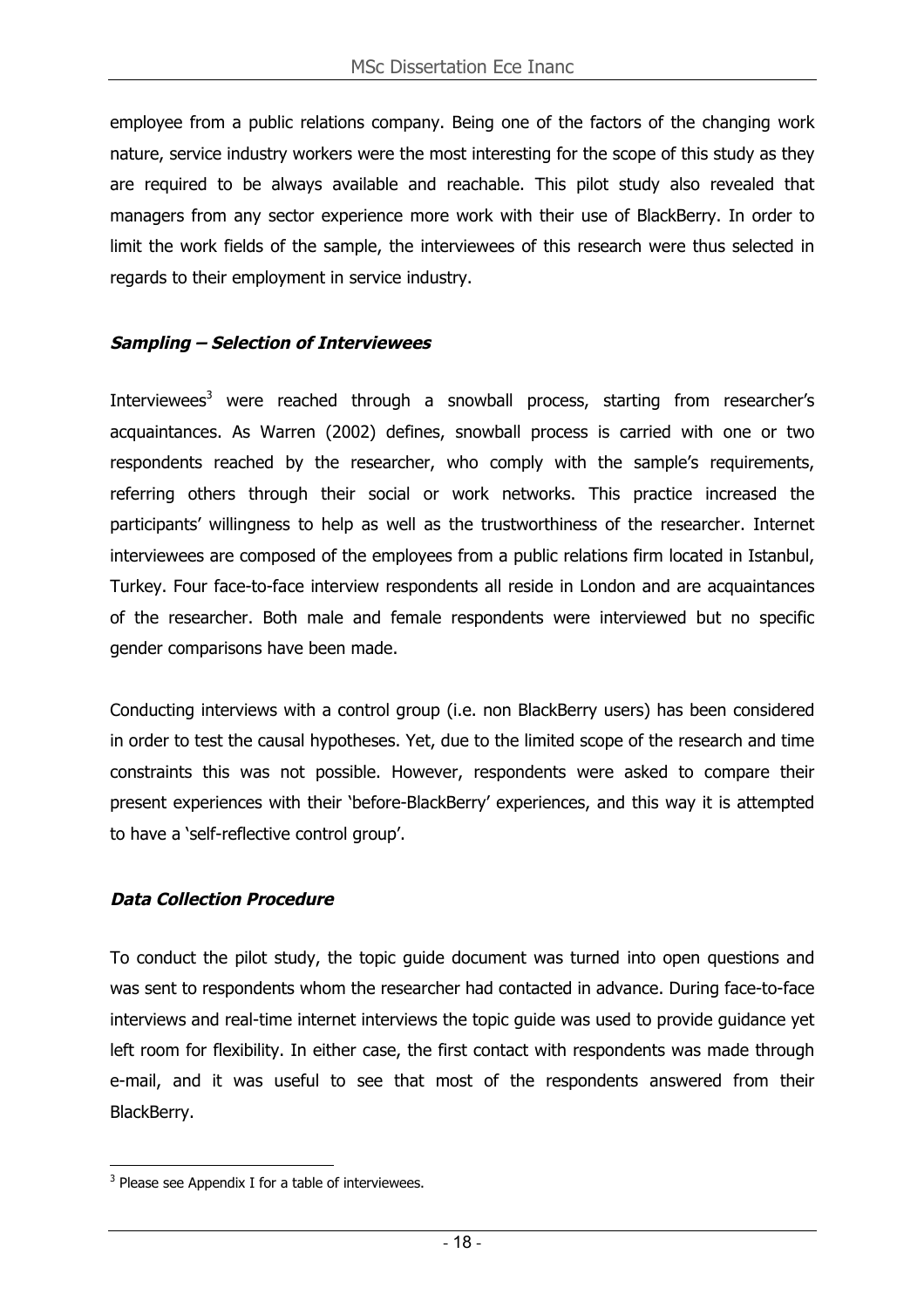For the purposes of this study, face-to-face interviews with four people were conducted and lasted between thirty and forty five minutes. Two of those took place at coffee shops whereas the other two were realized at the respondents' residence. Two of the interviewees are partners, working in the same consultancy firm. Initially it was planned to interview them both separately. However, due to time constraints that the couple had, the interview could only be conducted simultaneously. This was more of an advantage than a disadvantage. It revealed many important insights, significant details and also a chance to observe a couple's interaction with each other and with their work, and how they set their own boundaries in their lives. This was especially interesting, given that the couple works together, lives together and both are owners of a BlackBerry.

All of the face-to-face interviews were recorded digitally then transcribed into a text file. To conduct the internet interviews, after the initial contact, an appointment that is appropriate for both the researcher and the respondent was agreed upon. These interviews were conducted via MSN Messenger with employees from Turkey and they took place on Saturday mornings and weekday evenings and lasted approximately half an hour. All of the data gathered from the interviews were then translated if necessary and categorized by topic, questions and viewpoints.

#### **IMPLICATIONS FOR FUTURE RESEARCH AND LIMITATIONS**

Based on the results of this study, future research may apply a quantitive analysis to a wider range of different types of workers in order to compare differences of use between age, gender, familial status, work field, and job description. Interviewees may be chosen following this quantitative data. Also, as suggested by Williams et al. (1988), it is more useful to carry out a triangulation of different research methods in order to achieve valid conclusions on a new media issue, akin to this study which is concerned with the use of a modern ICT. Therefore, additionally, future research may include user diaries<sup>4</sup> to offer more precise and individual data. For this study, diary surveys which provide an individual record of activities were considered, yet no respondent has agreed to collaborate due to time pressures. Alternatively, detailed phone bills were sought, but again rejected due to their fairly personal nature. Furthermore, the bills were usually addressed to firms in order to sort out business and personal calls and make payments.

 $\overline{a}$  $4$  User diaries would provide the data about the amount of use that is even beyond the conscious of the user.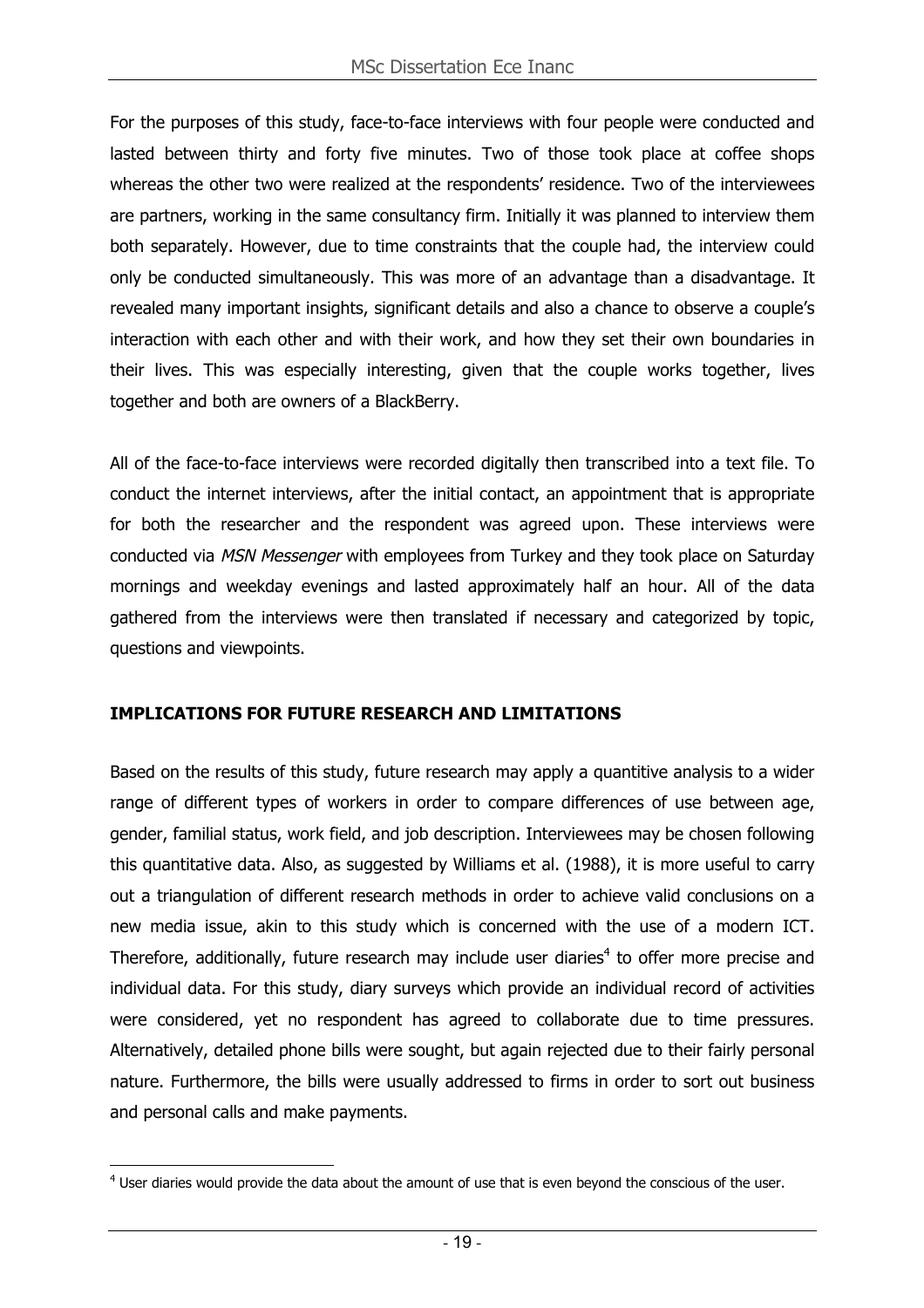#### **3. INTERPRETATION OF THE FINDINGS**

Interviewees spoke very specifically about why, how and how much they use their BlackBerry devices, therefore presenting a conscious and active decision concerning their use. Most reasons encountered that provoked them to acquire a BlackBerry were to increase their control over work, be aware of emergencies, improve communication with work and family while away on business, and in some cases, their employers' requirement to use this particular device. For example, a media consultant (YM) explained: "I travel a lot for business and most of my time is spent outside the office. I bought a BlackBerry in order to secure communication. The reason why this interviewee decided to have a BlackBerry instead of a regular cell phone is his heavier use of e-mail in his communication with work, friends and even his mother. This example demonstrates a situation in which this ICT is voluntarily purchased to facilitate the management of both work and social life. For some, the device was given by their firm as a result of a promotion. Interviewees in this position were not sure if this was an award or a way to get more work out of them. Respondents had mixed feelings about this device. While some were very content of receiving e-mails anywhere, some illustrated decisions aimed at limiting the use and influence of this device in their lives. One of the client representatives in a PR company (IT) declared " $I$  try not to check my e-mails on it (the BlackBerry) on the weekends and on holidays. I need some time away from work and this is almost impossible with a BlackBerry. I repent ever getting one." Yet, she had to admit that no matter what, she wouldn't be able to quit it. The essence of many responses highlight that there is a love and hate relationship between BlackBerry and its user which has begat from the flexibility paradox.

## **NEED FOR FLEXIBILITY**

As supported throughout the interviews, new working environment resulted in fragmented projects rather than fixed tasks, a change in the nature of family, a more information dominated and rapidly changing environment. When time is of great importance, it is crucial to have everything within the reach and to be flexible in order to reach everything instantly. Modern ICTs offered solutions to this necessity, connecting everyone via networks, while at the same time increasing the accessibility. This study is concerned with one particular ICT, the BlackBerry, and aims to discuss in this section how users perceive their relationship to this device.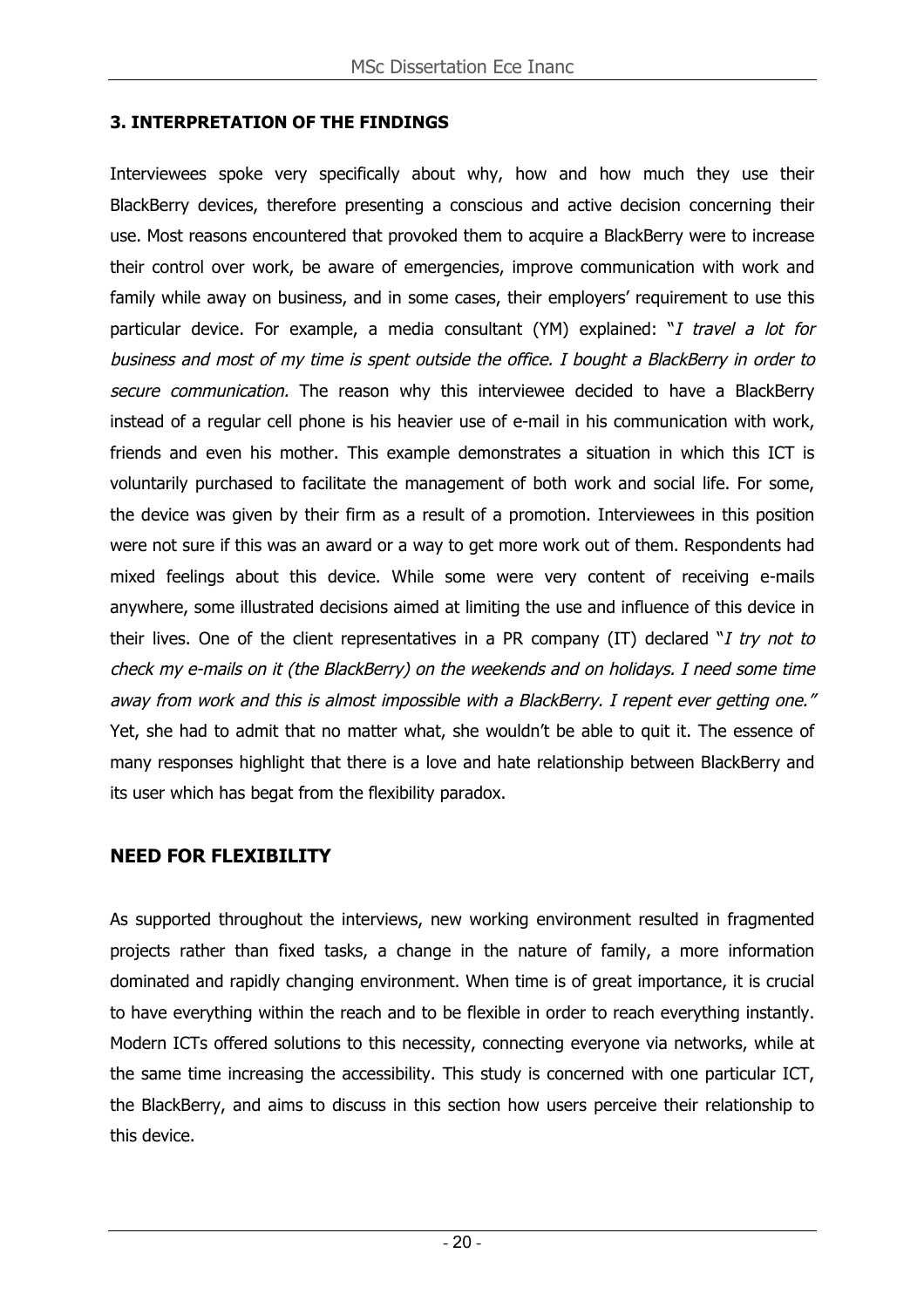The most problematic side of using a BlackBerry is the constant availability that it offers and the addiction that it causes. In social conversations, daily articles, even by its users the device is usually referred to as "Crackberry". Yet this is not the first ICT that caused an addiction to a certain degree. There is a vast body of literature discussing the addictive characteristic of the Internet and the cell phones. Given that BlackBerry to some extent conjoins a cell phone, an internet accessed computer, a calendar, and a diary, seeing how it triggers an addiction is beyond surprise; "Oh you wouldn't even know where you were going if you'd lost your BlackBerry!" is what DG said to his girlfriend BA during our couple interview.

#### **Choosing Always Availability**

Most of the interviewees affirmed that they bought their BlackBerries themselves, if not given by the firm. Despite this, a very surprising data came to light when BA and DG talked about some co-workers from different departments of their firm who simply declined to get a BlackBerry offered to all employees. This rejection is thought to be the result of a cynical view that perceives BlackBerry and similar smartphones as modern shackles that control the life of employees, forcing them to work constantly by making them available and accessible. Although this concern is a mainstream view, there is some truth in it which emerges from the discomfort uttered by user interviewees.

Different personal motives that trigger the purchase are centred on a common theme; to be able to have more control over work and to be aware of emergencies in an instant. The need to be informed of everything right at the moment reveals the most important characteristic of this newly emerged society: *rapid change* which requires *instantaneity* that is defined by Bauman (2000a) as a crucial characteristic of modernity<sup>5</sup>. A client representative in a PR firm (IT) declares: "It has had very positive effects in my work life. When you have one of these you don't miss anything, you're much faster and efficient." Furthermore, behind this necessity there are various factors which can be linked to the new global and service based work conditions. Travelling very frequently for business is one motive, trying to take advantage of the dead time spent in traffic is another;

 $\overline{a}$ <sup>5</sup> Bauman describes this era of modernity as "liquid modernity". For further detail see Bauman (2000), Liquid Modernity.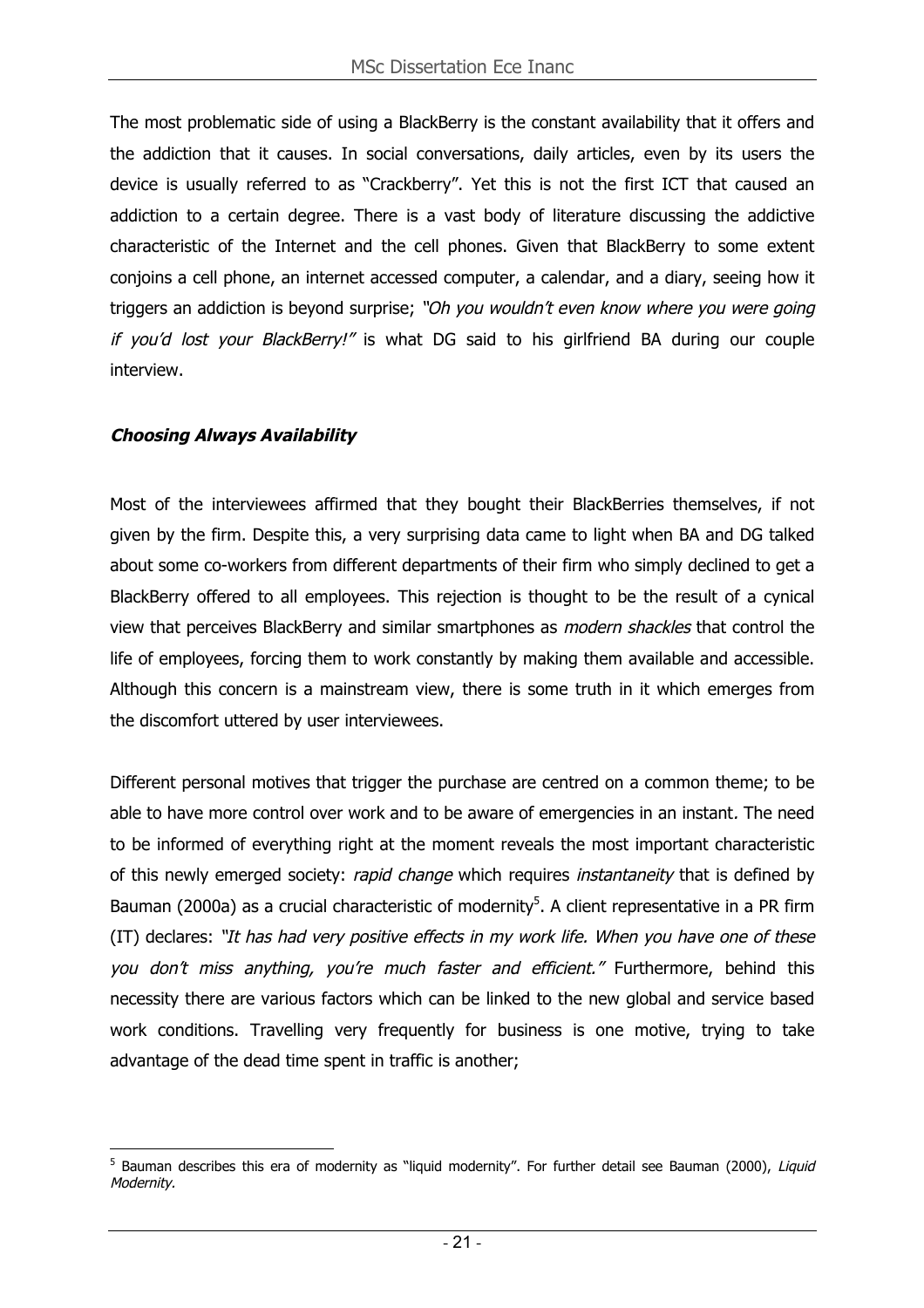"I use the time much more effectively. In a city like Istanbul, I spend three hours a day in traffic. I got a BlackBerry to cover this empty time. At least I can put this time to good account thanks to my BlackBerry." (BAk)

Times that were previously considered as transition times (e.g. the commute from work to home was considered as a transition from work to home) are now seen as dead times and tried to turn to account by the use of wireless ICTs for getting work done through phone calls or e-mails.

It is undeniable that nowadays, as also stressed by interviewees; most of the communications, both work-related and social, are carried out through e-mail. Extensive use of e-mail took BlackBerry one step further from regular cell phones in terms of availability. Many interviewees specified that they use the e-mail or messenger options of the device more than they use it as a cell phone. Subsequently, the most useful feature of the device uttered by all the interviewees is its "direct push technology" which informs the user as soon as an e-mail is received, whereas checking e-mails on a cell phone or even on a computer requires a sign-in process as well as an idea that an email may have arrived. This on many levels saves time in the busy work day; DG declared, "It's been a very long time since I went to the office, turned on my computer and had new e-mails waiting to be read". Instead, he reads them the night before or on the way to work which enables him to plan his answers, and as soon as he's at the office, he can start answering those e-mails, if not before on his BlackBerry. Yet, this defining technological feature at the same time makes it very difficult to not check e-mails on social situations. Almost all of the interviewees mentioned that "the blinking red light"<sup>6</sup> simply couldn't be ignored. Technology in a sense almost obviates users having control over the frequency of dealing with work related issues in non-work settings or vice versa.

Another alluring advantage of the device is its ability to presents computer based documents or spread sheets, which turns it into a small laptop. One of the interviewees mentioned that this was a dominant reason why her firm decided to get BlackBerries.

"One of us travels a lot to Australia, Japan, Canada... He's all over... He always had one. We got one each as a result of one person being in holiday, something going wrong with a spreadsheet and people trying to text him. Of course he didn't understand because didn't see the sheet, only received all those tiny numbers and

6  $6$  BlackBerry device has a light setting which notifies the user by a blinking red light when a message or an e-mail is received.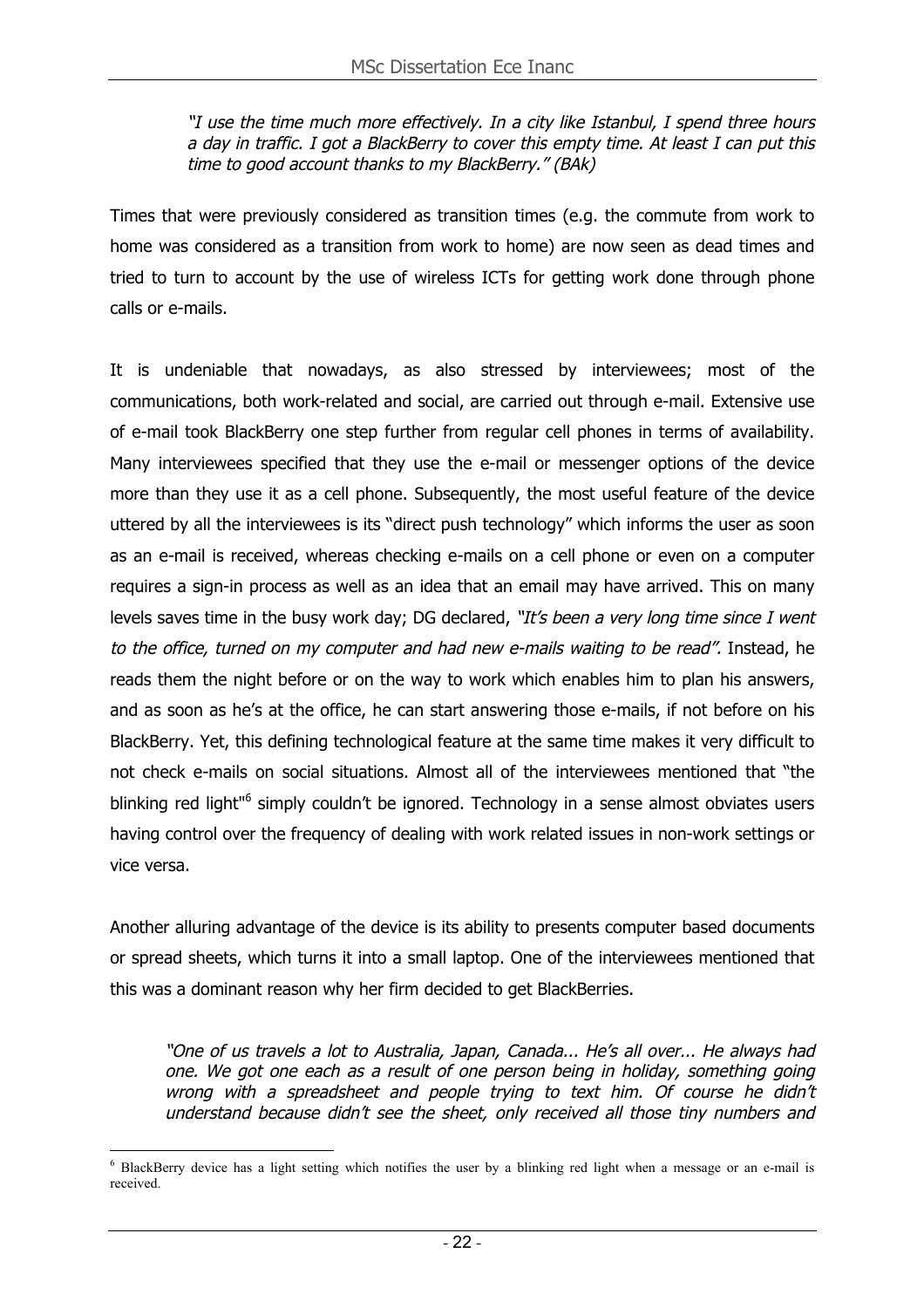letters. He said we need to be in contact like this in case something important comes up." (JM)

This device also has a symbolic function. YM explains this aspect of having a BlackBerry as "being in Guy Debord's Society of the Spectacle"; meaning that some people want to show off their BlackBerry, their availability, how busy they are and thus their commitment to their work. Gambles et al. (2006) report what's behind this same issue on their book, arguing;

"Especially among professionals and managers, ideal workers are regarded as those who demonstrate 'commitment' in terms of long hours and exclusive dedication to the job. In many contexts, in other forms of work, where unpaid overtime is not expected, ideal workers nevertheless tend to be regarded as those who work fulltime, intensively, and do not modify work for family or other reasons" (p.45-46).

In relation to this, social networks also influence the adoption of BlackBerry. For some of the interviewees a friend's use was the reason to obtain a BlackBerry. This fact reminds of Eriksen's statement; "complete availability is contagious" (2001:127). According to him, in order to keep the competitive advantage, those (individuals or firms) who begin to be always available are followed by others (Eriksen, 2001). BlackBerry ownership and use become a status symbol within a work environment where being busy is a virtue.

## **Effects of BlackBerry in Constantly Working**

Although facilitating coordination, BlackBerry does not seem to have as many advantages for social and family life as for work life. These sentences of a public relations employee who also has a small child explain it all:

It [the BlackBerry] offers so many advantages for my work life. I'm more coordinated, I don't miss anything, I'm much more efficient and fast, I can reach everything. But it causes problems in my personal life. I can't even count the times when my loved ones told me to drop that thing!" (SC)

The nature of the service industry workers' tasks requires a great amount of flexibility. As indicated by many interviewees (YM, DG, BA, SC, IT), they usually work on several different projects for several clients. The working hours and the intensity of the work therefore depend on the client and the project. They indicate that they no longer have fixed working hours or days, and because the sector is based on 'service', clients usually demand to be able to reach them anytime of the day, any day of the week. Many of the respondents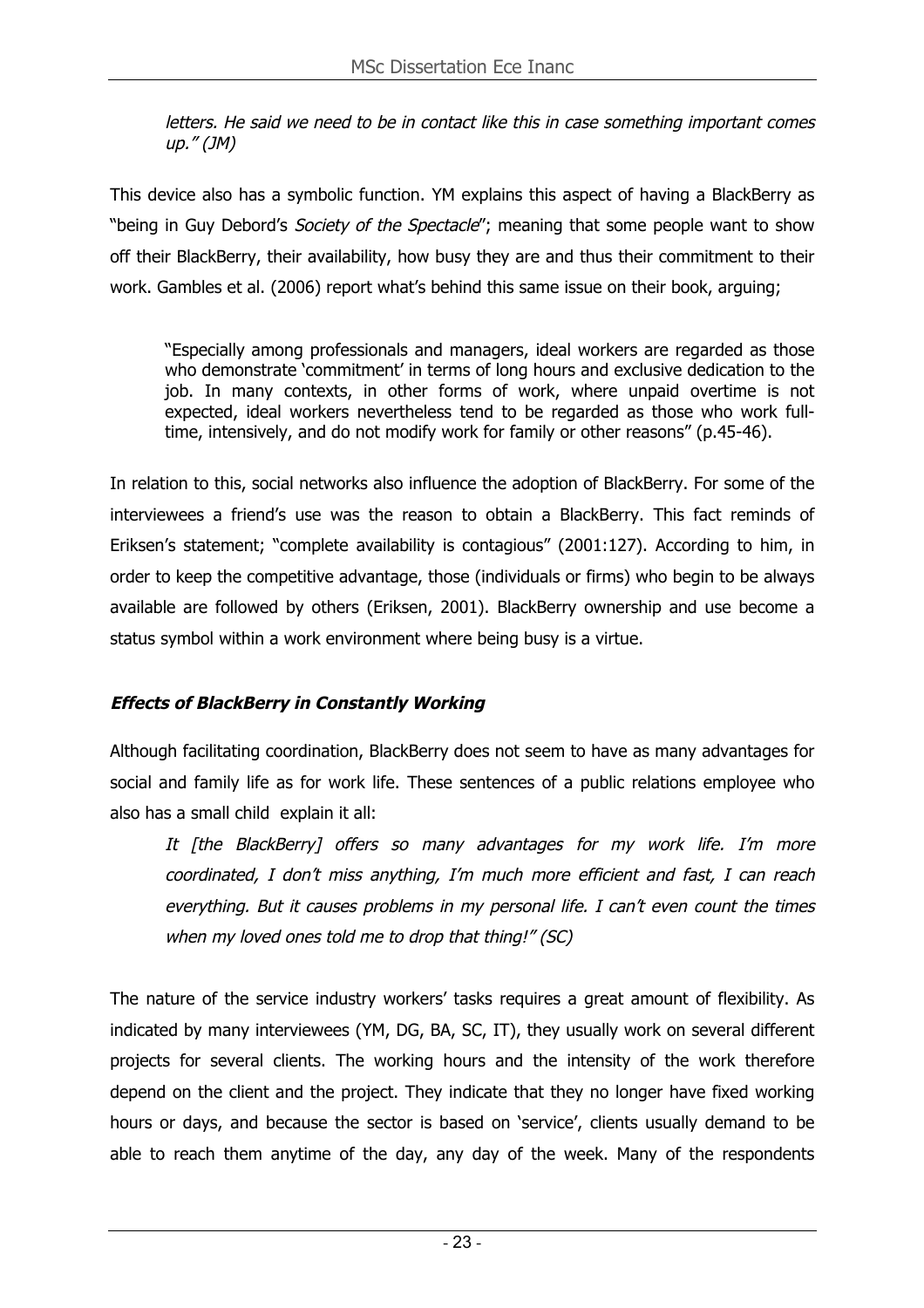floundered to specifically indicate how many hours a week they work in and outside the office.

"I guess it's about 45 to 50 hours a week in the office. But it really depends. If we have some big report to deliver, we work until midnight for seven days a week. But that happens for a very short period of time. Other times it can be fairly relaxing. Sometimes I just work from home. It really varies." (DG)

"Oh, I really can't say... The official working hour in my company is from 9:00 am to 6:00 pm. But that usually turns into nine to ten hours a day. And out of office, as soon as I get an e-mail I check it on my BlackBerry and do the necessary calls or orientations. On the weekends, I work at least three hours to follow up news. In our sector even when you read your Sunday paper, you see some news about a client; make a call and all of a sudden you find yourself working." (BAk)

These two examples present the lack of a concrete system of working hours in the service industry. Having worked in such conditions before starting to use a BlackBerry provokes our interviewees to talk more about its advantages compared to before. Responses differ depending on the interviewees, yet, as effects of the device, being more flexible, feeling freer were more prevalent than feeling more constraint or working nonstop.

"I feel freer. It's a relief to know beforehand whether or not I need to go back to the office once I leave." (BAk)

"Before I started using this, I had to sit around and wait until the end of the day in case something comes up. Or in case of urgencies, I couldn't move from my desk waiting for a call or an e-mail. Now I can handle most of the tasks wherever I am, the BlackBerry enables me to multitask. This way I spend these times that I used to waste with my family or for myself."(YB)

These statements reveal that workers are happier with having a portable office and being able to control their work remotely rather than being chained up to office desktop. On the other hand a rather negative view about the device suggests that it makes users work more:

"Actually, I think this device doesn't have anything to do with freedom or flexibility. It just adds at least 3 hours of more work to your daily office hours, it makes you work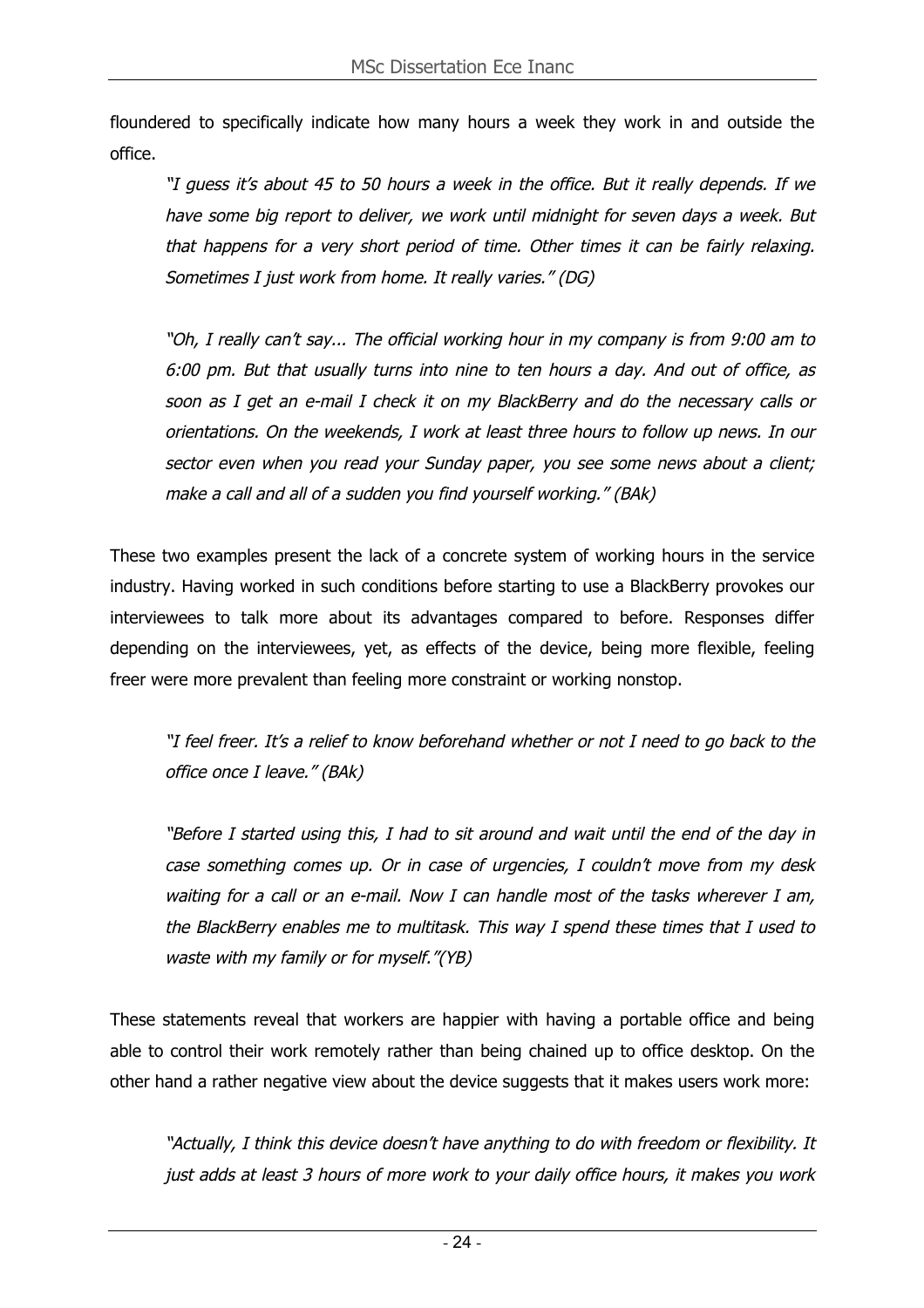more. It is perfect for those who are perfectionist and obsessive about their work."  $(TT)$ 

An answer that probably summarizes it all is that of YM who has used a BlackBerry for two years and has quit using it eight months ago:

"For the first couple of months you feel much more flexible. But after a while, you realize how much you get addicted and dependent on it, and that you're never disconnected. [...] never disconnected from the system. I used to feel like I was living in a matrix where. Everything is in that matrix, business, leisure, entertainment, family... I no longer had my personal space."

These different views also symbolize the technological paradox that forms a vicious circle between the advantages of flexibility and constraints of always availability.

Furthermore, many respondents brought up that they are more organized with the date book function of the device reminding meetings and important notes.

## **BOUNDARY MANAGEMENT**

One of the important indicators of the diminishing boundaries between work and non-work is being always reachable. When it is possible to get work calls on the weekends, in the evenings and on yearly absence leaves, it gets more and more difficult to detach from and not think about work outside of office hours. One interviewee explained her feelings remembering how she used to perceive working when she was in school: "I thought working was going to be so much better, because once you're out of office, you're done; you don't have any homework or exams to study for at home. How wrong was I?!" (IT).

Nowadays, it is almost impossible to not be able to reach someone any time of any day, especially if the person is a BlackBerry user. Thus, owning a BlackBerry consequently increases the pressure of being available. Being a BlackBerry owner has thus dominant social codes and responsibilities as indicated by another client director from a PR company;

"I feel that I am seen as always available. Everyone can reach me anytime! So, I feel like I am obliged to answer every e-mail that I receive. Because they know I have a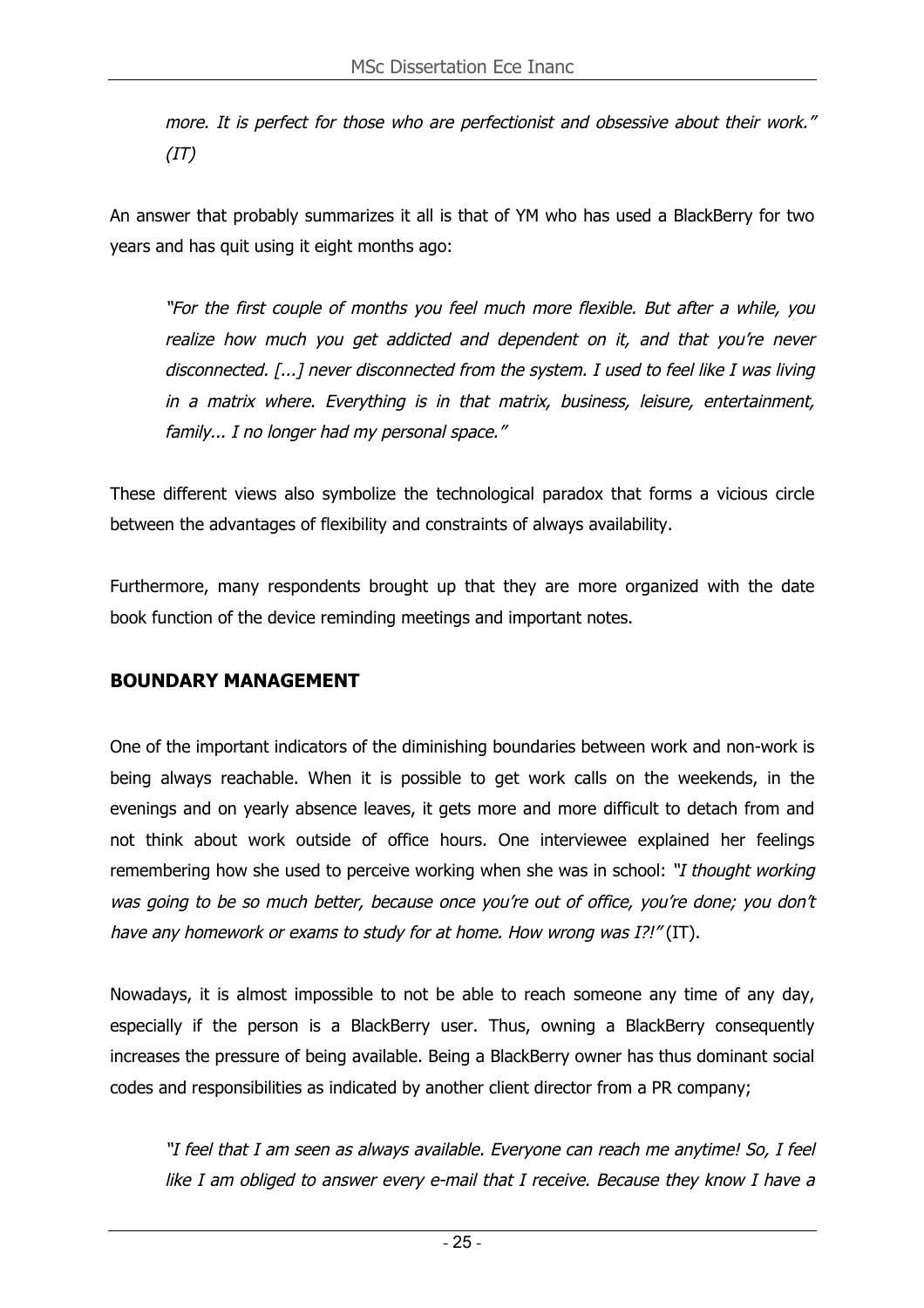BlackBerry I can't pretend that I didn't check my e-mails for couple of days, and I feel like it's disrespectful if I don't answer. So I always have this feeling that I must answer!" (YB)

This statement signifies the unwritten contract that employees sign with their work and social networks when they purchase a BlackBerry. Owning one of these devices has a social meaning that suggests "I am able to check my e-mails no matter where; you can easily reach me." This assertion is agreed upon by a manager interviewee's statement, which has a more positive sense;

"It's good to know for people, for work or business, that they can always reach me through e-mail. This is also a comforter for me. I always send e-mails to my acquaintances that have a BlackBerry to guarantee reaching them." (EC)

During the interviews, most of the above mentioned work-non-work linking mechanisms were encountered<sup>7</sup>. If these boundary management strategies are seen on an axis with integration and segmentation ends, it can be argued that segmentation is difficult to realize for these users as they organize and control different aspects of their lives through the same device. BlackBerry is used for both social and work relations, and it offers the same flexibility for all relationships. One interviewee mentioned her custom of turning her BlackBerry off during dinner, and how this impeded for her friends to reach her in order to meet later that evening. Because BlackBerry is not a device that is completely dedicated to work and is also used as a cell phone, it is difficult to ignore or turn it off for many users. This results in being always reachable and consequently puts pressure on workers to keep it on and to answer incoming calls and e-mails right away which is the most determining element of "constant working".

 "You simply don't turn it off. People think since I have a BlackBerry, I will answer them right away, and if I don't, they'll think there's something wrong, either about the business or with me. This is especially the case in specific jobs like mine<sup>8</sup>. It isn't perceived well if your cell phone is off. And because I like my job, I didn't fight

 $\overline{a}$  $7$  Yet, in order to reveal the level of compensation between work and nonwork life of BlackBerry users, a deeper psychological research is required, and thus, for the purposes of this study, no distinctive data was obtained concerning compensation levels.

<sup>&</sup>lt;sup>8</sup> YM is a media consultant. Please see appendix I for a list of interviewee professions.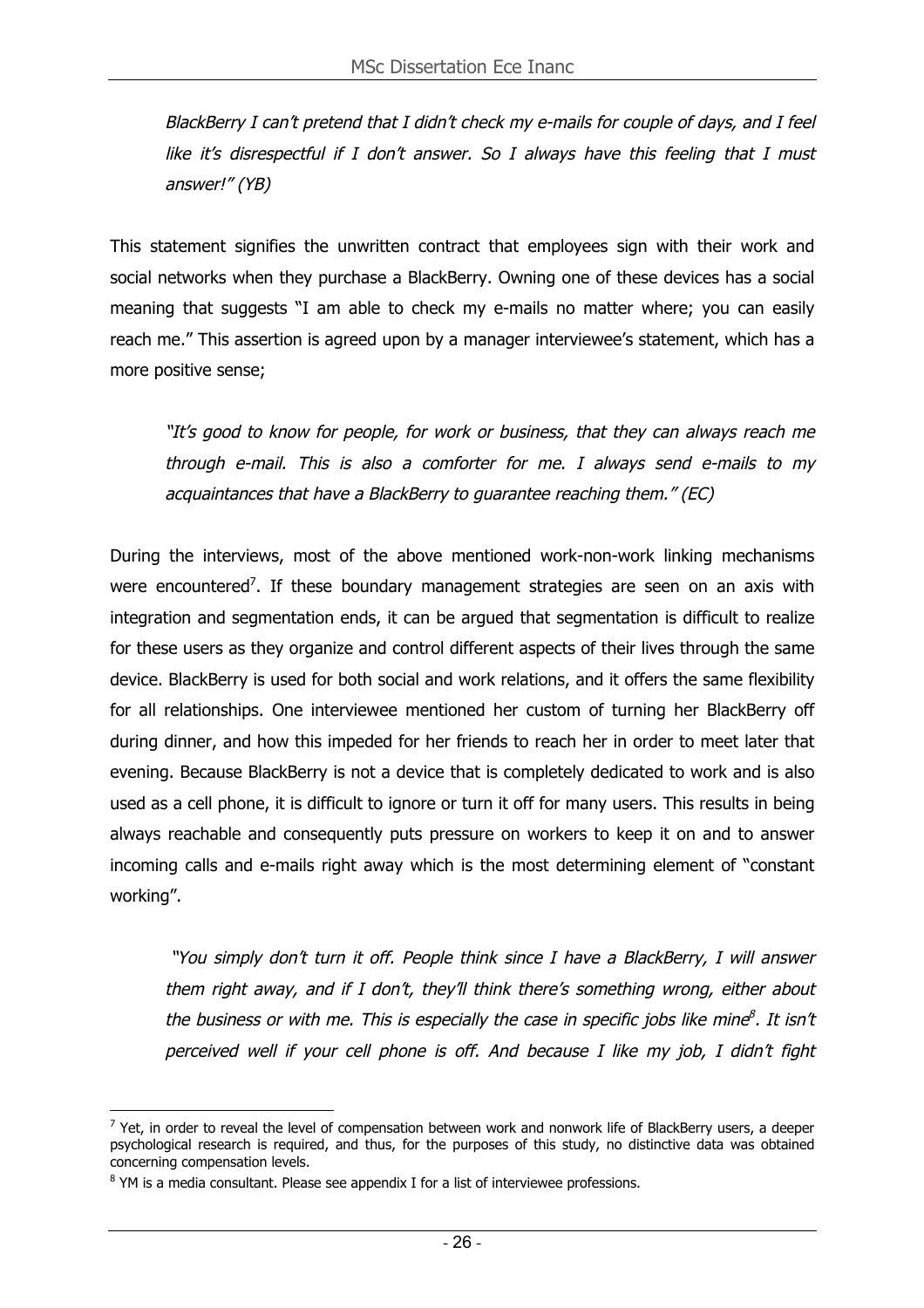against this view that suggests 'your customers should be able to reach you anytime'."(YM)

The integration model was the most commonly encountered throughout the interviews. Surprisingly enough, for most of the respondents, integration of work and non-work activities was perceived merely natural, and was not even questioned. Most of them had very high integration with very few boundaries, thus, high role permeability. The senior manager of the interviewed PR company reveals; "My job is my life style. So I can say that I always work, in order to enhance my vision." (CN) This statement is a very strong example to having no clear cut boundaries between work and non-work life. It can be said that for this interviewee's case BlackBerry is not a boundary eraser, but an enabler to coordinate this complex lifestyle.

Especially in service industries, the study reveals that employees have high role permeability. Liking the job and therefore trying to fulfil its requirements is a dominantly encountered reason. Although the sample size was relatively small, the data obtained from the study can lead to the argument that service industry workers and high level managers from other industries mostly tend to have high work-non-work integration as a result of personal choice. DG was one of the interviewees with very high work-non-work integration. He explained this as a result of loving to work.

**"**It's probably because of the job we do, but partly the fact that we're given the freedom to choose how we actually achieve the work. Say, I know a lot of people that when they go to office that's when they work, and when they leave the office they can stay out of work. I would be one of the people that like to work when off to work, rather than thinking "I've got to do this from 9 to 5". So, yeah it's just my own personal choice. Some people just do the work while at the office, if they've got work to do. I don't feel guilty about going back home or doing something which is for me rather than my office in what would be working hours. I don't get worried about getting my work done; I can do it out of office". (DG)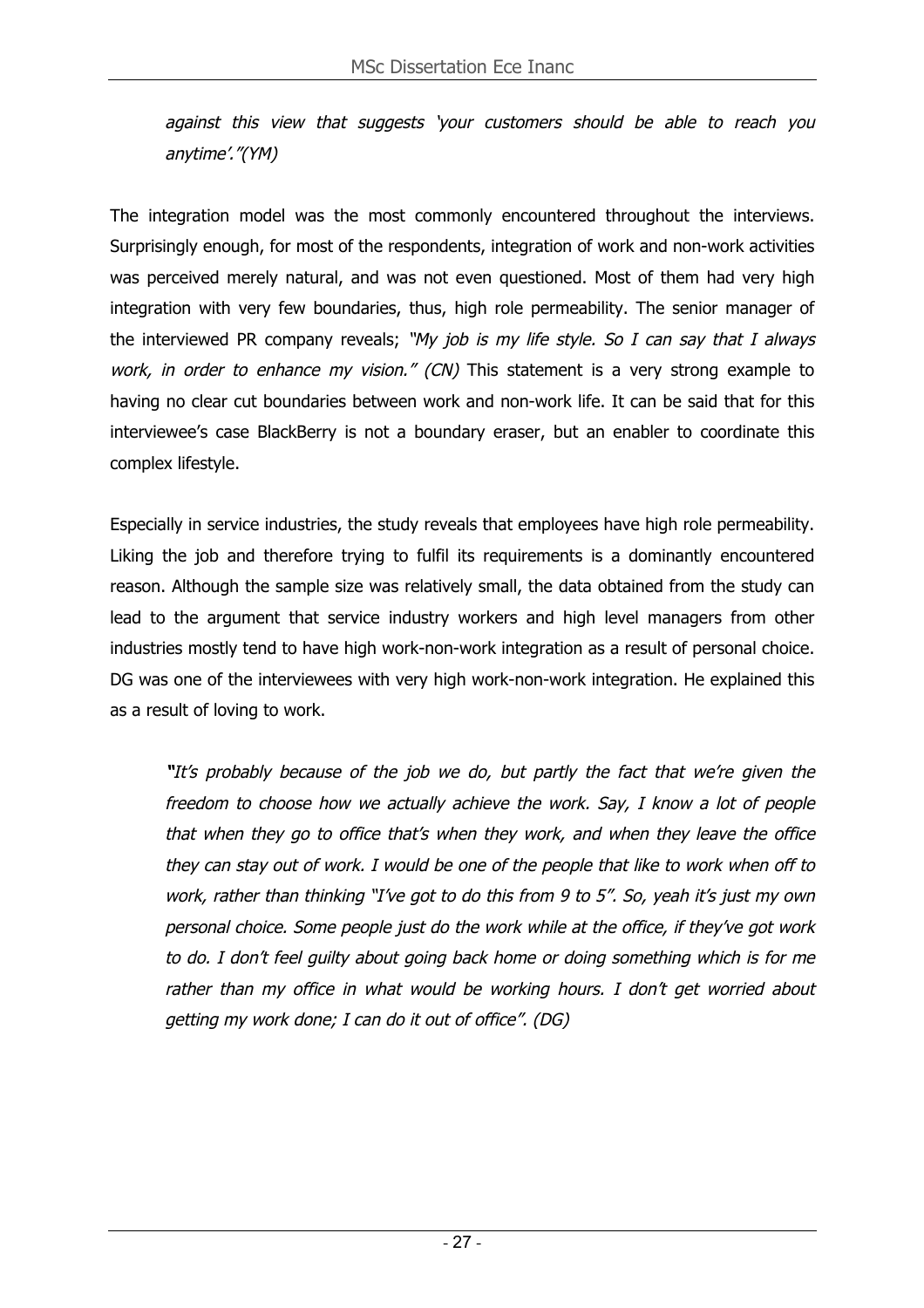#### **Self-set Boundaries**

When there are few boundaries between work and non-work activities, spillover is inevitable. Throughout the interviews, negative spillover was mentioned more frequently than positive spillover. Yet, according to interviews, it is argued that although having high role integration is a personal choice, it doesn't necessarily mean that it is always welcome. A very commonly occurring theme was receiving work calls or emails during non-work times, especially on holidays and the weekends. Some expressed that they try to maintain certain boundaries whereas for some being on call was a part of the job as denoted again by the senior manager of the PR firm:

"I always try to answer every mail and call I receive no matter where or when. Given that I'm working in the service industry, the contrary cannot be thought of." (CN)

As a result of the emotional contract mentioned above, very few BlackBerry users can bring themselves to turn the device off, and even fewer employees refuse to have one to begin with. Hence, even attempts to set boundaries in order to have non-work time involve limited use rather than no use.

"I answer all the calls and emails I receive right away. Although, on my last vacation couple things bothered me, so I think I'll take some precautions for the next one... Like telling my clients and co-workers that I will be on vacation and tell them to reduce their expectancies from me! But I don't think I can turn it off... Just in case an emergency comes up... The problem is not working while on vacation, but when you're frustrated by a work related issue, you can't enjoy your vacation." (SC)

This quote also exemplifies that the majority of interviewees is not bothered by working even during their vacations. Their life being centred around their work is internalized and not seen as a problem what so ever.

Also, BlackBerry puts an extra responsibility on its users. Knowing that they are able to keep track of things, they simply cannot ignore incoming work calls or e-mails even in non-work situations. Interviews also revealed that work issues are usually on employees' minds. Setting a boundary as "I will read the e-mail but will not respond to it", is a very evident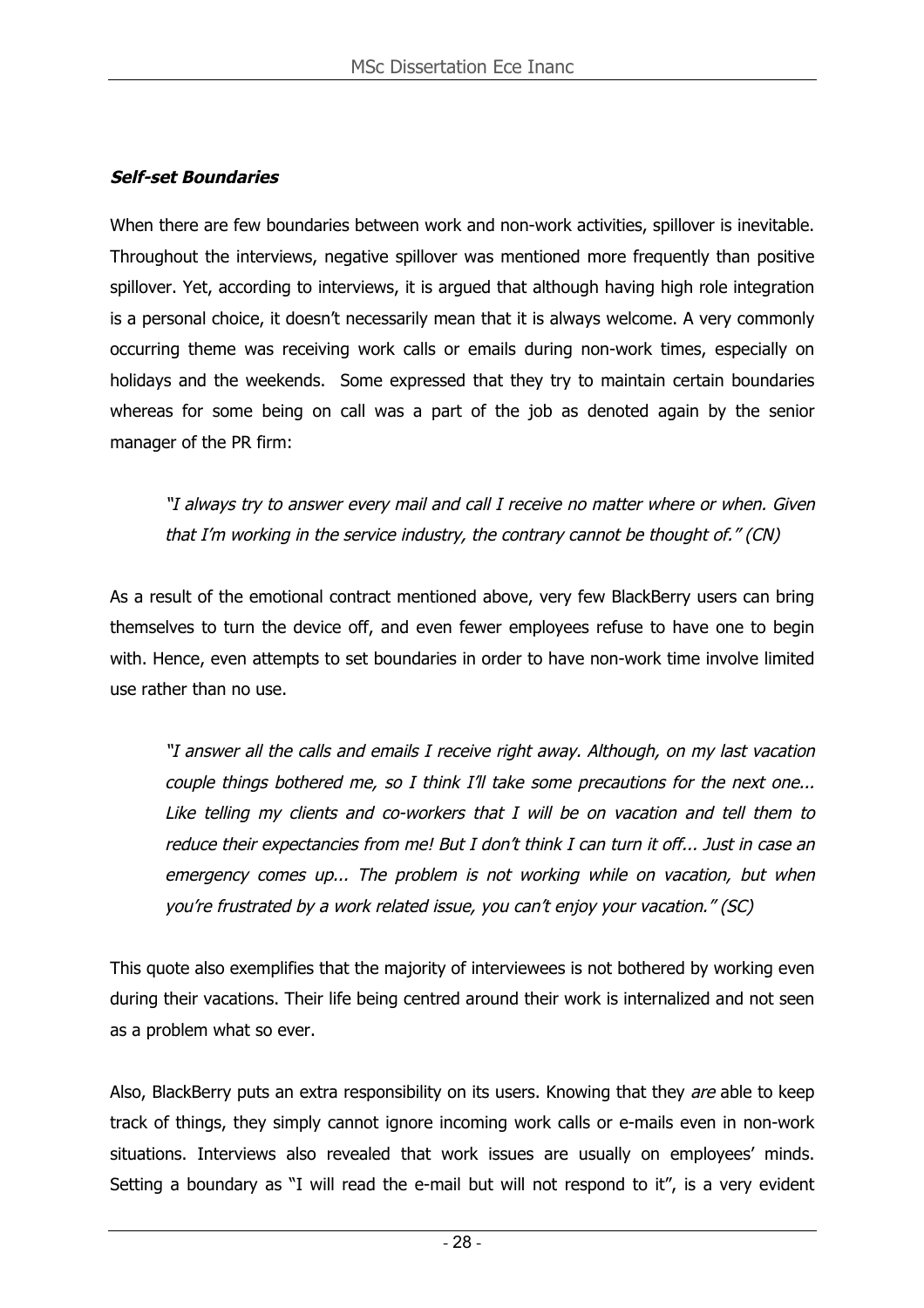characteristic of this type of workers. Briefly, inconsistent with expectations, no respondent could confidently articulate specific times or activities (including holidays, weekends, child's school activities etc.) where they deliberately ignore work related calls or e-mails. The responses suggested that most of the interviewees, at least  $try$  to check those calls and emails, even if they are not in a position to address them. Most also express that e-mail use is more frequent than phone calls, which facilitates the use even in situations where phone calls are not appropriate such as in public spaces or public transportation. As suggested by Felstead et al. (2005), these spaces require a temporary sharing with strangers and e-mail or messenger use rather than phone call is much more convenient.

#### **Who's in Control?**

One of the cynical metaphors used to define BlackBerry devices is modern shackles. This ongoing debate, which also is one of the hypotheses of this study, suggests that these devices lead users to work extra hours than non-users and threaten boundaries between work and non-work life. Literature, however, suggests that individual characteristics and job types have a great effect on how people manage their working hours and their boundaries. This view is also strenghtened by the data required from the interviews. While every interviewee is aware of the need to "*control the device"*, only some are confident for realizing it.

"Being always reachable can be very irritating on some occasions. You might not be in working mood in the weekend. You might have personal problems and might not want to think or care about anything else. During office hours, you need to be dedicated to your work, but not necessarily on the weekends. In such situations, I usually turn off my phone. This is the only way for me to spend some time for myself. It can be restrictive to be open to reach of many people." (YB)

Nonetheless, it can be argued that neither users have control over BlackBerry nor BlackBerry has control over users; the control exercised is from the new work ethic where human being becomes inferior to human doing. BA uses an original metaphor for the device, comparing it to a tamagotchi<sup>9</sup>. "You always need to feed the tamagotchi or it'll die." However, in this setting what will die is not the BlackBerry, but the work relations, social relations, the

 $\overline{a}$  $99$  Tamagotchis are handheld digital pets that need constant care.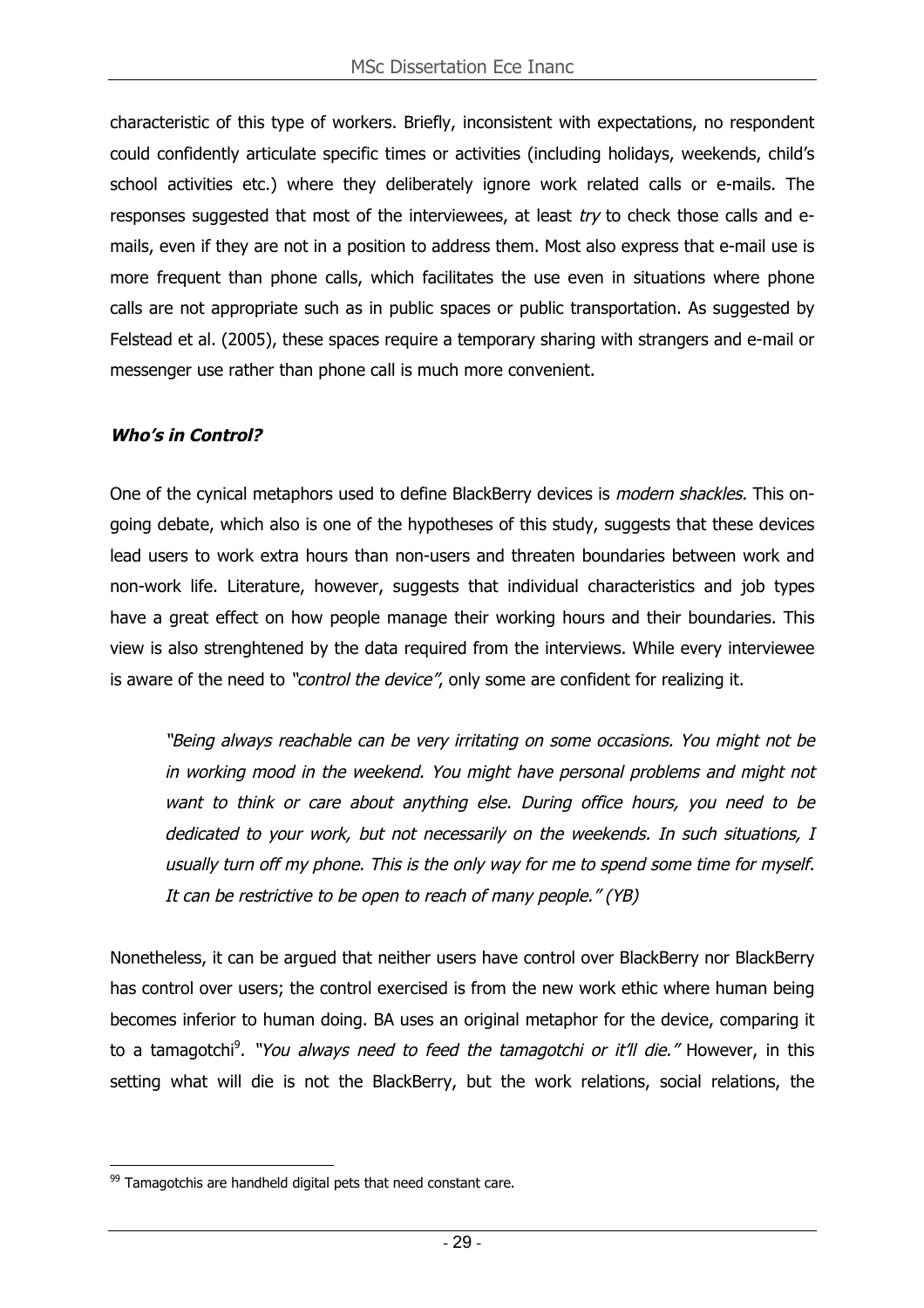projects and networks. The device brings them all together creating a common space that represents individual responsibilities for different domains of one's life.

### **Do BlackBerry Users Get Vacation?**

This inability to ignore the device's signals change the very meaning of vacation. As presented above, there is almost no escape from work since the worker is connected to work 24-7. Thus, although it can cause anxiety during work times, for many, having no cell phone reception during vacations is the real relaxation.

 "I don't usually turn off or ignore my BlackBerry. I bought this device to be able to be reachable and do work on the move. Although, on annual leave this year, I can't disguise that I was really happy to be at places where I didn't have any reception"  $(IT)$ 

"I had to go to Dubai pretty frequently for work. By then Turkcell<sup>10</sup> didn't get reception for BlackBerry in Dubai. At first I was really annoyed, kept calling them and raising hell... But then, I remember, that it was the only place I felt peaceful!" (YM)

These citations delineate the flavour of many other responses, emphasizing also the personal paradox of this technology about having control over availability. While every respondent highlighted the importance of keeping the device on to have everything within their reach, they also wish for some time away from everything, which seemingly they no longer can have. However, we see from our interviewees that they do not feel comfortable setting boundaries between their work and non-work. Being flexible and reachable is mostly perceived as an advantage at many levels, and an enabler to use time more efficiently.

One can argue that in this case those workers do not have any leisure time. Yet, it is seen that although it isn't completely detached from work, they do have leisure. This reminds us of Clayre's claims, which suggest that "if the work is monotonous, the leisure can be monotonous also" (Clayre, 1974: 213), arguing that unsatisfying and monotonous work will be spilled-over into leisure time, whereas demanding jobs can allow more enjoyable leisure. The findings of this study confirm these statements. Our interviewees, who all work in very

 $\overline{a}$  $10$  A big Turkish telecommunications company and cell phone service provider.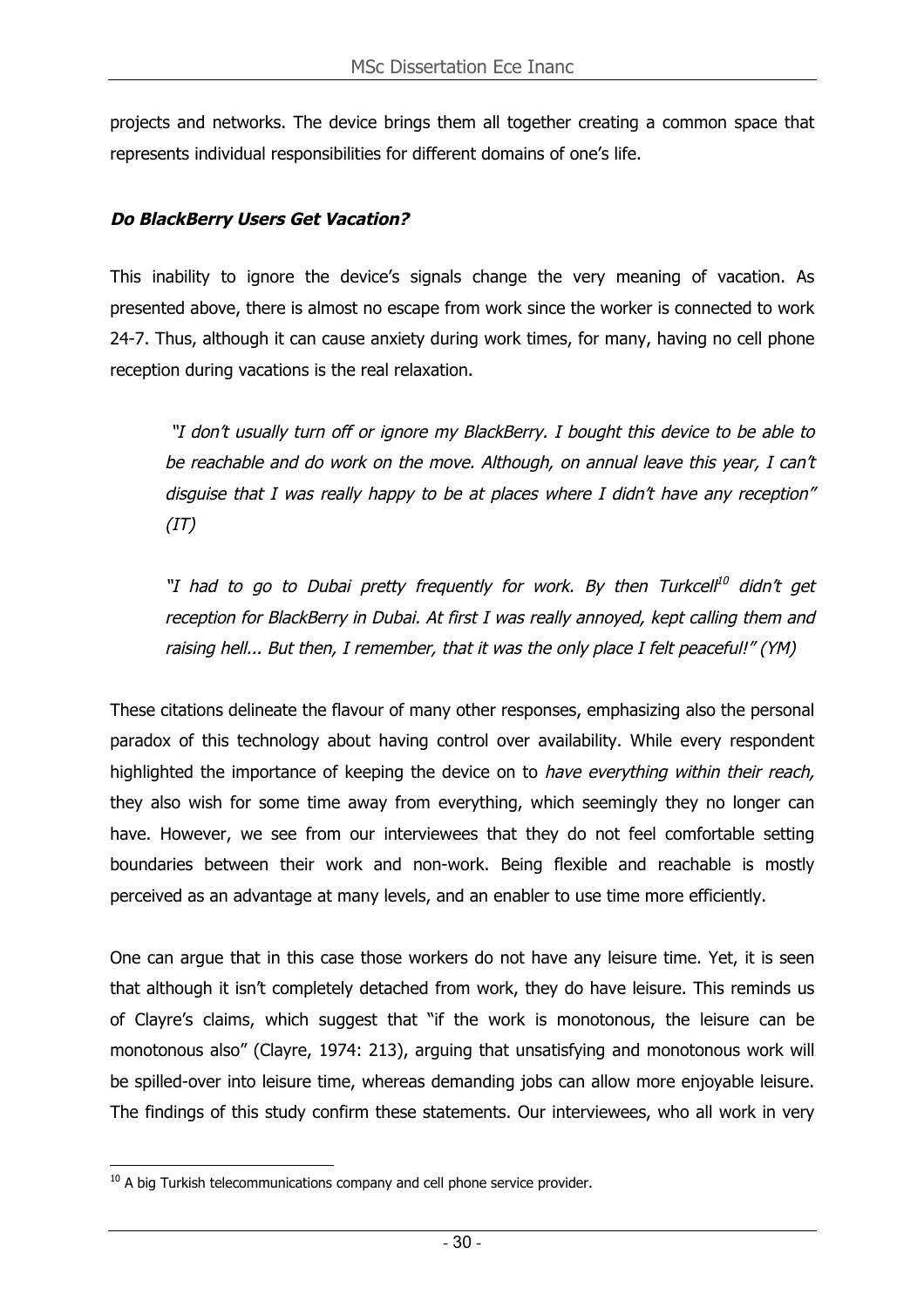demanding fields of work, and work most of the time, stated that they were very much satisfied with their social lives.

The other interesting finding of the study was that none of the interviewees stated that they have clear cut work and non-work times or places, yet they were not bothered by this. When given a choice, both women and men, especially those with young children, prefer more flexibility at work and more time at home. When the option is available, most workers take advantage of the opportunity to work outside the office and vary the length of their working day. Yet, having an office is still indispensable. Some respondents consider this as an issue of discipline, some as an issue of concentration. But they all agree that it is a great opportunity to be able to work wherever they feel more productive.

It may be true that non BlackBerry users work less. But it cannot be argued that the non users do not think about work as much as BlackBerry users. In this sense, this device can be perceived as a device that decreases anxiety of having work out of reach. This study, hence, shows that it is not the BlackBerry that makes users work constantly; it is the work conditions that require them to work constantly. As one of the interviewees states;

"My addiction is to Internet, not to BlackBerry itself. But since Blackberry has a great system that is always connected to the Internet, it facilitates my life in many levels. I have a very busy work life, with business travels and meetings. I organize my social and work life through e-mail. That's why every time I see my BlackBerry I check my e-mails and conduct necessary directives no matter where or when." (EC)

In conclusion, after discussing the findings of the study thoroughly, it is revealed that hypotheses 1, 2 and 4 are confirmed; BlackBerry use does cause spillover between work and non-work domains, reduces detachment from work, yet, makes users more efficient. However, hypotheses 3 and 5 which affirm that BlackBerry use will increase job stress and users' working hours respectively have not been confirmed.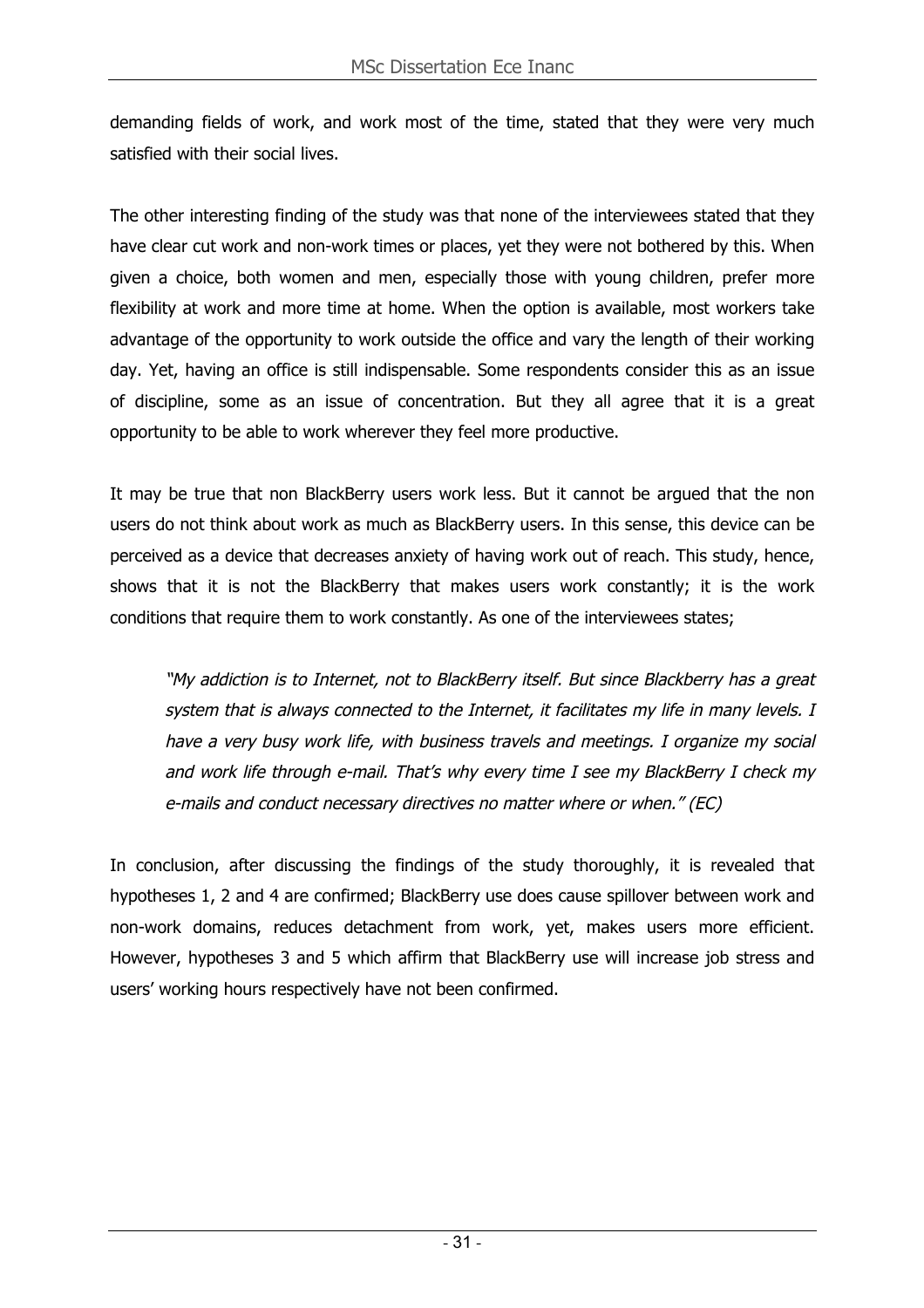#### **4. CONCLUSION**

Today, BlackBerry signifies more than a mobile phone with Internet access. There are Hollywood parties for the launch of the newest model, while at the same time this device is perceived as more 'professional' than its closest competitor, iPhone. Although it is not yet widely diffused, the influence that this device has on its users and on their social interactions is hard to ignore. However, academic research has not yet focused on the complete availability and accessibility offered by this device and similar smartphones. As stated by Eriksen; "This era came about so fast that the best research still consists in trying to catch up with the present" (Eriksen, 2001: 5).

This research is an exploratory analysis of the boundary blurring effects of BlackBerry use. Throughout the study, BlackBerry is seen as a device that constantly connects users to their work due to the e-mail service provided. It is taken as a starting point that BlackBerry users have no excuse for being not available in the eyes of those who try to reach them. The cost of being more efficient, more accessible, connected to loved ones and informed of emergencies instantly is paid by being constantly connected to work and experiencing work spillover into non-work domains. This study aimed to test commonly perceived hypotheses of the cynical views concerning the effect of BlackBerry in increased job stress and job dependency, and work spillover into non-work causing an "always working impression".

The data obtained from this study suggests that experiences concerning blurry boundaries, work pressures and the feeling of constant work are very much related to job task characteristics as well as personal characteristics of the users. It is revealed that for the sample of this study, the employees are more likely to report advantages and facilities is that they experienced through their BlackBerry than work stress or threatening of privacy. The study shows that users, once they choose to be a one, are not bothered by work spilling over into their non-work lives. The most common reason for possessing a BlackBerry was declared by the interviewees to be the desire to be able to connect to work anytime, anywhere.

The results of this study however, are limited in its sample and relatively small scope. Yet, by revealing the general characteristics of a phenomenon, it is hoped that these findings provide guidance for future, more focused studies. Comparison between different job types,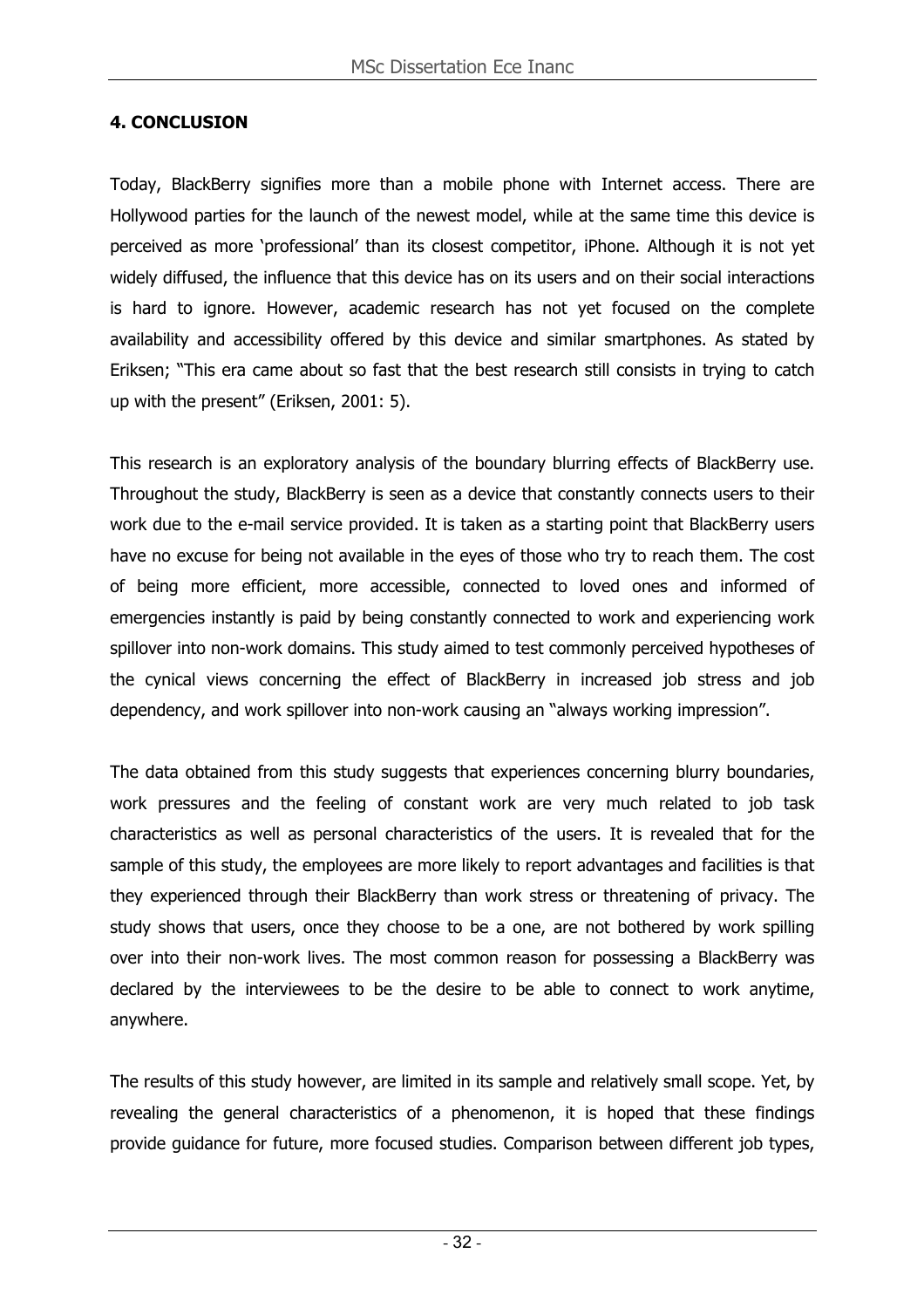gender, age and length of use is left to future analysis that will use quantitative and qualitative methods together, with a wider sample.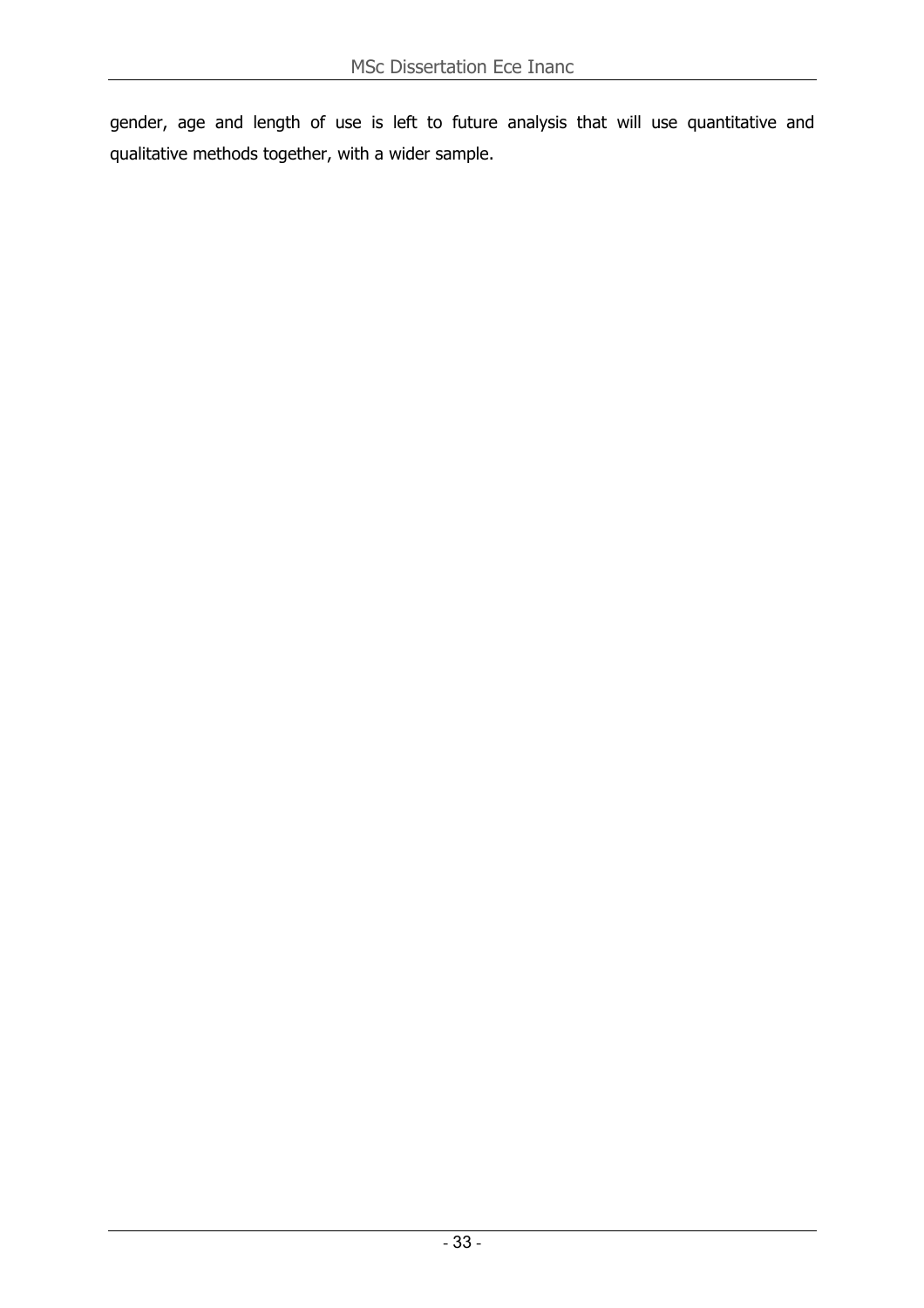#### **REFERENCES**

- Allvin, M. (2008). New rules of work: exploring the boundaryless job. In K. Naswall, J. Hellgren, & M. Sverke, The Individual in the Changing Working Life pp. 19-45. Cambridge: Cambrigde University Press.
- Ashforth, B. E., Kreiner, G. E., & Fugate, M. (2000). All in a day's work: Boundaries and micro role transitions. Academy of Management Review (25), pp. 472-491.
- Bauman, Z. (2000a). Time and Space Reunited. Time and Society, 9(2/3), pp. 171-185.
- Bauman, Z. (2000b). Liquid Modernity. Cambridge: Cambridge Policy.
- Berger, A. A. (1998). Media Research Techniques. Thousand Oaks: Sage Publications.
- Breedveld, K. (1998). The Double Myth of Flexibilisation: Trends in scattered work hours, and differences in time-sovereignty. Time & Society, 7(1), pp. 129-143.
- Bryman, A. (2004). Social Research Methods. Oxford: Oxford University Press.
- Bulmer, M. (1984). Introduction: Problems, Theories and Methods in Sociology. In M. Bulmer, Sociological Research Methods: An Introduction pp. 1-33. London: Macmillan Publishers.
- Chesley, N., Moen, P., & Shore, R. P. (2003). The New Technology Climate. In P. Moen, It's About Time: Couples and Careers (s. 220-241). New York: Cornell University Press.
- Clark, S. C. (2000). Work/Family Border Theory. Human Relations (53), pp. 747-770.
- Clayre, A. (1974). Work and Play. London: Weidenfeld and Nicolson.
- Clutterbuck, D. (2003). Managing Work-Life Balance. London: CIPD.
- Doorne-Huiskes, A. v., Dulk, L. d., & Peper, B. (2005). Introduction. In B. Peper, A. Doorne-Huiskes, & L. d. Dulk, Flexible Working and Organisational Change pp. 3-12. Cheltenham, UK: Edward Elgar.
- Dougherty, L. (1998). New Technologies and Work Organization: Overview Essay. In F. Ackerman, N. R. Goodwin, L. Dougherty, & K. Gallagher, The Changing Nature of Work pp. 113-121. Washington: Island Press.
- Edwards, J. R., & Rothbard, N. P. (2000). Mechanisms linking work and family: clarifying the relationship between work and family constructs. Academy of Management Review (25), pp. 178-199.
- Eriksen, T. H. (2001). Tyranny of the Moment, Fast and Slow Time in the Information Age. London: Pluto Press.
- Felstead, A., Jewson, N., & Waters, S. (2005). Changing Places of Work. Hampshire: Palgrave Macmillan.
- Frissen, V. A. (2000). ICTs in the Rush Hour of Life. The Information Society, 16, pp. 65-75.
- Galinsky, E., Kim, S. S., & Bond, J. T. (2001). Feeling Overworked: When Work Becomes Too Much. New York: Families and Work Institute.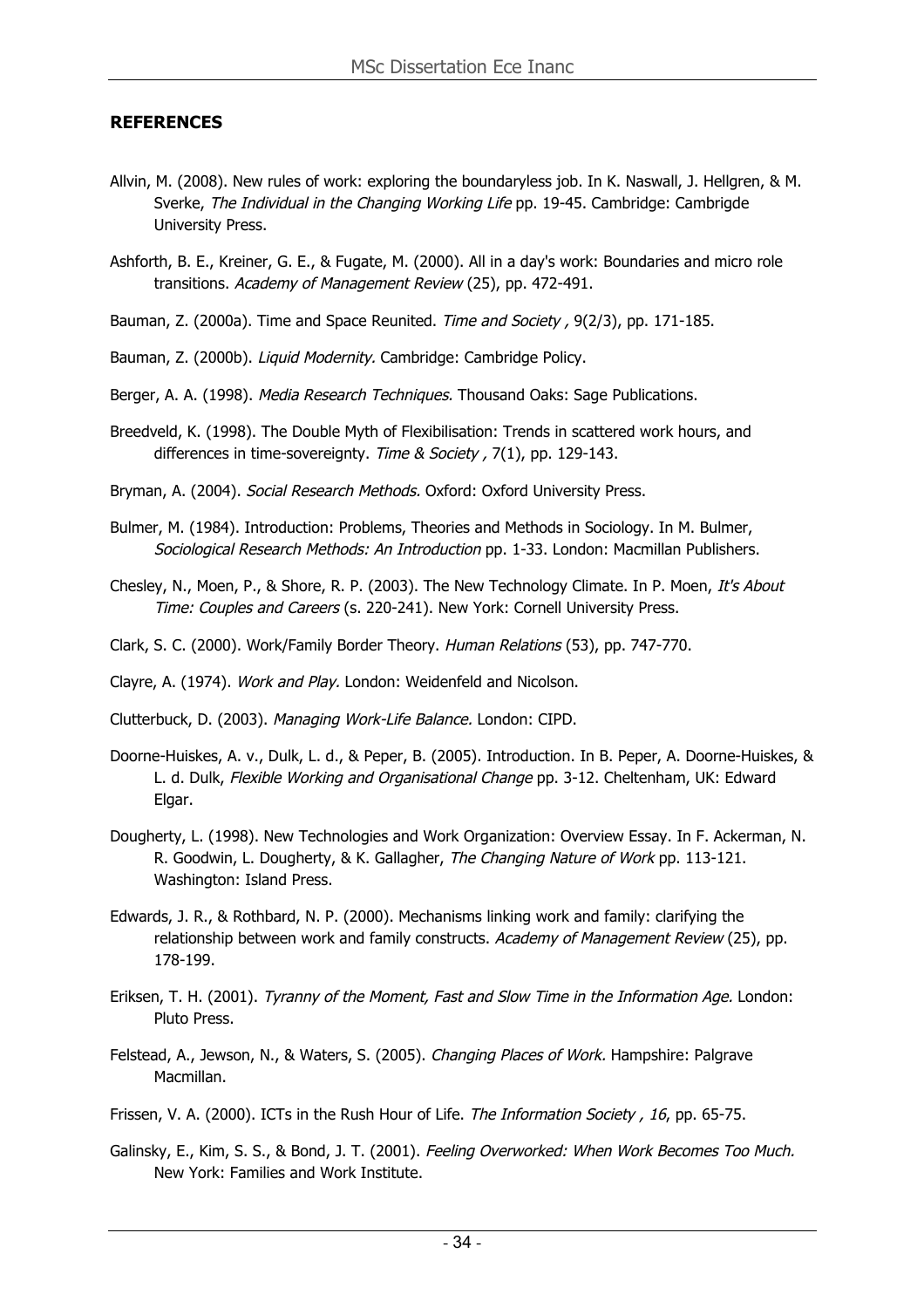- Gallie, D., White, M., Chang, Y., & Tomlison, M. (1998). Restructuring the Employment Relationship. Oxford: Clarendon Press.
- Gambles, R., Lewis, S., & Rapoport, R. (2006). The Myth of Work-Life Balance. Chichester: John Wiley & Sons Ltd.
- Garhammer, M. (1995). Changes in Working Hours in Germany. Time & Society, 4(2), pp. 167-203.
- Gaskell, G. (2000). Individual and Group Interviewing. In M. W. Bauer, & G. Gaskell, Qualitative Researching with Text, Image and Sounds: A Practical Handbook pp. 38-56. London: Sage Publications.
- Grosswald, B., Ragland, D., & Fisher, J. M. (2001). Critique of U.S. work/family programs and policies. Journal of Progressive Human Services (12), pp. 53-81.
- Green, N. (2002). On the Move: Technology, Mobility, and the Mediation of Social Time and Space. The Information Society , 18, pp. 281-292.
- Haddon, L. (2004). Information and Communication Technologies and Everyday Life. Oxford: Berg.
- Hakim, C. (2000). Work-Lifestyle Choices in the 21st Century: preference theory. Oxford : Oxford University Press.
- Hellgren, J., Sverke, M., & Naswall, K. (2008). Changing work roles: new demands and challenges. In K. Naswall, J. Hellgren, & M. Sverke içinde, The Individual in the Changing Working Life pp. 46-66. Cambridge: Cambridge University Press.
- Howard, A. (1995). A Framework for Work Change. In A. Howard, The Changing Nature of Work pp. 3-44. San Francisco: Joseey-Bass Publishers.
- Huws, U. (1997). Teleworking: Guidelines for good practice. Brighton: Institute for Employment Studies.
- Jacobs, J. A., & Gerson, K. (2004). The Time Divide: Work, Family, and Gender Inequality. Cambridge, MA: Harvard University Press.
- Jarvenpaa, S. L., & Lang, K. R. (2005, Fall). Managing the Paradoxes of Mobile Technology. Information Systems Management, pp.7-23.
- Jarvis, H. (2005). Work/Life City Limits. Hampshire: Palgrave Macmillan.
- Kinsman, F. (1987). The Telecommuters. Chichester: John Wiley & Sons.
- Kossek, E. E., Lautsh, B. A., & Eaton, S. C. (2005). Flexibility Enactment Theory: Implications of Flexibility Type, Control, and Boundary Management for Work-Family Effectiveness. In E. E. Kossek, & S. J. Lambert, Work and Life Integration pp. 243-261. New Jersey: Lawrence Erlbaum Associates.
- Kvale, S. (1996). Interviews: an introduction to qualitative research interviewing. Thousand Oaks: Sage Publications.
- Lambert, S. J. (1993). Workplace policies as social policy. Social Service Review (67), pp. 237-260.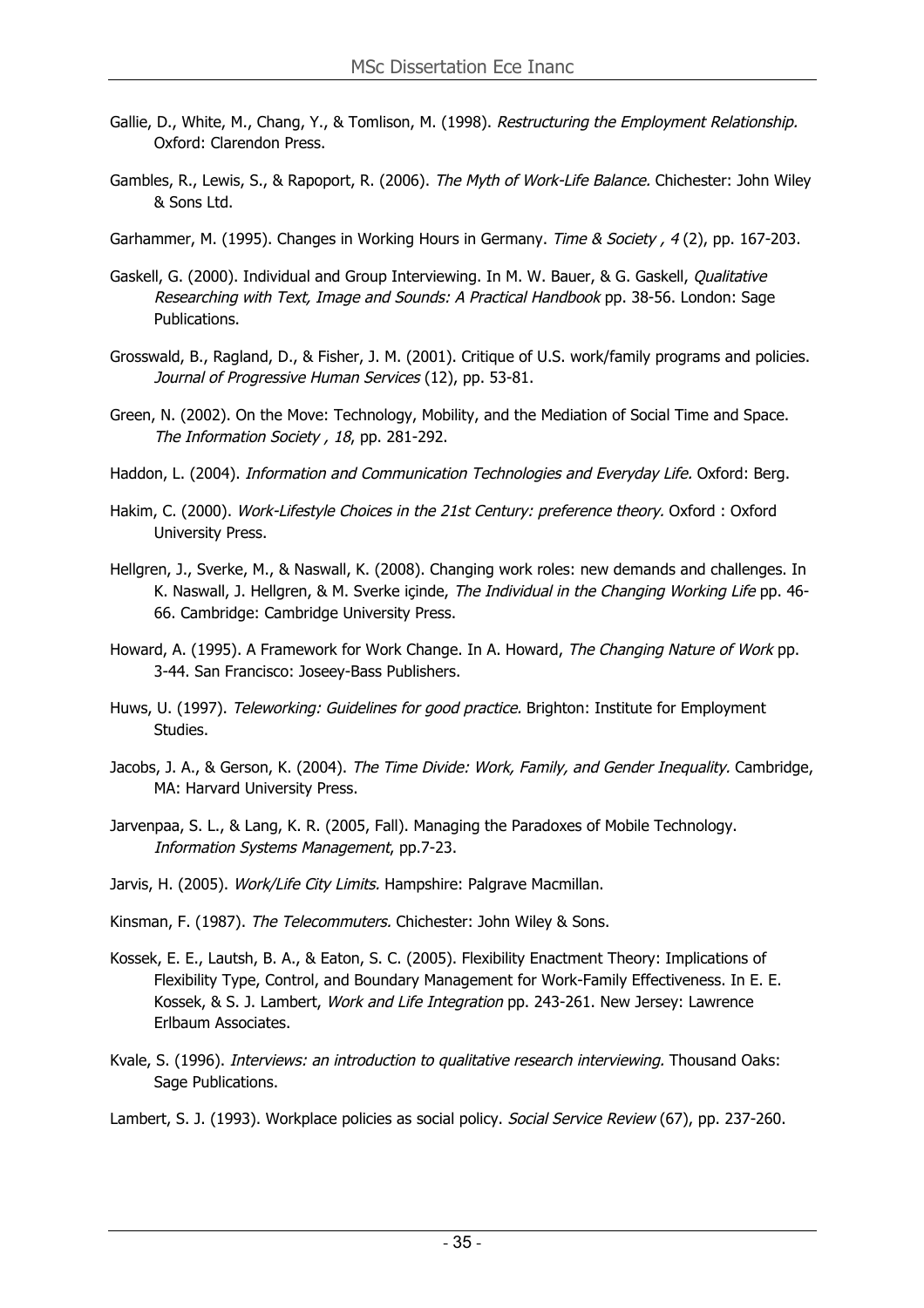- Leeuw, E. d. (2008). Self-Administered Questionnaires and Standardized Interviews. In P. Alasuutari, L. Bickman, & J. Brannen, The Sage Handbook of Social Research Methods pp. 313-327. London: Sage Publications.
- Major, D. A., & Germano, L. M. (2006). The changing nature of work and its impact on the work-home interface. In F. Jones, R. J. Burke, & M. Westman, Work-Life Balance, A Psychological Perspective pp. 14-38. Hove: Psychology Press.
- Mann, C., & Stewart, F. (2002). Internet Interviewing. In J. F. Gubrium, & J. A. Holstein, Handbook of Interview Research pp. 603-627. Thousand Oaks: Sage Publications.
- Markham, A. N. (1998). Life Online. Walnut Creek: Altamita Press.
- Moen, P. (2003). Introduction. In P. Moen, It's about time: Couple and Careers pp. 1-14. New York: Cornell University Press.
- Naswall, K., Hellgren, J., & Sverke, M. (2008). The individual in the changing working life: introduction. In K. Naswall, J. Hellgren, & M. Sverke, The Individual in the Changin Working Life pp. 1-16. Cambridge: Cambridge University Press.
- Nippert-Eng, C. E. (1996b). Calendar and Keys: The classification of "home" and "work". Sociological Forum (11), pp. 563-582.

Nippert-Eng, C. E. (1996). Home and Work. Chicago: University of Chicago Press.

- Olson-Buchanan, J. B., & Roswell, W. R. (2006). Blurring boundaries: Correlates of integration and segmentation between work and non-work. Journal of Vocational Behaviour (68), pp. 432-445.
- Patton, M. Q. (1980). Qualitative Evaluation Methods. Thousand Oaks: Sage Publications.
- Perrons, D. (1999). Flexible working patterns and equal opportunities in the European Union: conflict or compatibility. The European Journal of Women's Studies (6), pp. 391-418.
- Poland, B. D. (2002 ). Transcription Quality. In J. F. Gubrium, & J. A. Holstein, Handbook of Interview Research pp. 629-649. Thousand Oaks: Sage Publications.
- Roehling, P. V., Moen, P., & Batt, R. (2003). Spillover. In P. Moen, It's About Time, Couples and Careers pp. 101-121. Ithaca: Cornell University Press.
- Rothbard, N. P., & Dumas, T. L. (2006). Research perspectives: managing the work-home interface. In F. Jones, R. J. Burke, & M. Westman, Work-Life Balance, A Psychological Perspective pp. 71-89. Hove: Psychology Press.
- Sennett, R. (1998). The Corrosion of Character. New York: W. W. Norton & Company.
- Spiegel, J. V. (1995). New Information Technologies and Changes in Work. In A. Howard, The Changing Nature of Work pp. 97-111. San Francisco: Jossey-Bass Publishers.
- Tetrick, L. E., & Quick, J. C. (2003). Prevention at Work: Public Health in Occupational Settings. In J. C. Quick, & L. E. Tetrick, Handbook of Occupational Health Psychology pp. 3-17. Washington, DC: American Psychological Assosiation.
- The National Academy of Science. (1999). The Changing Nature of Work. Washington: National Academy Press.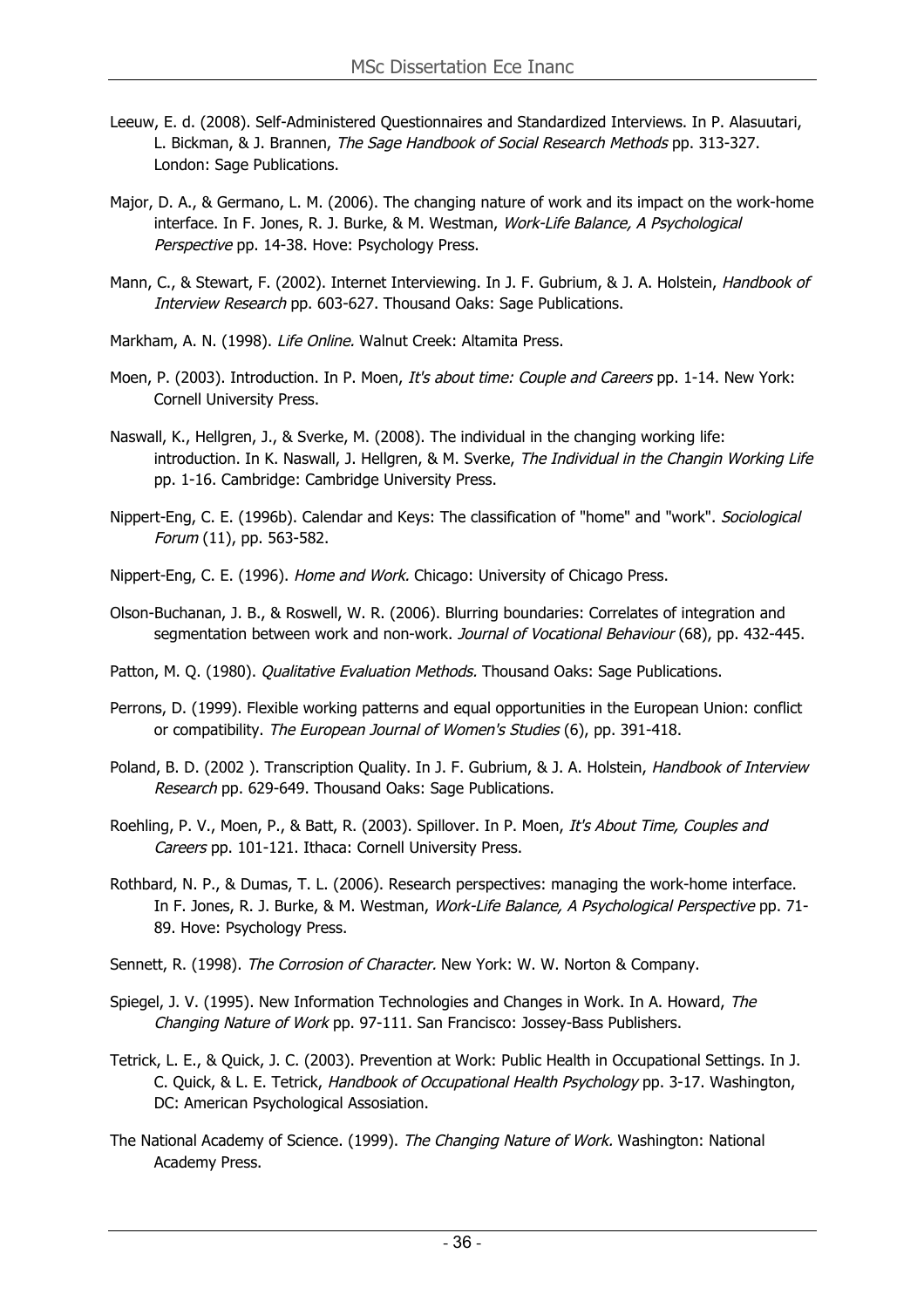- Voydanoff, P. (2008). A concetual model of work-family interface. In K. Korabik, D. S. Lera, & D. L. Whitehead, Handbook of Work-Family Integration pp. 37-55. London: Academic Press.
- Warren, C. A. (2002). Qualitative Interviewing, in J. F. Gubrium, & J. A. Holstein, Handbook of Interview Research, pp. 83-101. Thousand Oaks: Sage Publications.
- Williams, F., Rice, R. E., & Rogers, E. M. (1988). Research Methods and the New Media. New York: Free Press.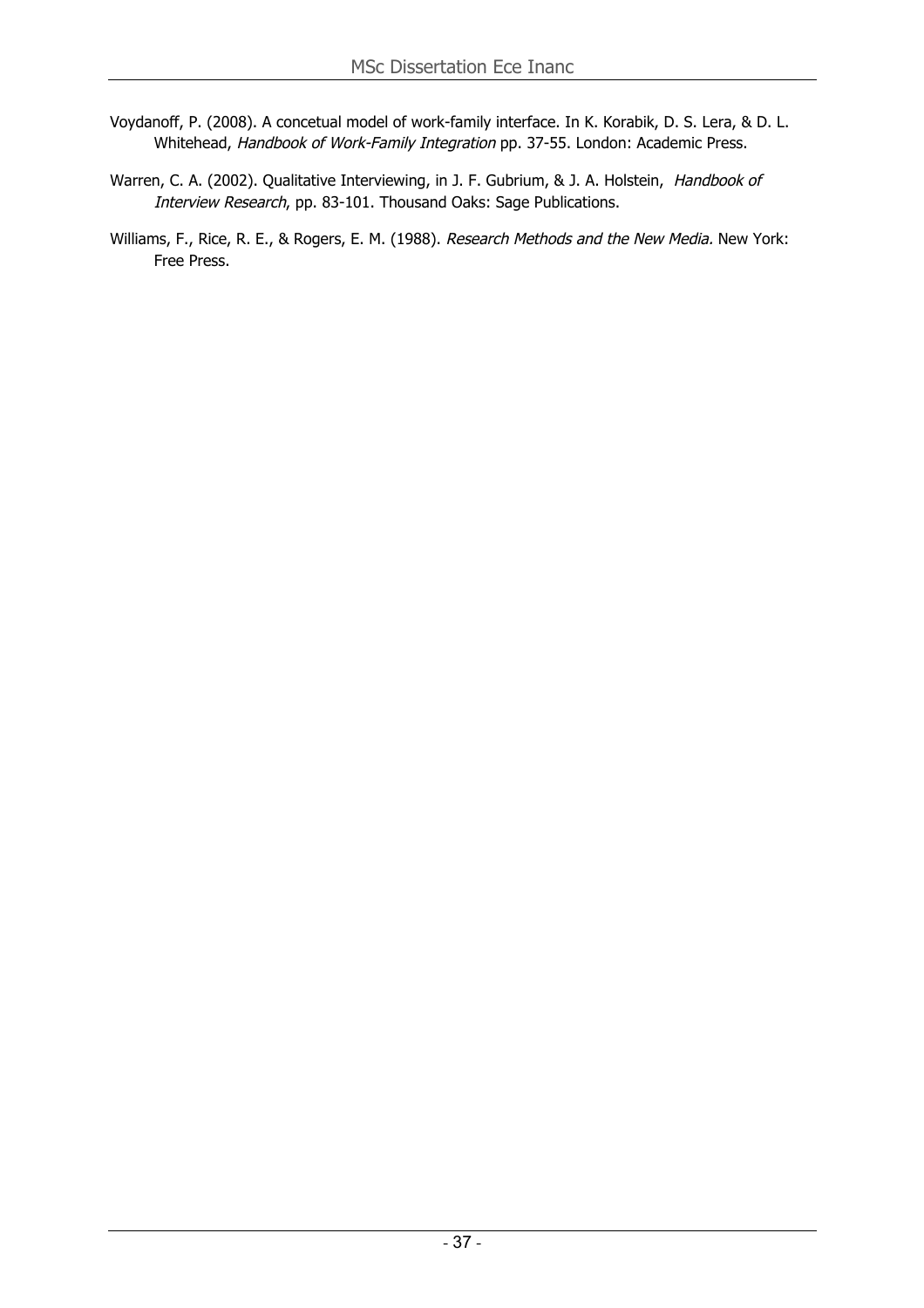## **APPENDIX I – Table of Interviewees**

| <b>NAME</b>                  | <b>PROFESSIO</b><br>N                                                   | <b>AGE</b> | <b>LENGTH OF</b><br><b>BLACKBERR</b><br><b>Y USE</b> | <b>PURCHASE</b><br><b>REASON</b> | <b>TYPE OF</b><br><b>INTERVIEW</b>           |
|------------------------------|-------------------------------------------------------------------------|------------|------------------------------------------------------|----------------------------------|----------------------------------------------|
| <b>Beth Ahlering</b><br>(BA) | Management<br>Consultant                                                | 34         | 2 years                                              | Given by firm                    | Face-to-face<br>semi-structured<br>interview |
| Dom Gibbeson<br>(DG)         | Management<br>Consultant                                                | 35         | 2 years                                              | Given by firm                    | Face-to-face<br>semi-structured<br>interview |
| Jillian<br>Monaghan<br>(M)   | Works at<br>financial<br>services<br>company                            | 25         | 2 months                                             | Given by firm                    | Face-to-face<br>semi-structured<br>interview |
| Yusuf Muftuoglu<br>(YM)      | Media<br>Consultant                                                     | 32         | 2 years / quit<br>using 8 months<br>ago              | Self-purchase                    | Face-to-face<br>semi-structured<br>interview |
| Canan Noyan<br>(CN)          | Senior<br>Manager PR<br>Company                                         | 49         | 6 Months                                             | Self-purchase                    | Real-time<br>Internet<br>interview           |
| Bengu Akın<br>(BAk)          | Account<br><b>Executive PR</b><br>Company                               | 34         | 6 Months                                             | Self-purchase                    | Real-time<br>Internet<br>interview           |
| Irem Tuncay<br>(IT)          | Account<br><b>Executive PR</b><br>Company                               | 35         | 6 Months                                             | Self-purchase                    | Real-time<br>Internet<br>interview           |
| Yasemin<br>Bayraktar<br>(YB) | Account<br><b>Executive PR</b><br>Company                               | 24         | 1.5 Years                                            | Self-purchase                    | Real-time<br>Internet<br>interview           |
| Sule Cerit<br>(SC)           | Account<br><b>Executive PR</b><br>Company                               | 39         | 5 Months                                             | Self-purchase                    | Real-time<br>Internet<br>interview           |
| Ersin Caglar<br>(EC)         | Senior<br>Manager in<br>Electronic<br>Security<br>Systems<br>Company    | 34         | 1 Year                                               | Given by firm                    | Real-time<br>Internet<br>interview           |
| Figen Özer                   | Account<br>Executive in<br>Electronic<br>Security<br>Systems<br>Company | 24         | 8 Months                                             | Self-purchase                    | Structured e-<br>mail interview              |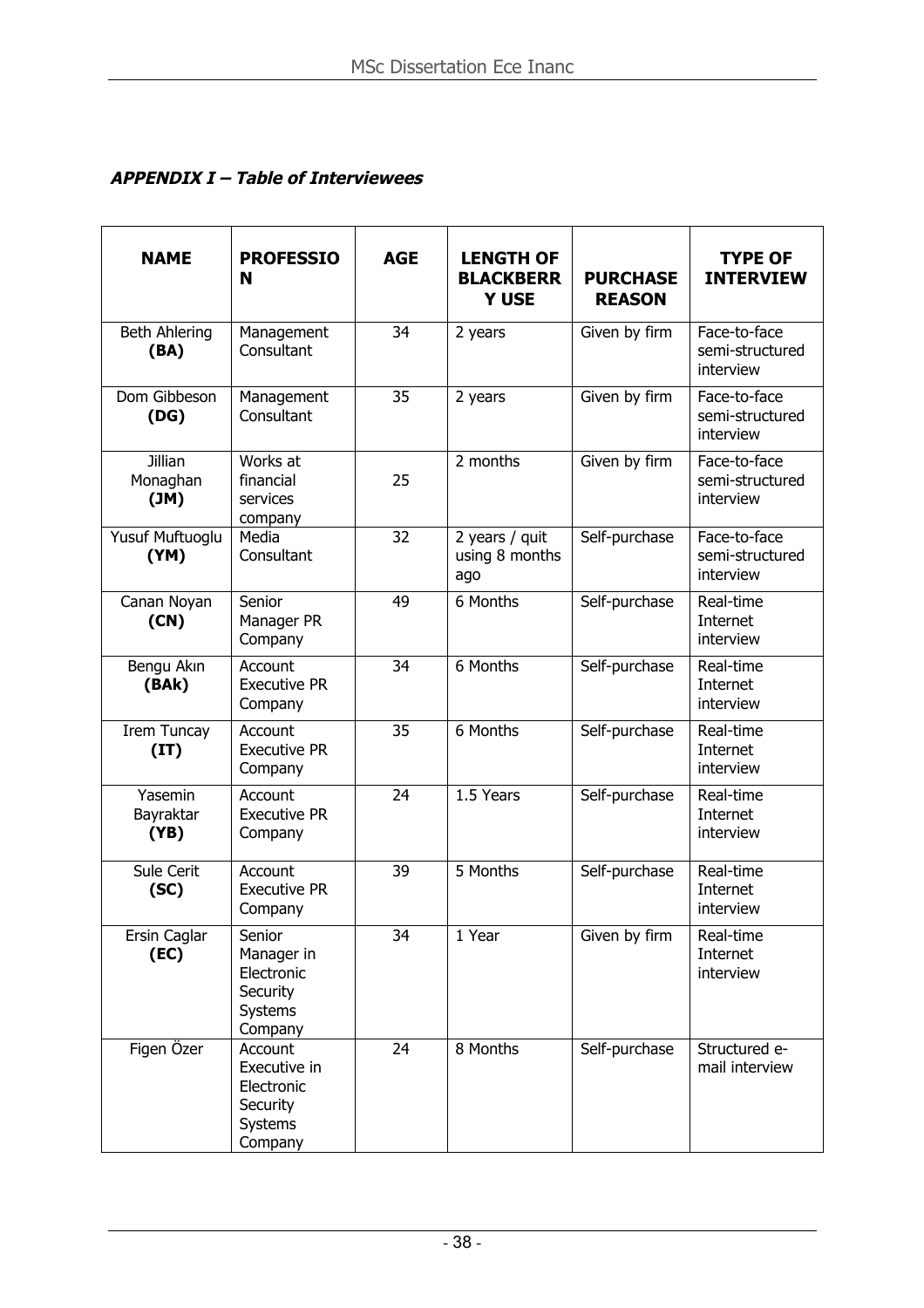| Berkan Ozcelik             | Goldsmith              | 23 | 7 Months | Self-purchase | Structured e-<br>mail interview |
|----------------------------|------------------------|----|----------|---------------|---------------------------------|
| Yorgo<br><b>Teoderidis</b> | <b>IT Consultant</b>   | 31 | 2 Years  | Given by firm | Structured e-<br>mail interview |
| Melis Buyuksoy             | <b>Risk Consultant</b> | 25 | 9 Months | Given by firm | Structured e-<br>mail interview |